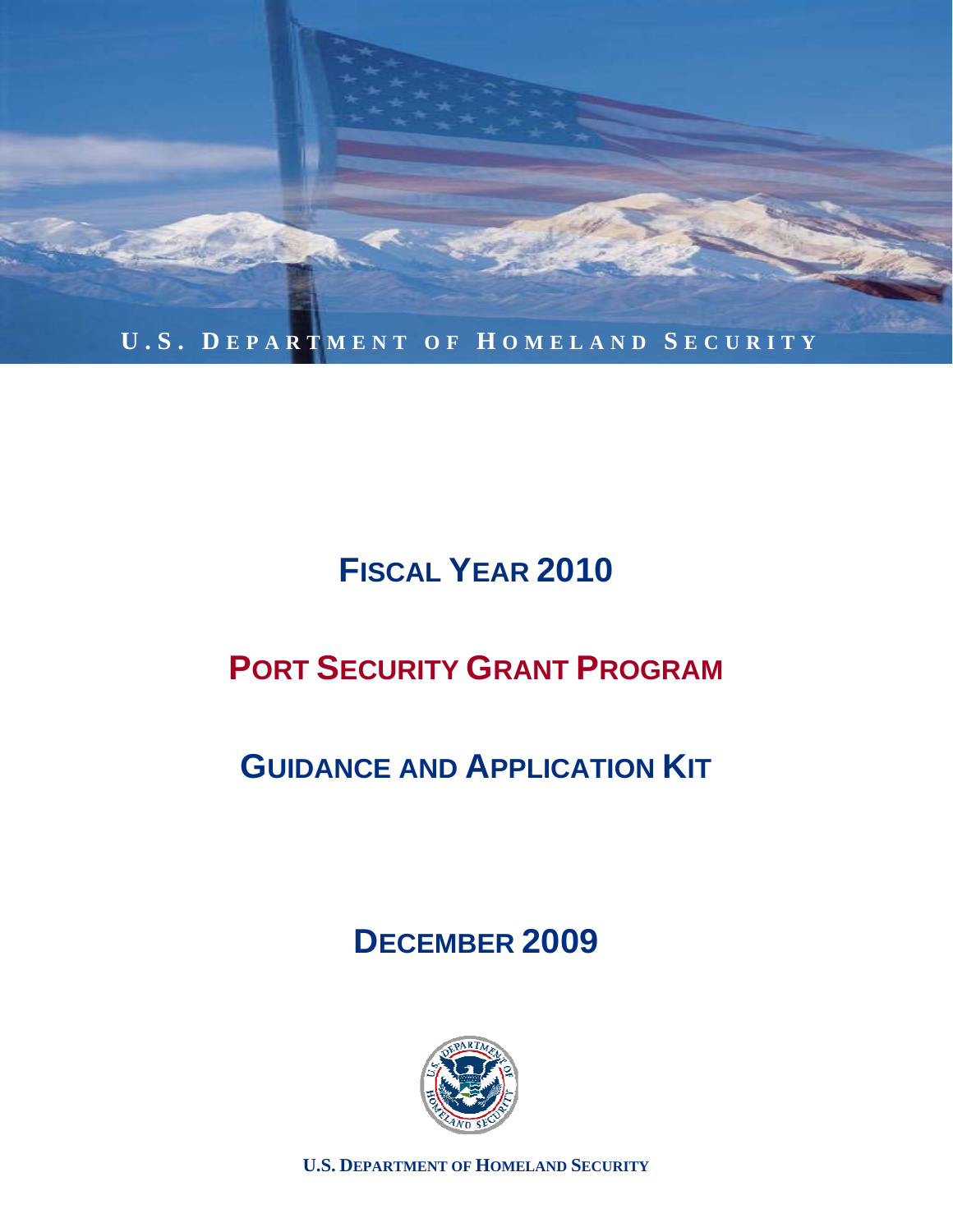**Title of Opportunity:** FY 2010 Port Security Grant Program (PSGP)

**Funding Opportunity Number:** DHS-10-GPD-056-000-01

**Federal Agency Name:** U.S. Department of Homeland Security (DHS) Federal Emergency Management Agency (FEMA)

## **Announcement Type:** Initial

**Dates:** Completed applications must be submitted **no later than 11:59 p.m. EST, February 12, 2010.** 

**Additional overview information:** The Fiscal Year (FY) 2010 Port Security Grant Program (PSGP) contains significant improvements based on extensive outreach and feedback from our maritime partners, including:

#### *Investment Justifications*

Investment Justifications for Group I and II port areas will be due 45 business days from the FY 2010 PSGP application deadline.

### *Ferry Systems*

There is no designated Ferry allocation. Ferry Systems in Group I and II apply through the designated Fiduciary Agent. All other Ferry Systems apply following the guidance with the Group III and All Other Port Areas.

### *Management and Administration*

Management and Administration (M&A) may not exceed five percent (5%) of the total award for grantees, and three percent (3%) for sub-grantees.

### *Cost Sharing Requirements*

There is no required cost sharing, matching, or cost participation for the FY 2010 PSGP.

### *Unallowable Costs*

Not all items that were allowable under FY 2009 PSGP are allowable under FY 2010 PSGP. The following costs are unallowable under FY 2010 PSGP:

- Funding for standard operations vehicles utilized for routine duties, such as patrol cars and fire trucks
- Cost of conducting vulnerability assessments to evaluate and make recommendations with respect to security

### *Maintenance and Sustainment*

The use of FEMA preparedness grant funds for maintenance contracts, warranties, repair or replacement costs, upgrades, and user fees are allowable under all active and future grant awards, unless otherwise noted. Please refer to "Other Allowable Costs – Maintenance and Sustainment" in this kit for more information.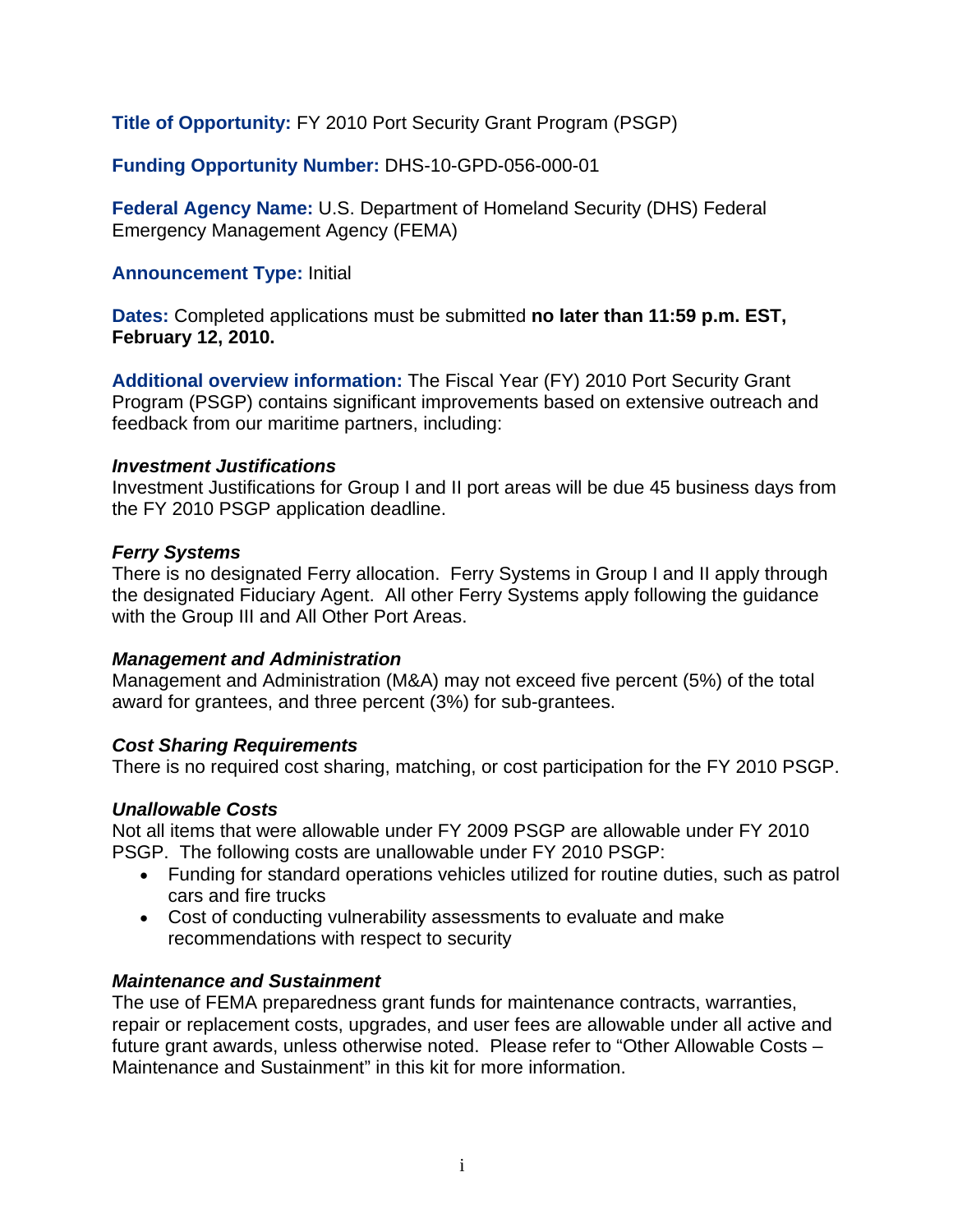## *FY 2011 PSGP Structure*

Subject to available funding, for the FY 2011 and future PSGP cycles, DHS intends to require Group I and II port areas to submit Investment Justifications at the time of application. This modification will consolidate the review process and improve the efficiency of the program.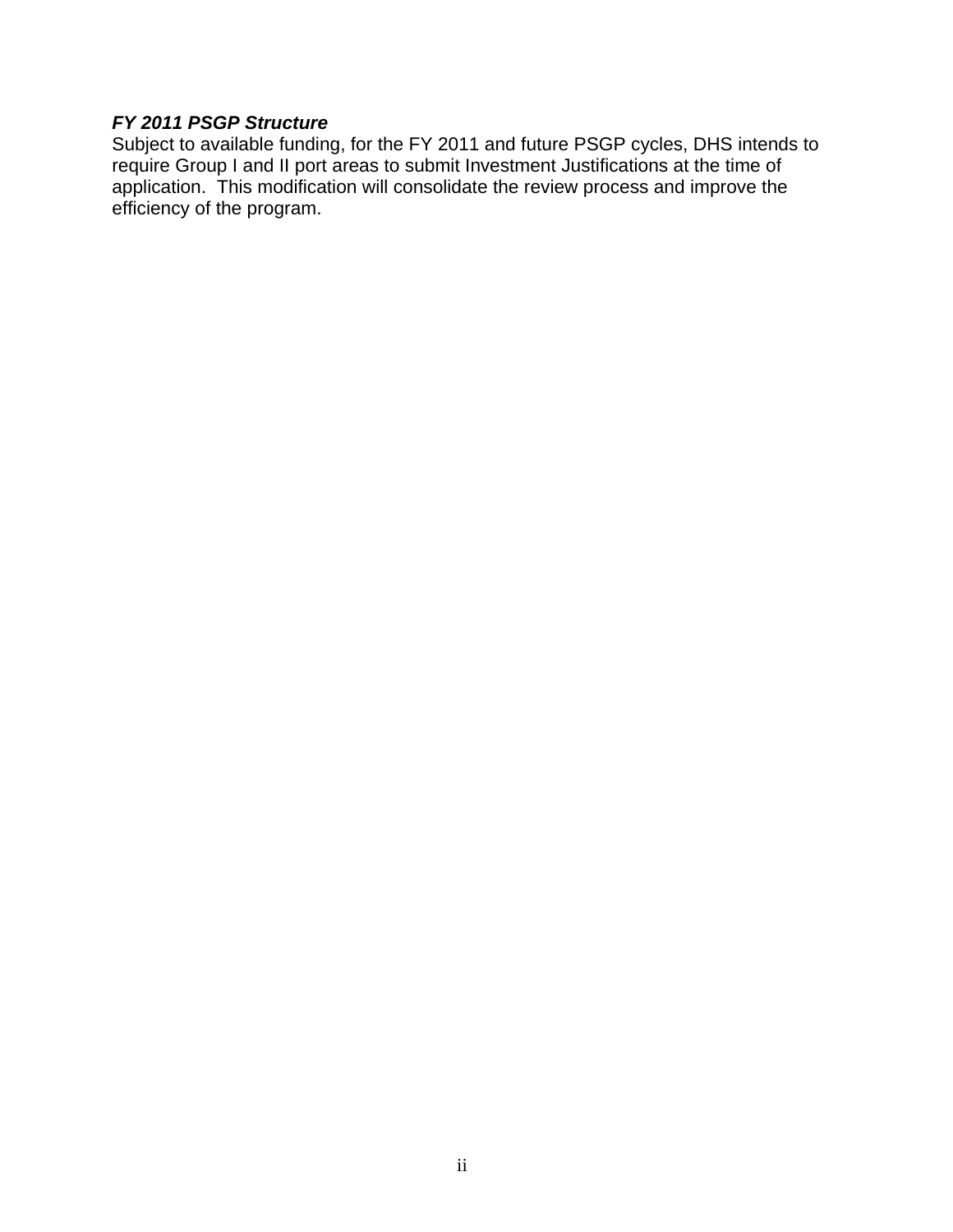# **CONTENTS**

| А.             |                                                     |  |
|----------------|-----------------------------------------------------|--|
| В.             |                                                     |  |
| C.             |                                                     |  |
|                |                                                     |  |
| А.             |                                                     |  |
| В.             |                                                     |  |
| C.             |                                                     |  |
| D.             |                                                     |  |
| Е.             |                                                     |  |
| F.             |                                                     |  |
|                |                                                     |  |
| А.             |                                                     |  |
| <b>B.</b>      |                                                     |  |
| $\mathbf{C}$ . |                                                     |  |
|                |                                                     |  |
| А.             |                                                     |  |
| В.             | Administrative and National Policy Requirements  37 |  |
| $\mathbf{C}$ . |                                                     |  |
|                |                                                     |  |
|                |                                                     |  |
| А.             |                                                     |  |
| В.             |                                                     |  |
| C.             |                                                     |  |
| D.             |                                                     |  |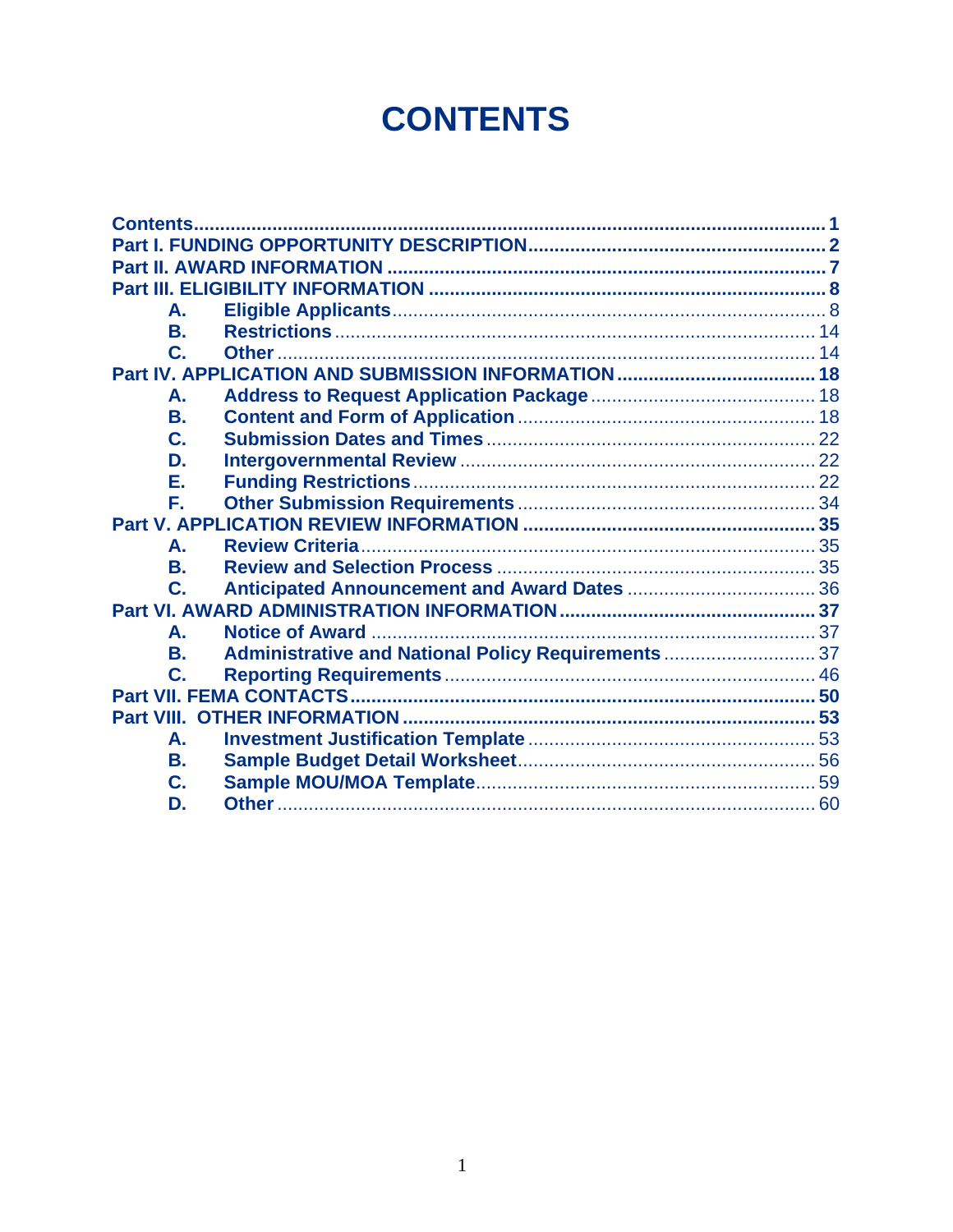## **PART I. FUNDING OPPORTUNITY DESCRIPTION**

The Port Security Grant Program (PSGP) is one of five grant programs that constitute the Department of Homeland Security (DHS) Fiscal Year (FY) 2010 focus on transportation infrastructure security activities. The PSGP is one tool in the comprehensive set of measures authorized by Congress and implemented by the Administration to strengthen the Nation's critical infrastructure against risks associated with potential terrorist attacks. Section 102 of the *Maritime Transportation Security Act of 2002,* as amended (Public Law 107-295), established the PSGP at 46 U.S.C. §70107 to implement Area Maritime Transportation Security Plans and facility security plans among port authorities, facility operators, and State and local government agencies required to provide port security services.

The vast bulk of U.S. critical infrastructure is owned and/or operated by State, local and private sector partners. PSGP funds support increased port-wide risk management; enhanced domain awareness; training and exercises; and further capabilities to prevent, detect, respond to, and recover from attacks involving improvised explosive devices (IEDs) and other non-conventional weapons.

### *Federal Investment Strategy*

 $\overline{a}$ 

The PSGP is an important part of the Administration's larger, coordinated effort to strengthen homeland security preparedness, including the security of the country's critical infrastructure. The PSGP implements objectives addressed in a series of post-9/11 laws, strategy documents, plans, Executive Orders and Homeland Security Presidential Directives (HSPDs). Of particular significance are the National Preparedness Guidelines and its associated work products, including the National Infrastructure Protection Plan (NIPP) and its sector-specific plans. The National Preparedness Guidelines provides an all-hazards vision regarding the Nation's four core preparedness objectives: prevent, protect, respond to, and recover from terrorist attacks and catastrophic natural disasters.

The Guidelines first define a vision of what to accomplish and then provide a set of tools to forge a unified national consensus about what to do and how to work together at the Federal, State, local, and tribal levels. Private sector participation is integral to the Guidelines' success.<sup>1</sup> The Guidelines outline 15 scenarios of terrorist attacks or national disasters that form the basis of much of the Federal exercise and training regime. In addition, they identify 37 critical target capabilities that will be DHS' focus for key investments with State, local, and tribal partners.

<sup>&</sup>lt;sup>1</sup> The National Preparedness Guidelines and its supporting documents were published in final form and released on September 13, 2007. The Guidelines are available at: *http://www.dhs.gov/xprepresp/publications*.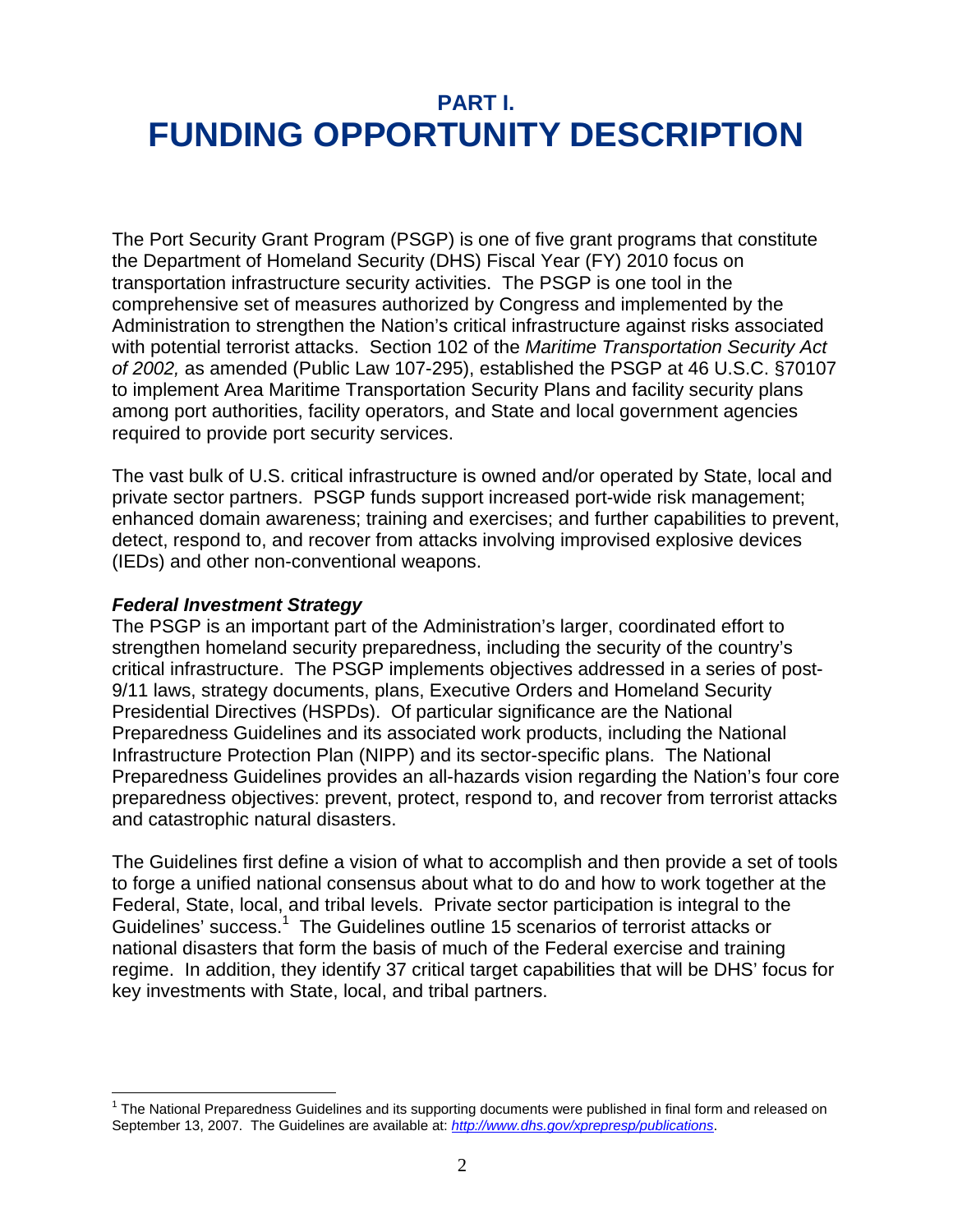DHS expects its critical infrastructure partners to be familiar with this national preparedness architecture and to incorporate elements of this architecture into their planning, operations, and investment to the degree practicable. DHS funding priorities outlined in this document reflect the National Preparedness Guidelines' priority investments as appropriate. Programmatic requirements or priority investment categories reflecting the national preparedness architecture are expressly identified below. Additional information may be found at *http://www.dhs.gov/xprepresp/publications*.

### *Overarching Funding Priorities*

The funding priorities for the FY 2010 PSGP reflect the Department's overall investment strategy, in which two priorities have been paramount: risk-based funding and regional security cooperation.

First, DHS will focus the bulk of its available port security grant dollars on the highestrisk port systems. This determination is based on ongoing intelligence analysis, extensive security reviews, and consultations with port industry partners.

At the recommendation of the United States Coast Guard (USCG), some ports are being considered as a single cluster due to geographic proximity, shared risk, and a common waterway. As with other DHS grant programs, applications from these port clusters must be locally coordinated and include integrated security proposals to use PSGP grant dollars.

Eligible port areas, as well as ferry systems, were identified using a comprehensive, empirically-grounded risk analysis model. Risk methodology for PSGP programs is consistent across transportation modes and is linked to the risk methodology used to determine eligibility for the core DHS State and local grant programs.

Within the PSGP, eligibility for all grant awards is first predicated on a systematic risk analysis that reviews and rates eligible ports in a given area for comparative risk. All port areas will be comparably rated.

The PSGP risk formula is based on a 100 point scale comprising "threat" (20 points) and "vulnerability/consequences" (80 points). Risk data for eligible port areas is gathered individually and then aggregated by region. The DHS risk formula incorporates multiple normalized variables, meaning that for a given variable, all eligible port areas are empirically ranked on a relative scale from lowest to highest.

DHS's risk assessment methodology for PSGP considers critical infrastructure system assets and characteristics from four areas that might contribute to their risk: intelligence community assessments of threat; economic consequences of attack; port assets; and area risk (to people and physical infrastructure immediately surrounding the port). The relative weighting of variables reflects DHS' overall risk assessment, as well as the FY 2010 program priorities. Specific variables include multiple data sets regarding military mission variables; adjacent critical asset inventories; USCG Maritime Security Risk Analysis Model (MSRAM) data; and international cargo value and measures of cargo throughput (container, break bulk, international and domestic).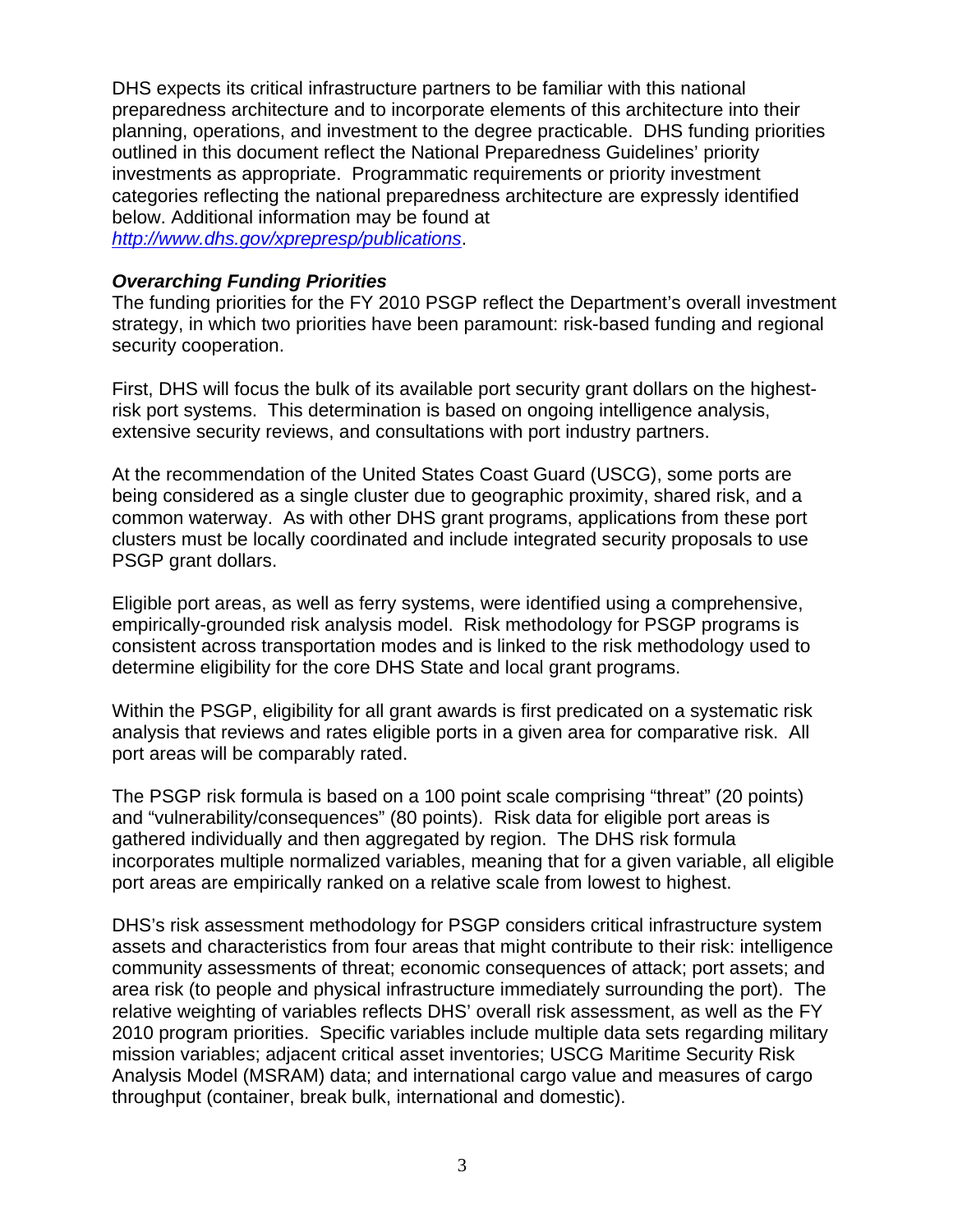Second, DHS places a very high priority on ensuring that all PSGP applications reflect robust regional coordination and an investment strategy that institutionalizes regional security strategy integration. This priority is a core component in the Department's statewide grant programs and the Urban Areas Security Initiative (UASI) grants.

The program will build on the successes of previous years by continuing to encourage port-wide partnerships, regional management of risk, and business continuity. Group I and II port areas are completing development of Port-Wide Risk Management Plans (PRMP) and Business Continuity/Resumption of Trade Plans (BCRTP). These plans address the gaps in authorities, capabilities, capacities, competencies, and partnerships in these ports and identify their prioritized projects for the next five years and support the Area Maritime Security Plan (AMSP).

In FY 2010, the PSGP will continue to fund those eligible projects identified in the PRMP and BCRTP. Adoption of a deliberate risk management planning process, consistent with that employed in the UASI and State programs, is also a key focus of the Security and Accountability For Every (SAFE) Port Act (Public Law 109-347) amendments to the PSGP.

During 2010, DHS will continue its effort to encourage and help coordinate port security planning efforts through coordination with USCG and the Captain of the Port (COTP), along with the Area Maritime Security Committee (AMSC) and the use of the AMSP. This is part of an important evolution in the focus of the PSGP – from a program that is primarily focused on the security of individual facilities within ports, to a port-wide risk management/mitigation and continuity-of-operations/resumption-of-trade program that is fully integrated into the broader regional planning construct that forms the core of the UASI, as well as applicable statewide initiatives.

### *PSGP Priorities*

In addition to these two overarching priorities, the Department has identified the following four priorities as its selection criteria for all FY 2010 PSGP applicants:

## **1. Enhancing Maritime Domain Awareness (MDA)**

MDA is the critical enabler that allows leaders at all levels to make effective decisions and act early against threats to the security of the Nation's seaports. In support of the National Strategy for Maritime Security, port areas should seek to enhance their MDA through projects that address knowledge capabilities within the maritime domain. This could include access control/standardized credentialing, command and control, communications, and enhanced intelligence sharing and analysis. This may also include construction or infrastructure improvement projects that are identified in the PRMP and/or Facility Security Plans (FSPs) and/or Vessel Security Plans (VSPs).

The first step toward meeting MDA is to ensure stakeholders at all levels know what they can do to help; how they can do it; and why MDA is in their collective best interest. MDA will demand a common purpose and agreed upon procedures.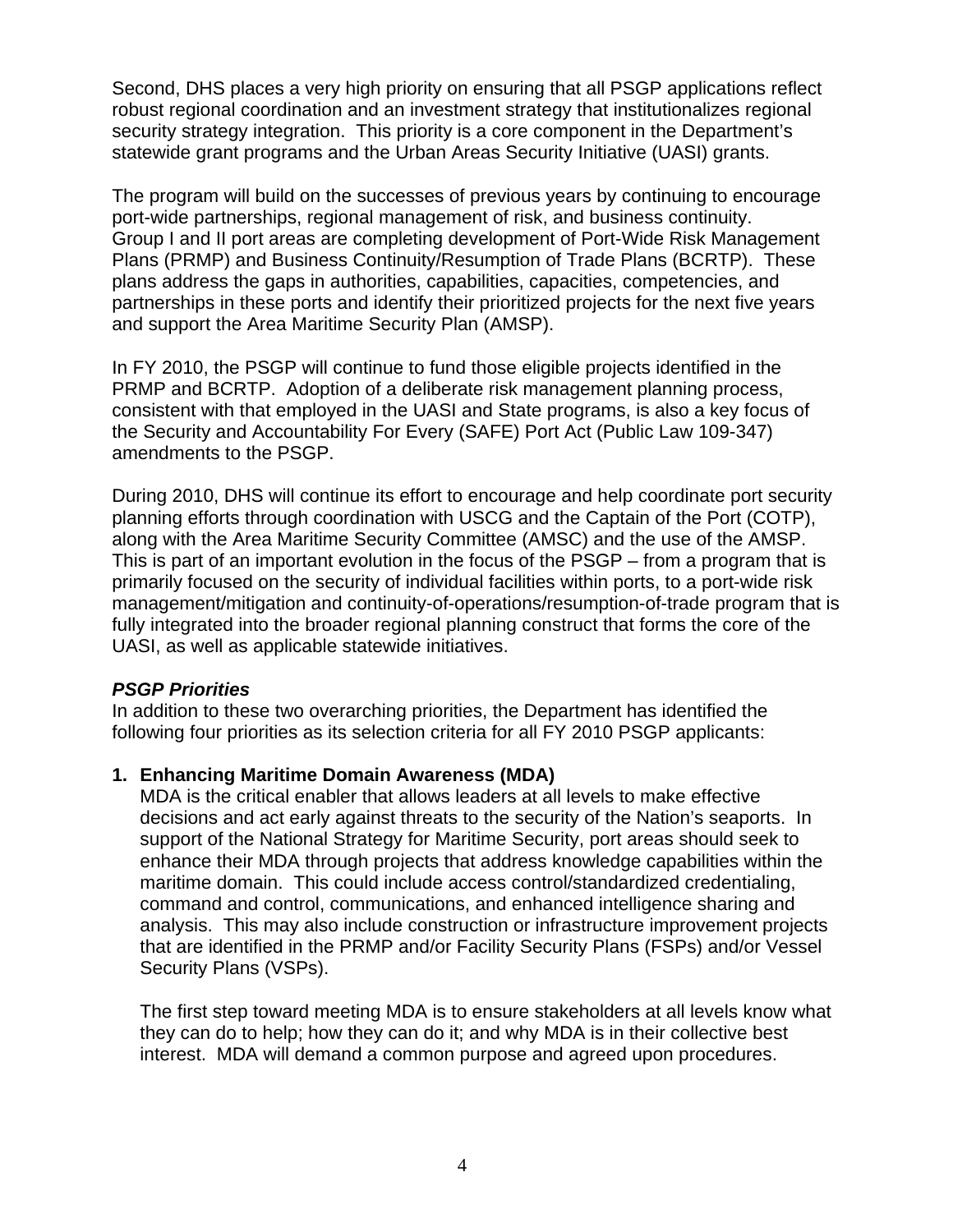MDA requires a coordinated unity of effort within and among public and private sector organizations and international partners. The need for security is a mutual interest requiring the greatest cooperation between industry and government. MDA depends upon unparalleled information sharing. MDA must have protocols to protect private sector proprietary information. Bi-lateral or multi-lateral information sharing agreements and international conventions and treaties will greatly assist enabling MDA.

Public safety and economic security are mutually reinforcing. All members must recognize that the safe and efficient flow of commerce is enhanced and harmonized by an effective understanding of the maritime domain. The converse is also true, that MDA is enhanced by responsible participation in an accountable system of commerce. The two concepts are mutually reinforcing.

## **2. Enhancing Improvised Explosive Device (IED) and Chemical, Biological, Radiological, Nuclear, Explosive (CBRNE) prevention, protection, response and recovery capabilities**

Port areas will continue to enhance their capabilities to prevent, detect, respond to and recover from terrorist attacks employing IEDs, CBRNE and other nonconventional weapons. Of particular concern in the port environment are attacks that employ IEDs delivered via small craft (similar to the attack on the USS Cole), by underwater swimmers (such as underwater mines) or on ferries (both passenger and vehicle). Please refer to the Domestic Nuclear Detection Office (DNDO) section in Part VIII. The DHS Small Vessel Security Strategy April 2008 document can be found at *http://www.dhs.gov/files/publications/gc\_1209408805402.shtm*.

### **3. Training and Exercises**

Port areas should seek to ensure that appropriate capabilities exist among staff and managers, and then regularly test these capabilities through emergency exercises and drills. Exercises must follow the Area Maritime Security Training Exercise Program or the Transportation Security Administration (TSA) Intermodal Security Training Exercise Program (I-STEP) guidelines that test operational protocols that would be implemented in the event of a terrorist attack. The efforts include live situational exercises involving various threat and disaster scenarios, table-top exercises, and methods for implementing lessons learned.

## **4. Efforts supporting implementation of the Transportation Worker Identification Credential (TWIC)**

TWIC is a congressionally mandated security program through which DHS will conduct appropriate background investigations and issue biometrically enabled and secure identification cards for individuals requiring unescorted access to U.S. port facilities. Regulations outlining the initial phase of this program (card issuance) were issued by TSA in cooperation with the Coast Guard in 72 Federal Register 3492 (January 25, 2007).

### *PSGP Program Management: Roles and Responsibilities at DHS*

Effective management of the PSGP entails a collaborative effort and partnership within DHS, the dynamics of which require continuing outreach, coordination, and interface. For the FY 2010 PSGP, FEMA is responsible for designing and operating the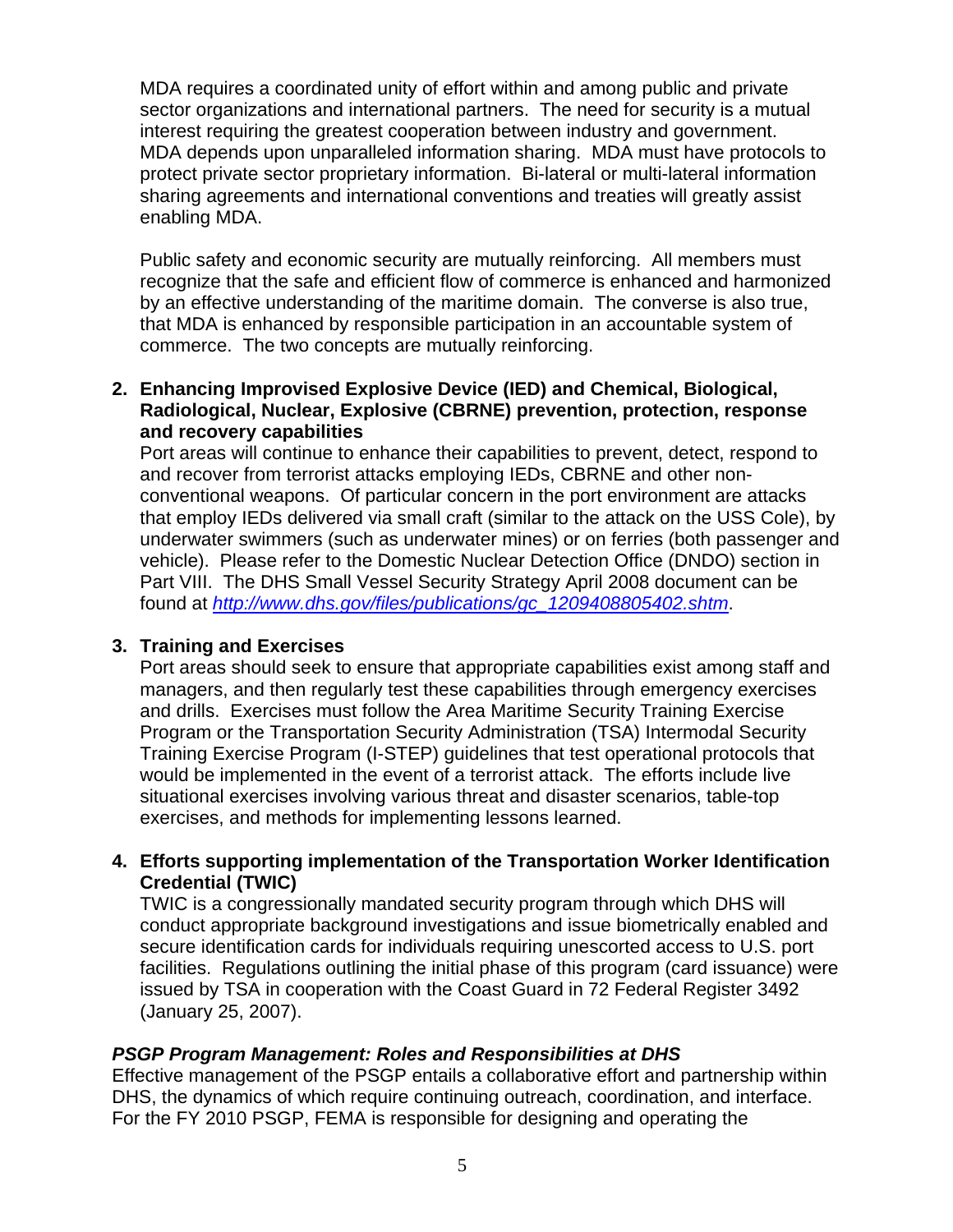administrative mechanisms needed to implement and manage the grant program. The USCG provides programmatic subject matter expertise for the maritime industry and assists by coordinating the myriad of intelligence information and risk/vulnerability assessments resulting in ranking and rating critical infrastructure and key resources nationwide against threats associated with potential terrorist attacks and in defining the parameters for identifying, protecting, deterring, responding, and recovering from such incidents. Together, these two agencies with additional assistance and cooperation from TSA, the Department of Transportation's Maritime Administration (MARAD) and the Federal Transit Administration (FTA), as needed for port operations, determine the primary security architecture of the PSGP.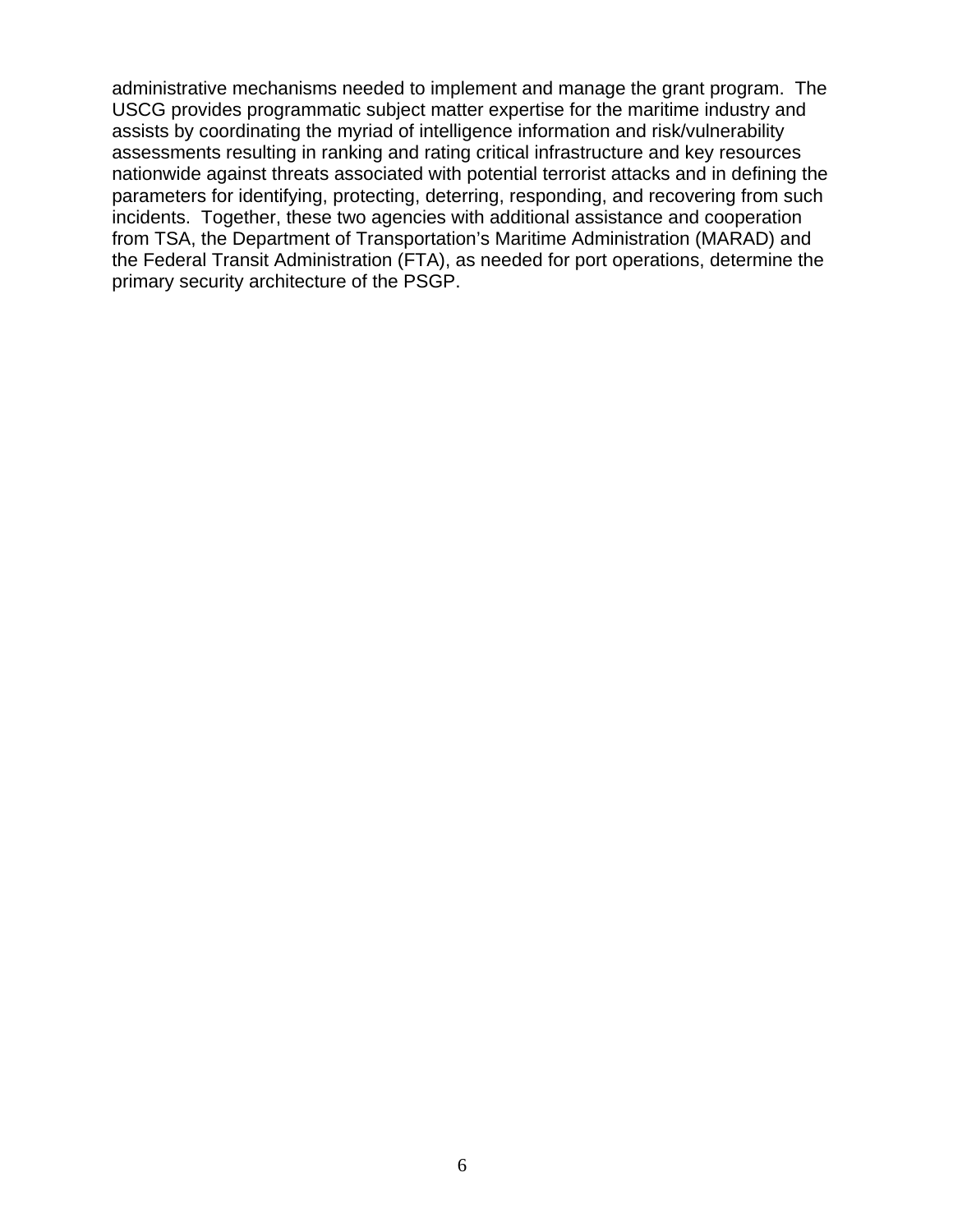## **PART II. AWARD INFORMATION**

## *Authorizing Statutes*

The *Department of Homeland Security Appropriations Act, 2010* (Public Law 111-83) and Section 102 of the *Maritime Transportation Security Act of 2002*, as amended (46 U.S.C. §70107).

### *Period of Performance*

The period of performance of this grant is 36 months. Extensions to the period of performance will be considered only through formal requests to FEMA with specific and compelling justifications as to why an extension is required.

#### *Available Funding*

In FY 2010, the total amount of funds distributed under this grant will be \$288,000,000. FY 2010 PSGP funds will be allocated based on the following table:

| <b>Group</b>                | <b>FY 2010 PSGP</b><br><b>Funding</b> |
|-----------------------------|---------------------------------------|
| Group I                     | \$172,800,000                         |
| Group II                    | \$86,400,000                          |
| Group III                   | \$14,400,000                          |
| <b>All Other Port Areas</b> | \$14,400,000                          |
| <b>TOTAL</b>                | \$288,000,000                         |

**Table 1 FY 2010 PSGP Available Funding**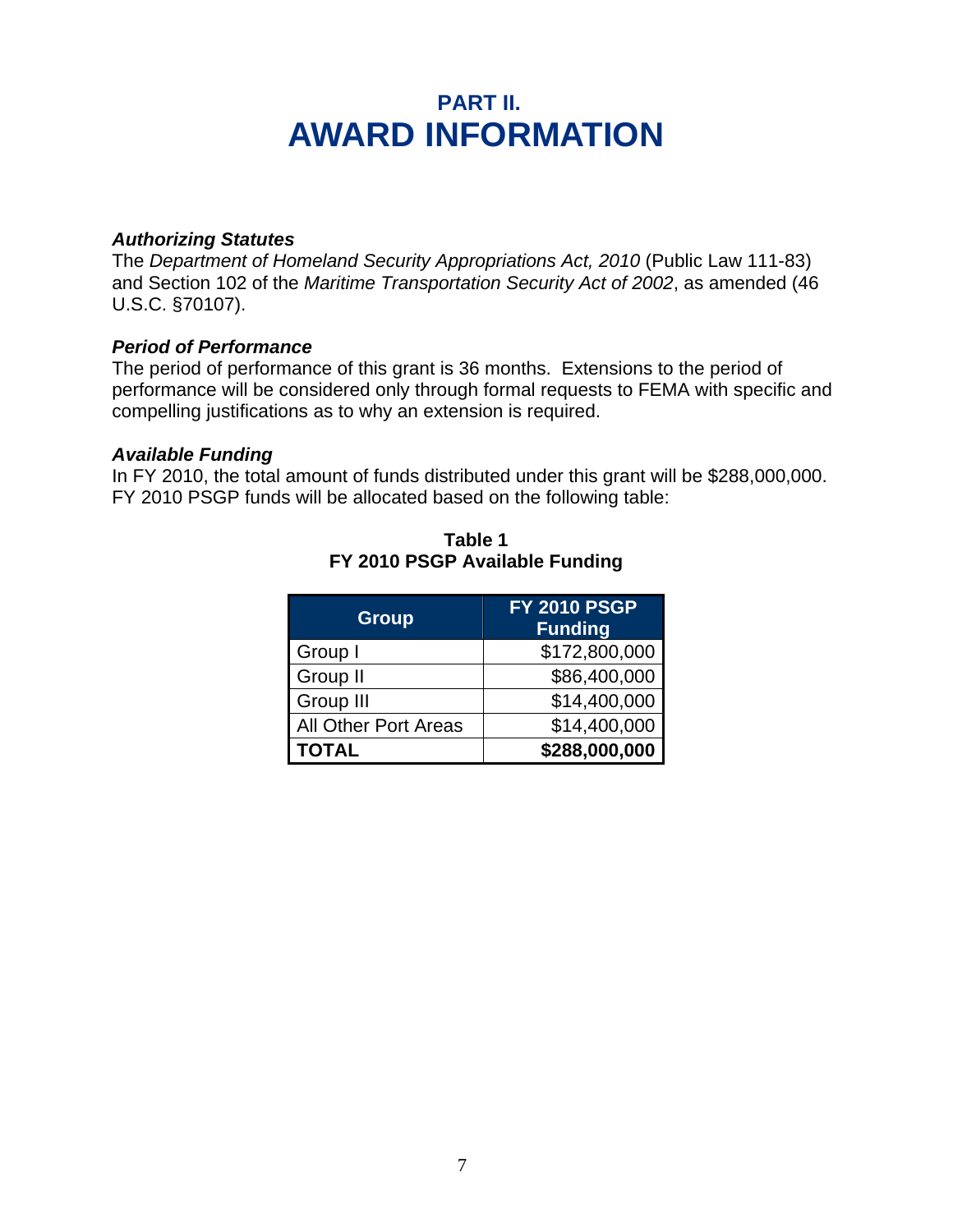## **PART III. ELIGIBILITY INFORMATION**

## **A. Eligible Applicants**

A synopsis of 46 U.S.C. §70107 states that a grant program shall be established for the allocation of funds based on risk to implement AMSPs and FSPs among port authorities, facility operators, and State and local government agencies required to provide port security services. In administering the grant program; national, economic, energy, and strategic defense concerns based upon the most current risk assessments available shall be taken into account.

Congress has specifically directed DHS to apply these funds to the highest risk ports. In support of this, the PSGP includes a total of 147 specifically identified critical ports, representing approximately 95 percent of the foreign waterborne commerce of the United States. Based upon USCG recommendations, these ports are aggregated into 91 discrete port funding areas. As described below, "All Other Port Areas" covered by an AMSP are eligible to apply for grant funds from a PSGP funding pool created for that purpose.

Within the PSGP, the following entities are specifically encouraged to apply:

- Owners or operators of federally regulated terminals, facilities, U.S. inspected passenger vessels or ferries as defined in the Maritime Transportation Security Act (MTSA) and Title 33 of the Code of Federal Regulations (CFR) Parts 101, 104, 105, and 106
- Port authorities or other State and local agencies that are required to provide security services to eligible Ferry System applicants (MTSA regulated facilities) pursuant to an AMSP, a FSP or VSP
- Consortia composed of local river organizations, ports and terminal associations, and other local stakeholder groups representing federally regulated ports, terminals, U.S. inspected passenger vessels or ferries that are required to provide security services to federally regulated facilities or federally regulated vessels in accordance with an AMSP, a FSP or VSP; and recognized as AMSC members by the Captain of the Port (COTP
- Group I and II Fiduciary Agents (FA) (including newly identified Group II port areas who choose to begin the FA process)

**As a condition of eligibility, all PSGP applicants are required to be fully compliant with relevant Maritime Security Regulations (33 CFR Parts 101-106). Any open or outstanding Notice of Violation (NOV), as of the grant application submission deadline date, which has been issued to an applicant, and the applicant has (1) failed to pay within 45 days of receipt; (2) failed to decline the NOV within 45 days of receipt (in which case a finding of default will be entered by the Coast Guard in accordance with 33 CFR § 1.07-11(f)(2)); or (3) the applicant has appealed the**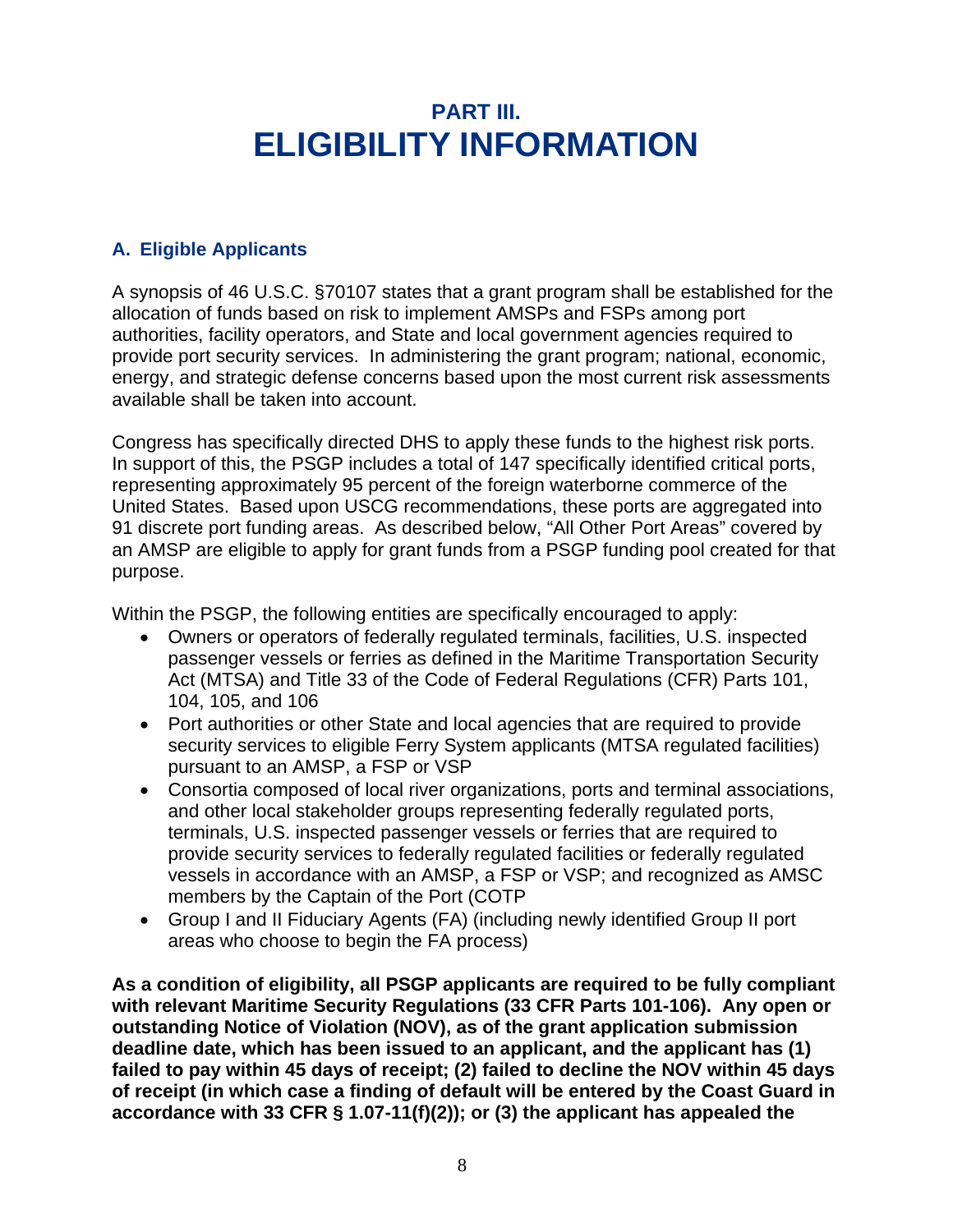**NOV as provided for in 33 CFR § 1.07-70 and is in receipt of a final appeal decision from Commandant, U.S. Coast Guard, as described in 33 CFR § 1.07-75, and has failed to come into compliance with the final adjudication within the timelines noted therein, will not be allowed to make application for a Port Security Grant. COTP will verify security compliance eligibility during the field review process.** 

Table 2 lists the specific port areas by Group that are eligible for funding through the FY 2010 PSGP.

## *Group I and II*

Seven port areas have been selected as Group I (highest risk) and forty-eight port areas have been selected as Group II. Each Group I and Group II port area has been designated a specific amount of money based upon the FY 2010 risk analysis.

Group I and II port areas identified in the FY 2007 Supplemental PSGP and the FY 2008 or FY 2009 PSGP that remain in Group I for FY 2010 are required to continue with the FA process and have the option of retaining their current FA or selecting a new FA to deal specifically with the FY 2010 PSGP award. Those port areas newly identified as Group I or II will have the option of selecting an FA and beginning the FA process, or opting out of the FA process. If opting out of the FA process, individual eligible entities will apply directly to FEMA for funding within the Group they originally resided, and applicants must comply with all requirements of Group III and All Other Port Areas, with the identified port's allocation of money incorporated within the respective Group III or "All Other Port Areas" funding pool.

For Group I and II port areas (excluding newly identified port areas that opt out) the FY 2010 PSGP will only accept applications from the FA for that port area. All individual entities (including ferry systems) within one of these port areas will apply for PSGP funds through their port area's designated FA.

## *Group III*

Ports not identified in Group I or II are eligible to apply as a Group III and will compete for the funding identified in their corresponding Group. Eligible Group III port entities will submit their application and associated documentation directly to FEMA.

### *All Other Port Areas*

Ports not identified in Group I, II, or III will compete for the funding identified for the "All Other Port Areas" Group. "All Other Port Areas" included within Group I, II or III's AMSP are allowed to receive grant funds from their geographically proximate higher Group if the project has regional impact across the entire port area, but not from both funding groups for the same project. "All Other Port Areas" eligible entities will submit their application and associated documentation directly to FEMA.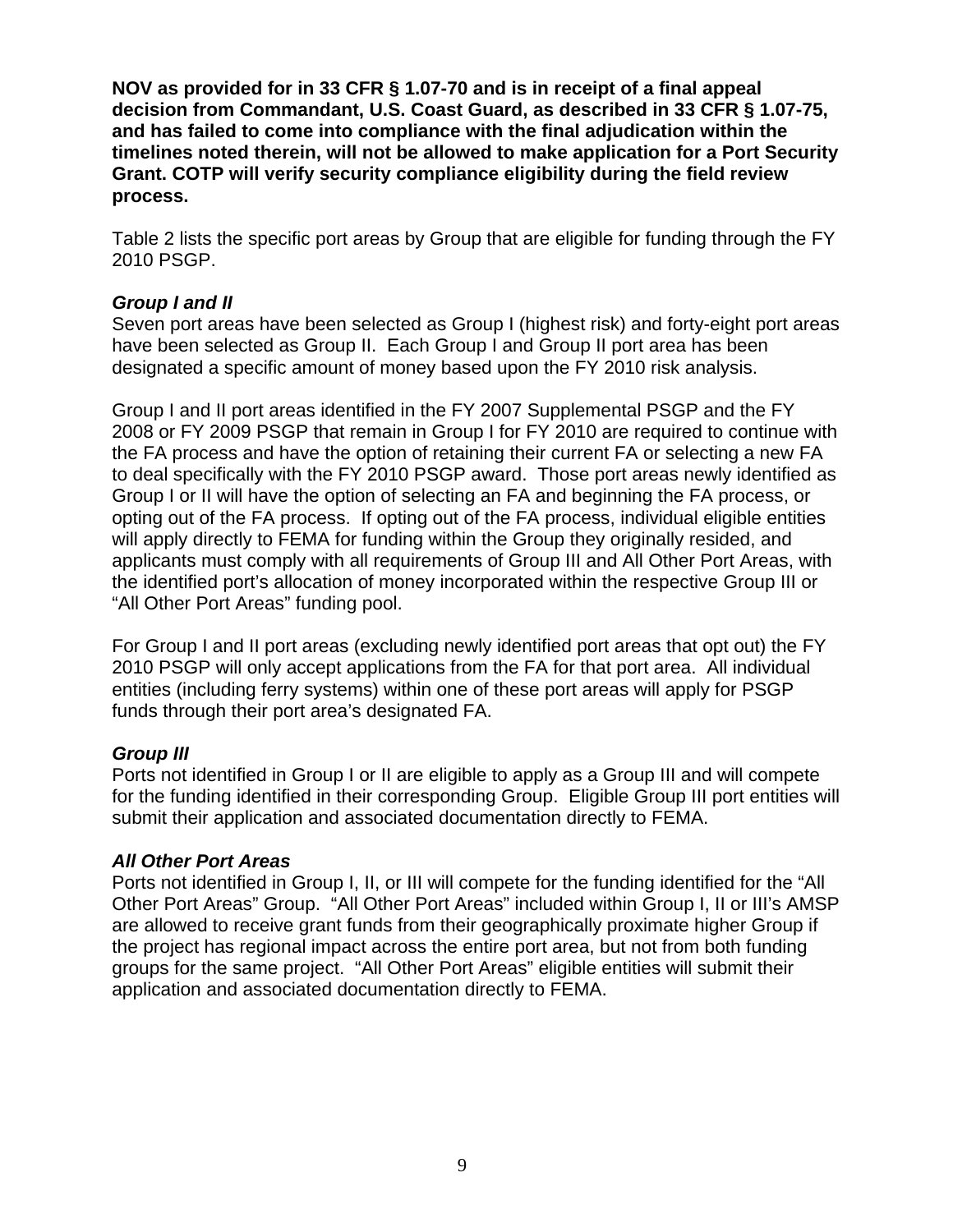| <b>Group</b> | <b>State/Territory</b>                     | <b>Port Area</b>                                                                                                                                                | FY 2010 Target<br><b>Allocation</b> |
|--------------|--------------------------------------------|-----------------------------------------------------------------------------------------------------------------------------------------------------------------|-------------------------------------|
|              |                                            | Los Angeles-Long Beach<br>Long Beach<br>Los Angeles                                                                                                             | \$31,390,136                        |
|              | California                                 | San Francisco Bay<br>Carquinez Strait<br>Martinez<br>Oakland<br>Richmond<br>San Francisco<br>Stockton                                                           | \$19,874,162                        |
|              | Louisiana                                  | <b>New Orleans</b><br><b>Baton Rouge</b><br>Gramercy<br><b>New Orleans</b><br>Plaquemines, Port of<br>South Louisiana, Port of<br>St. Rose                      | \$22,777,670                        |
| L            | New Jersey /<br>Pennsylvania /<br>Delaware | Delaware Bay<br>Camden-Gloucester, NJ<br>Chester, PA<br>Marcus Hook, PA<br>New Castle, DE<br>Paulsboro, NJ<br>Philadelphia, PA<br>Trenton, NJ<br>Wilmington, DE | \$15,949,462                        |
|              | New York / New<br>Jersey                   | New York, NY and NJ                                                                                                                                             | \$33,774,108                        |
|              | <b>Texas</b>                               | Houston-Galveston<br>Galveston<br>Houston                                                                                                                       | \$28,867,900                        |
|              | Washington                                 | <b>Puget Sound</b><br>Anacortes<br>Bellingham<br>Everett<br>Olympia<br>Port Angeles<br>Seattle<br>Tacoma                                                        | \$20,166,562                        |

**Table 2 FY 2010 PSGP Port Area Groupings**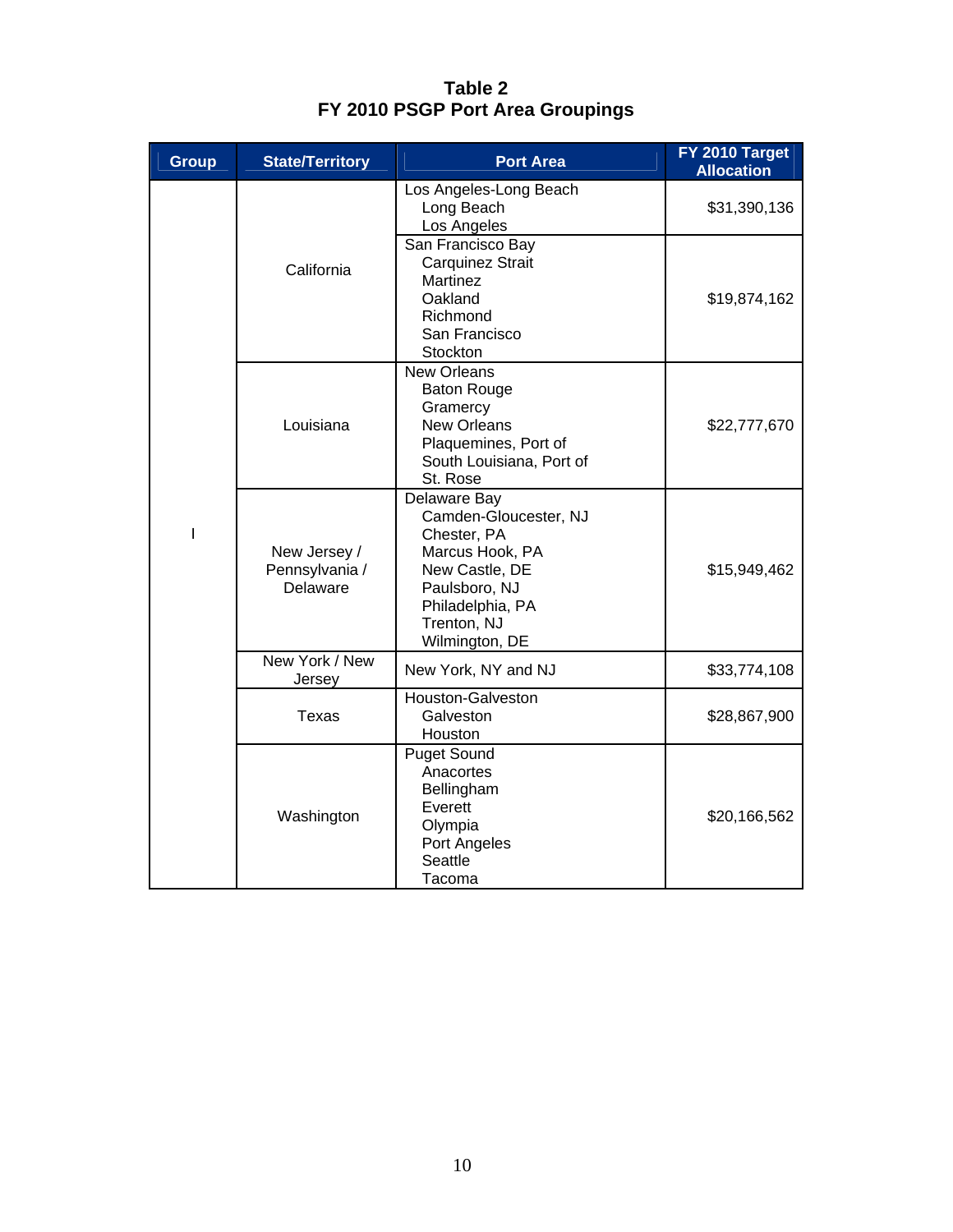| <b>Group</b>  | <b>State/Territory</b>       | <b>Port Area</b>                                                                                         | FY 2010 Target<br><b>Allocation</b> |
|---------------|------------------------------|----------------------------------------------------------------------------------------------------------|-------------------------------------|
|               | Alabama                      | Mobile                                                                                                   | \$1,569,644                         |
|               | California                   | San Diego                                                                                                | \$2,748,751                         |
|               |                              | Port Hueneme                                                                                             | \$1,156,116                         |
|               | Connecticut                  | Long Island Sound<br><b>Bridgeport</b><br>New Haven<br>New London                                        | \$2,250,077                         |
|               |                              | Jacksonville                                                                                             | \$3,137,877                         |
|               |                              | Port Everglades                                                                                          | \$2,221,586                         |
|               |                              | Miami                                                                                                    | \$1,718,156                         |
|               | Florida                      | Tampa Bay<br>Port Manatee<br>Tampa                                                                       | \$1,692,578                         |
|               |                              | Port Canaveral                                                                                           | \$1,510,215                         |
|               |                              | Panama City                                                                                              | \$1,000,761                         |
|               |                              | Pensacola                                                                                                | \$1,000,732                         |
|               | Georgia                      | Savannah                                                                                                 | \$2,744,559                         |
|               | Guam                         | Apra Harbor                                                                                              | \$1,000,466                         |
| $\mathbf{II}$ | Hawaii                       | Honolulu<br>Barbers Point, Oahu<br>Honolulu, Oahu                                                        | \$3,082,600                         |
|               | Indiana/<br><b>Illinois</b>  | Southern Tip Lake Michigan<br>Burns Waterway Harbor, IN<br>Chicago, IL<br>Gary, IN<br>Indiana Harbor, IN | \$3,731,955                         |
|               | Kentucky                     | Louisville                                                                                               | \$1,000,666                         |
|               | Louisiana                    | <b>Lake Charles</b>                                                                                      | \$2,083,130                         |
|               |                              | Port Fourchon/The LOOP                                                                                   | \$1,479,538                         |
|               |                              | Morgan City                                                                                              | \$1,121,325                         |
|               | Massachusetts                | <b>Boston</b>                                                                                            | \$2,358,154                         |
|               | Maryland                     | <b>Baltimore</b>                                                                                         | \$3,214,934                         |
|               | Maine                        | Portland                                                                                                 | \$1,022,818                         |
|               | Michigan                     | Detroit                                                                                                  | \$1,000,679                         |
|               | Minnesota                    | Minneapolis-St. Paul<br>Minneapolis<br>St. Paul                                                          | \$1,010,690                         |
|               | Minnesota/<br>Wisconsin      | Duluth-Superior, MN and WI                                                                               | \$1,052,913                         |
|               | Missouri                     | Kansas City                                                                                              | \$1,002,615                         |
|               | Missouri/<br><b>Illinois</b> | St. Louis, MO and IL                                                                                     | \$1,557,434                         |
|               | Mississippi                  | Pascagoula                                                                                               | \$1,000,000                         |
|               | North Carolina               | Wilmington                                                                                               | \$2,824,581                         |
|               |                              | Morehead City                                                                                            | \$1,108,247                         |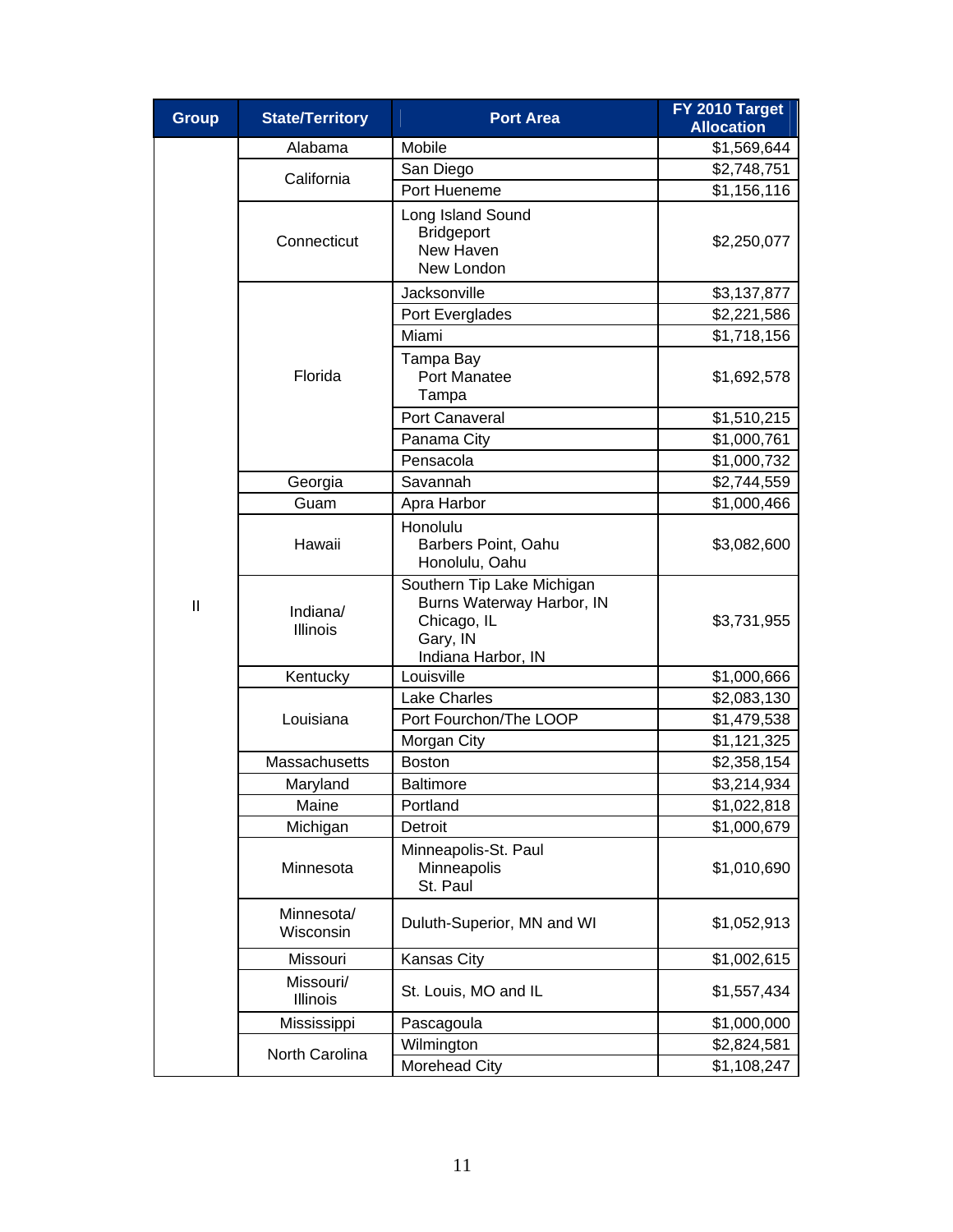| <b>Group</b>  | <b>State/Territory</b>          | <b>Port Area</b>                                                                                                                                                                                                                                                                                                                    | FY 2010 Target<br><b>Allocation</b> |
|---------------|---------------------------------|-------------------------------------------------------------------------------------------------------------------------------------------------------------------------------------------------------------------------------------------------------------------------------------------------------------------------------------|-------------------------------------|
|               | New York                        | Albany                                                                                                                                                                                                                                                                                                                              | \$1,041,494                         |
|               |                                 | <b>Buffalo</b>                                                                                                                                                                                                                                                                                                                      | \$1,033,563                         |
|               |                                 | Cincinnati                                                                                                                                                                                                                                                                                                                          | \$1,000,889                         |
|               | Ohio                            | Cleveland                                                                                                                                                                                                                                                                                                                           | \$1,000,674                         |
|               |                                 | Toledo                                                                                                                                                                                                                                                                                                                              | \$1,000,411                         |
|               | Pennsylvania                    | Pittsburgh                                                                                                                                                                                                                                                                                                                          | \$1,301,431                         |
|               | Puerto Rico                     | San Juan                                                                                                                                                                                                                                                                                                                            | \$2,199,761                         |
|               |                                 | Ponce                                                                                                                                                                                                                                                                                                                               | \$1,014,027                         |
|               | South Carolina                  | Charleston                                                                                                                                                                                                                                                                                                                          | \$2,779,565                         |
|               |                                 | Memphis                                                                                                                                                                                                                                                                                                                             | \$1,402,102                         |
|               | Tennessee                       | Nashville                                                                                                                                                                                                                                                                                                                           | \$1,000,683                         |
|               | <b>Texas</b>                    | Sabine-Neches River<br><b>Beaumont</b><br>Port Arthur                                                                                                                                                                                                                                                                               | \$4,425,350                         |
|               |                                 | Corpus Christi                                                                                                                                                                                                                                                                                                                      | \$3,825,437                         |
|               |                                 | Freeport                                                                                                                                                                                                                                                                                                                            | \$1,707,107                         |
| $\mathbf{II}$ | Virginia                        | Hampton Roads<br><b>Newport News</b><br>Norfolk Harbor                                                                                                                                                                                                                                                                              | \$4,253,186                         |
|               | Washington/<br>Oregon/<br>Idaho | Columbia-Snake River System<br>Kalama, WA<br>Longview, WA<br>Portland, OR<br>Vancouver, WA<br>Benton, WA<br>Clarkston, WA<br>Ilwaco, WA<br>Kennewick, WA<br>Pasco, WA<br>Walla Walla, WA<br>Whitman County, WA<br>Astoria, OR<br>Boardman, OR<br>The Dalles, OR<br>Hood River, OR<br>St. Helens, OR<br>Umatilla, OR<br>Lewiston, ID | \$1,620,750                         |
|               | West Virginia                   | Huntington - Tristate                                                                                                                                                                                                                                                                                                               | \$1,180,905                         |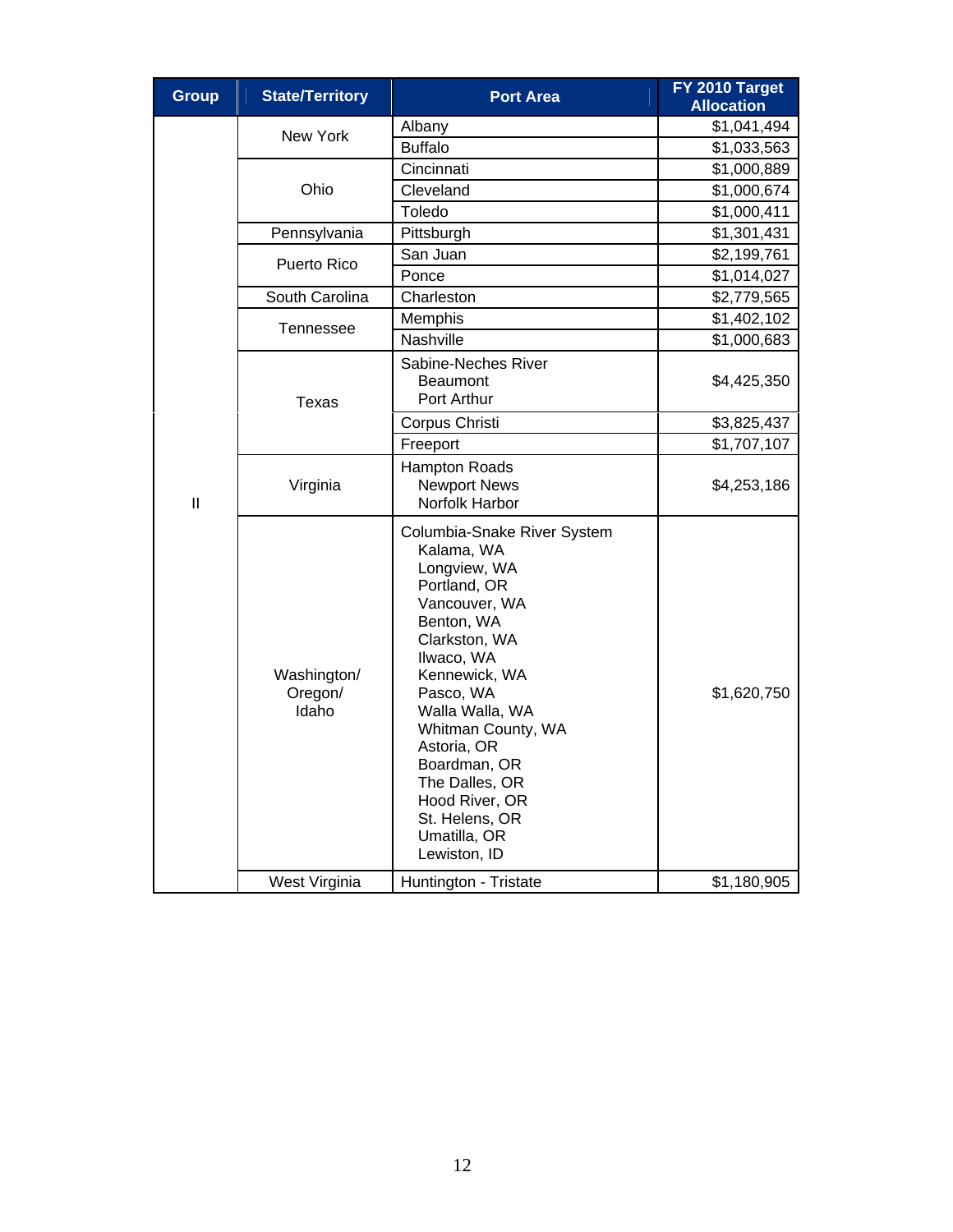| <b>Group</b>               | <b>State/Territory</b>          | <b>Port Area</b>                                                                                                                                                                        | <b>FY 2010</b><br><b>Allocation</b> |  |
|----------------------------|---------------------------------|-----------------------------------------------------------------------------------------------------------------------------------------------------------------------------------------|-------------------------------------|--|
|                            | Alaska                          | Valdez                                                                                                                                                                                  |                                     |  |
|                            | Alabama                         | Guntersville                                                                                                                                                                            |                                     |  |
|                            | Arkansas                        | Helena                                                                                                                                                                                  |                                     |  |
|                            | California                      | El Segundo                                                                                                                                                                              |                                     |  |
|                            |                                 | Sacramento                                                                                                                                                                              |                                     |  |
|                            | Florida                         | <b>Fort Pierce</b>                                                                                                                                                                      |                                     |  |
|                            |                                 | West Palm Beach                                                                                                                                                                         |                                     |  |
|                            | Georgia                         | <b>Brunswick</b>                                                                                                                                                                        |                                     |  |
|                            | Indiana                         | <b>Mount Vernon</b>                                                                                                                                                                     |                                     |  |
|                            | Massachusetts /<br>Rhode Island | Narragansett/Mt. Hope Bays<br>Fall River, MA<br>Newport, RI<br>Providence, RI                                                                                                           |                                     |  |
|                            |                                 | Port Huron                                                                                                                                                                              |                                     |  |
|                            |                                 | Sault Ste Marie                                                                                                                                                                         |                                     |  |
|                            | Michigan                        | <b>Marine City</b>                                                                                                                                                                      |                                     |  |
|                            |                                 | Muskegon                                                                                                                                                                                |                                     |  |
|                            |                                 | Monroe                                                                                                                                                                                  |                                     |  |
|                            | Minnesota                       | <b>Two Harbors</b>                                                                                                                                                                      |                                     |  |
| III                        |                                 | Vicksburg                                                                                                                                                                               | \$14,400,000                        |  |
|                            | Mississippi                     | Gulfport,                                                                                                                                                                               |                                     |  |
|                            |                                 | Greenville                                                                                                                                                                              |                                     |  |
|                            | New Hampshire                   | Portsmouth                                                                                                                                                                              |                                     |  |
|                            | New Jersey                      | Perth Amboy                                                                                                                                                                             |                                     |  |
|                            | Ohio                            | Lorain                                                                                                                                                                                  |                                     |  |
|                            | Oklahoma                        | Tulsa, Port of Catoosa                                                                                                                                                                  |                                     |  |
|                            | Oregon                          | Coos Bay                                                                                                                                                                                |                                     |  |
|                            | Pennsylvania                    | Erie                                                                                                                                                                                    |                                     |  |
|                            |                                 | Guayanilla                                                                                                                                                                              |                                     |  |
|                            | <b>Puerto Rico</b>              | Humacao                                                                                                                                                                                 |                                     |  |
|                            |                                 | Jobos                                                                                                                                                                                   |                                     |  |
|                            | <b>Tennessee</b>                | Chattanooga                                                                                                                                                                             |                                     |  |
|                            | <b>Texas</b>                    | Matagorda Bay<br>Matagorda Port<br>Port Lavaca<br>Victoria<br>Port O'Connor<br><b>Brownsville</b>                                                                                       |                                     |  |
|                            | Virginia                        | Richmond                                                                                                                                                                                |                                     |  |
|                            |                                 | Green Bay                                                                                                                                                                               |                                     |  |
|                            | Wisconsin                       | Milwaukee                                                                                                                                                                               |                                     |  |
| All Other<br>Port<br>Areas |                                 | Eligible entities not located within one of the port areas<br>identified above, but operating under an AMSP, are eligible to<br>compete for funding within "All Other Port Areas" Group | \$14,400,000                        |  |
| <b>Total:</b>              |                                 |                                                                                                                                                                                         | \$288,000,000                       |  |

*Presence on this list does not guarantee grant funding*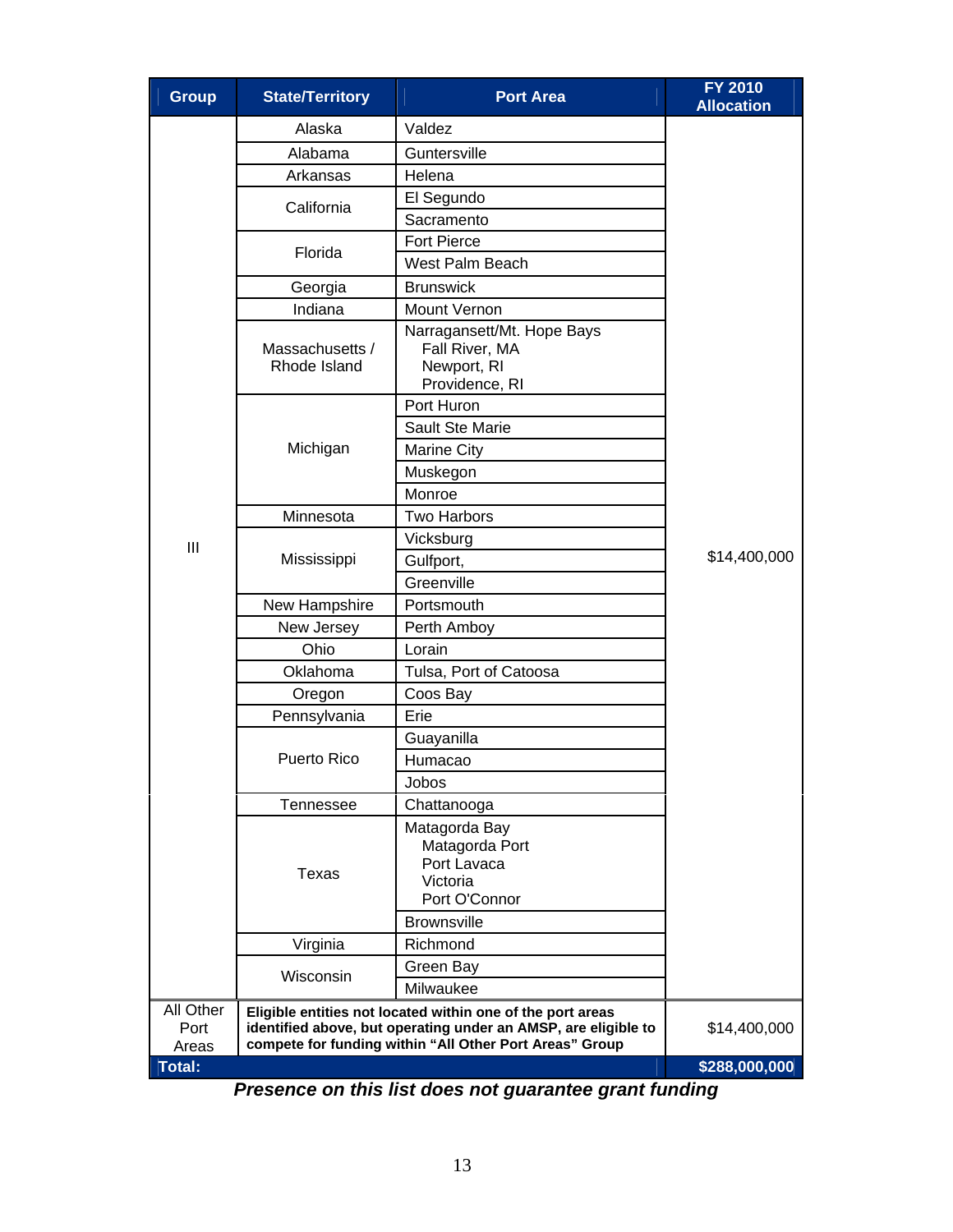## *National Incident Management System (NIMS) Implementation Compliance*

In accordance with Homeland Security Presidential Directive (HSPD)-5, *Management of Domestic Incidents*, the adoption of the NIMS is a requirement to receive Federal preparedness assistance, through grants, contracts, and other activities. The NIMS provides a consistent nationwide template to enable all levels of government, tribal nations, nongovernmental organizations, and private sector partners to work together to prevent, protect against, respond to, recover from, and mitigate the effects of incidents, regardless of cause, size, location, or complexity.

Federal FY 2009 NIMS implementation must be considered prior to allocation of any Federal preparedness awards in FY 2010. In April 2009, the National Integration Center Incident Management Systems Integration (IMSI) Division advised State, tribal nation, and local governments to respond to metric assessments in the NIMS Compliance Assistance Support Tool (NIMSCAST) to assess on-going progress and achievement.<sup>2</sup> The list of objectives against which progress and achievement are assessed and reported can be found at

*http://www.fema.gov/emergency/nims/ImplementationGuidanceStakeholders.shtm#item2.*

All State, tribal nation, and local government grantees were required to update their respective NIMSCAST assessments by September 30, 2009. State, tribal, and local grantees unable to meet implementation objectives were required to submit a Corrective Action Plan via NIMSCAST no later than October 31, 2009. Comprehensive information concerning NIMS implementation for States, tribal nations, local governments, nongovernmental organizations, and the private sector is available through IMSI via its NIMS Resource Center at *www.fema.gov/nims*.

States, tribal nations, and local governments should continue to implement the training guidance contained in the *Five-Year NIMS Training Plan*, released in February 2008.

The primary grantee/administrator of FY 2010 PSGP award funds is responsible for determining if sub-awardees have demonstrated sufficient progress to disburse awards.

## **B. Restrictions**

Please see Part IV.E. for Management & Administration (M&A) limits and allowable/unallowable costs guidance.

## **C. Other**

 $\overline{a}$ 

### *Fiduciary Agent Requirement*

For the past three rounds of funding, each Group I and Group II port area was required to select a single entity to act as the Fiduciary Agent (FA) for that port area. Those port areas remaining in Group I and Group II have been designated a specific amount of money for which eligible entities within that port area may apply through the FA.

<sup>2</sup> As defined in the *Homeland Security Act of 2002* (Public Law 107-296), the term "State" means "any State of the United States, the District of Columbia, the Commonwealth of Puerto Rico, Guam, American Samoa, the Commonwealth of the Northern Mariana Islands, and any possession of the United States" 6 U.S.C. 101 (14).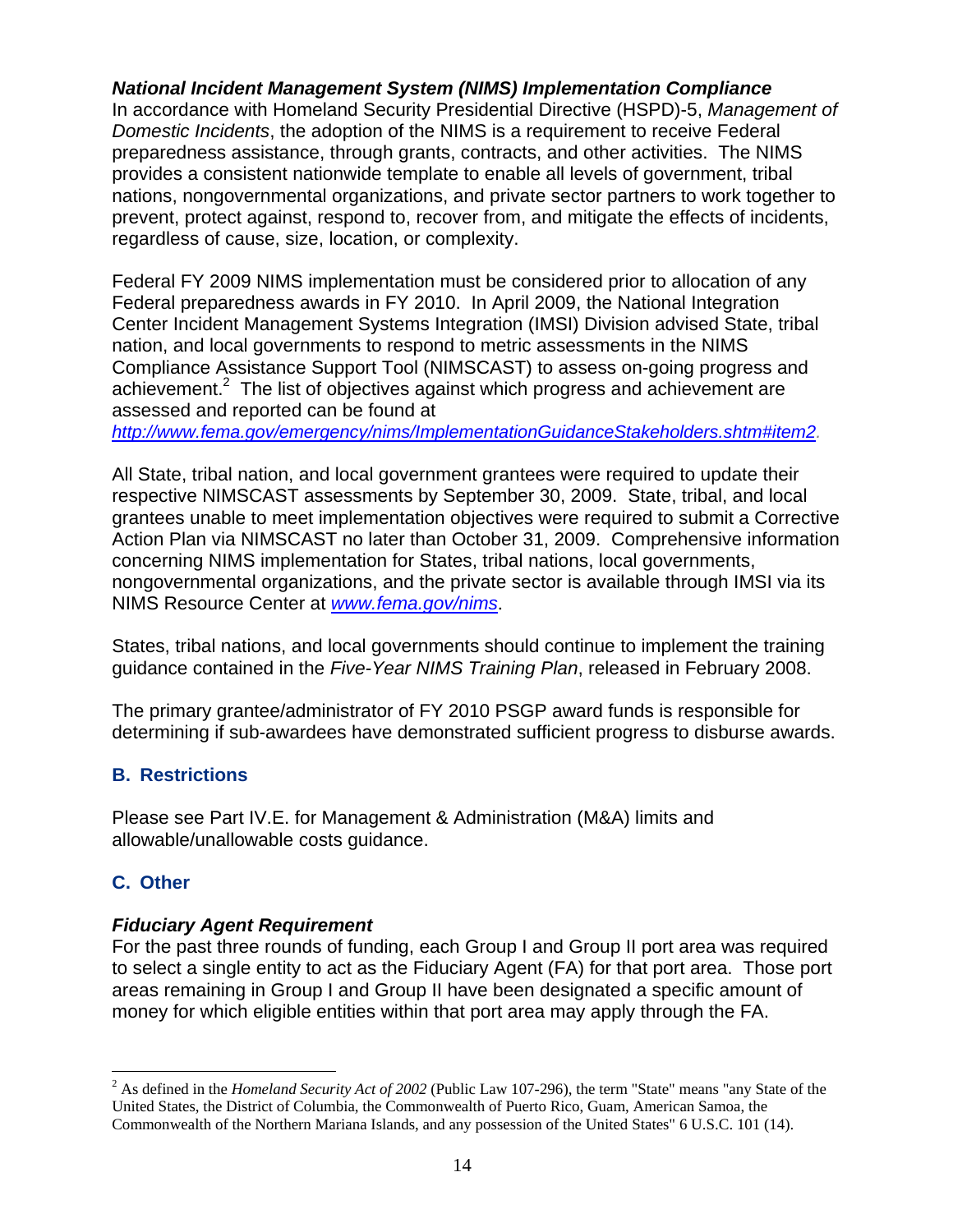The FA will serve as the principal point of contact with FEMA for application and management and administration of the FY 2010 PSGP award. The FA is responsible for ensuring that all sub-recipients are compliant with the terms and conditions of the award, including the organizational audit requirements of OMB Circular A-133, Audits of States, Local Governments, and Non-Profit Organizations and Federal Acquisition Regulation. The FA, however, is not the decision maker as to the use of these funds. The awards are conditioned so that a regional consensus, in conjunction with the COTP and AMSC, must be reached.

## *Fiduciary Agent Selection*

## **1. Group I and Group II Port Areas**

For FY 2010, Group I and Group II port areas will have the option of continuing with their current FA or selecting a new FA. If a port area elects to change their FA, the designated COTP must certify in writing to the FEMA Program Office via USCG Headquarters (CG-5142) as to their new selection. This certification will be via a USCG memorandum format. Certifications to FEMA and USCG Headquarters (CG-5142) must be submitted 30 days prior to the application due date. In those cases where the FEMA Program Office has not received a certification from the COTP within 30 days prior to the application due date about a FA change, the same FA which was responsible for those port areas in FY 2009 will continue to be used in FY 2010. The FA, whether current or new, must submit an application SF-424 for the FY 2010 PSGP. Those ports selecting a new FA are to ensure that their new selectee is capable of professionally performing the duties of an FA as outlined above.

## **2. New Group II Port Areas**

Those port areas, which, as a result of the FY 2010 PSGP risk methodology are new to Group II, have the option of selecting an FA and beginning the FA process, or opting out of the FA process. If opting out of the FA process, individual eligible entities will apply directly to FEMA for funding and applicants must comply with all requirements of Group III and All Other Port Areas. Working through its AMSC process, each new Group II port area must certify in writing to the FEMA programmatic office via USCG Headquarters (CG-5142) which option their respective port area will pursue for FY 2010. This certification will be via a USCG memorandum format from the COTP. Certifications to FEMA and USCG Headquarters must be done 30 days prior to the application due date. As the FA represents the interests of the entire AMSC, it is highly recommended that, if choosing to follow the FA process, AMSCs select a FA with the capacity to manage federal grants and be responsible for complying with the full breadth and scope of FA responsibilities. The FA must be able to meet and comply with the administrative, National policy, and reporting requirements outlined in this guidance. In particular, the FA must be able to comply with requirements set forth in applicable regulations and OMB Circulars, *http://www.whitehouse.gov/omb/circulars/index.html*.

### *Port-Wide Risk Management Planning*

In order to receive FY 2010 PSGP funds, Group I and II port areas are required to have in place an approved PRMP. They are also encouraged, but not required, to develop a BCRTP. For purposes of strategic planning, Group I and II port areas must take into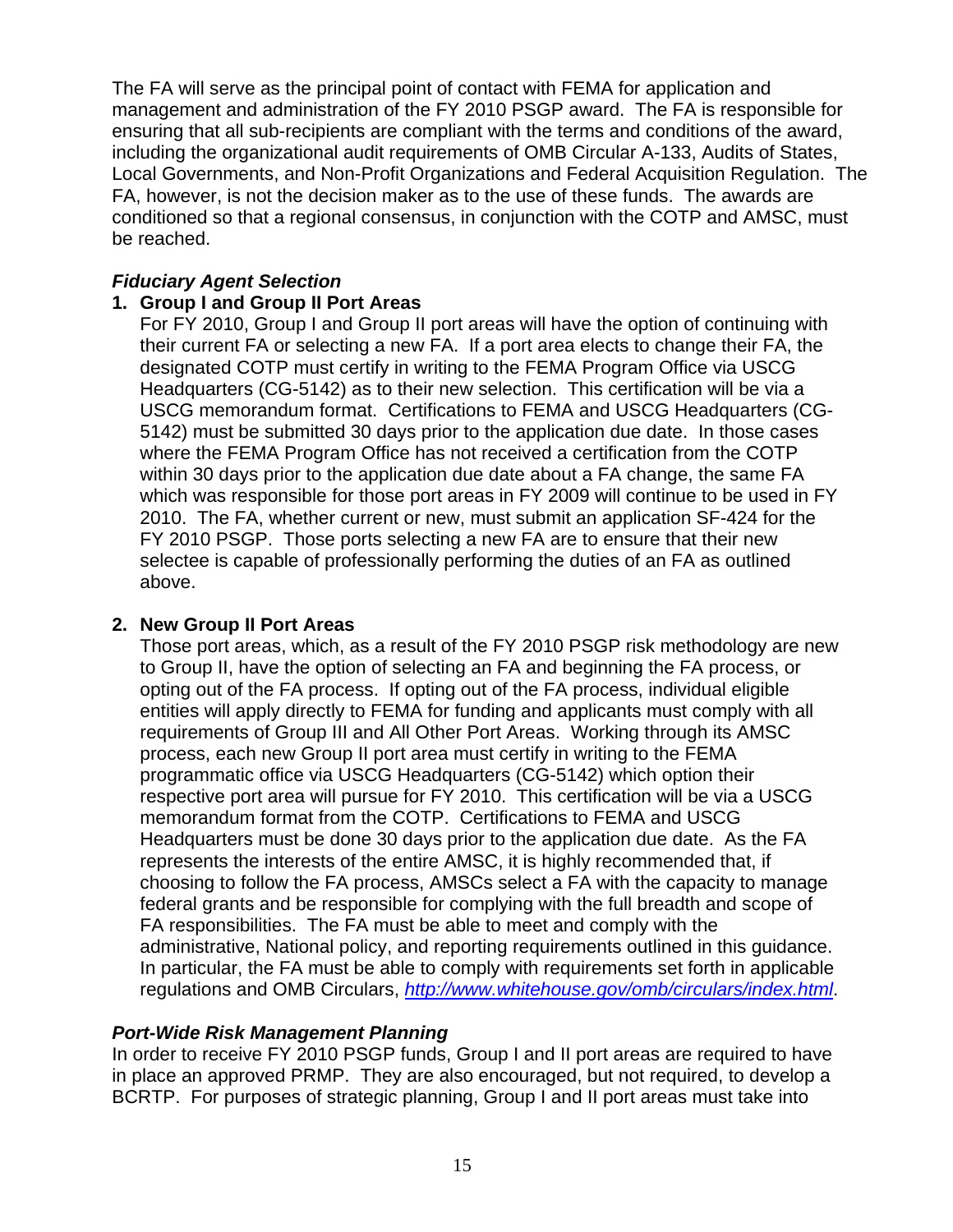consideration all other port areas covered by their AMSP in their plans and Investment Justifications.

The PRMP and BCRTP will align with and support the port areas' AMSP and the National Preparedness Guidelines, considering the entire port system strategically as a whole, and will identify and execute a series of actions designed to effectively mitigate risks to the system's maritime critical infrastructure. Building on the successes of previous years, during FY 2010, Group I and Group II ports are to seek PSGP funding which will ensure alignment with the programs and projects identified within the Plan(s) aimed at the following priorities:

- Expand the emphasis on port-wide partnerships, regional management of risk, and business continuity/resumption of trade
- Prioritize port-wide security strategies and actions that address surface, underwater, and land-based threats
- Target best risk-mitigation strategies achieving sustainable port-wide security and business continuity/resumption of trade planning
- Provide the basis for aligning specific grant-funded security projects under this and future year PSGP awards within the requirements of the AMSP

## *Deliverables for Existing Group I and II Port Areas*

Existing Group I and II port areas are required to submit Investment Justifications by April 19, 2010 through the Homeland Security Information Network (HSIN). The designated Fiduciary Agent for each port area will submit this package, which must contain the following documents:

- Complete Investment Justifications
- Individual Budgets for each Investment Justification
- Total Budget for entire award
- COTP Comments
- COTP Project Ranking/Final List

Group I and II port areas that have an approved PRMP as of December 8, 2009 must submit Investment Justifications that align with their PRMP.

Group I and II port areas that do not have an approved PRMP as of December 8, 2009 must submit Investment Justifications that align with their AMSP. If the sub-grantee is an MTSA regulated facility, the Investment Justifications will align with the FSP. If the sub-grantee is an MTSA regulated vessel, the Investment Justifications will align with the VSP.

## *Deliverables for New Group II Port Areas*

In order to provide a strong level of fiscal and programmatic oversight, timelines for the development of the plans will be imposed upon those ports new to Group II (see Table 2), who do not opt out of Group II, detailing specific deliverables that must be reviewed and approved at the Federal and local level. The first deliverables will be a Concept of Operations (CONOPS) for developing the PRMP and Investment Justifications based on previously approved AMSP, FSP, and VSP. Any projects eligible for grant funding must be certified by the COTP as having a port-wide benefit.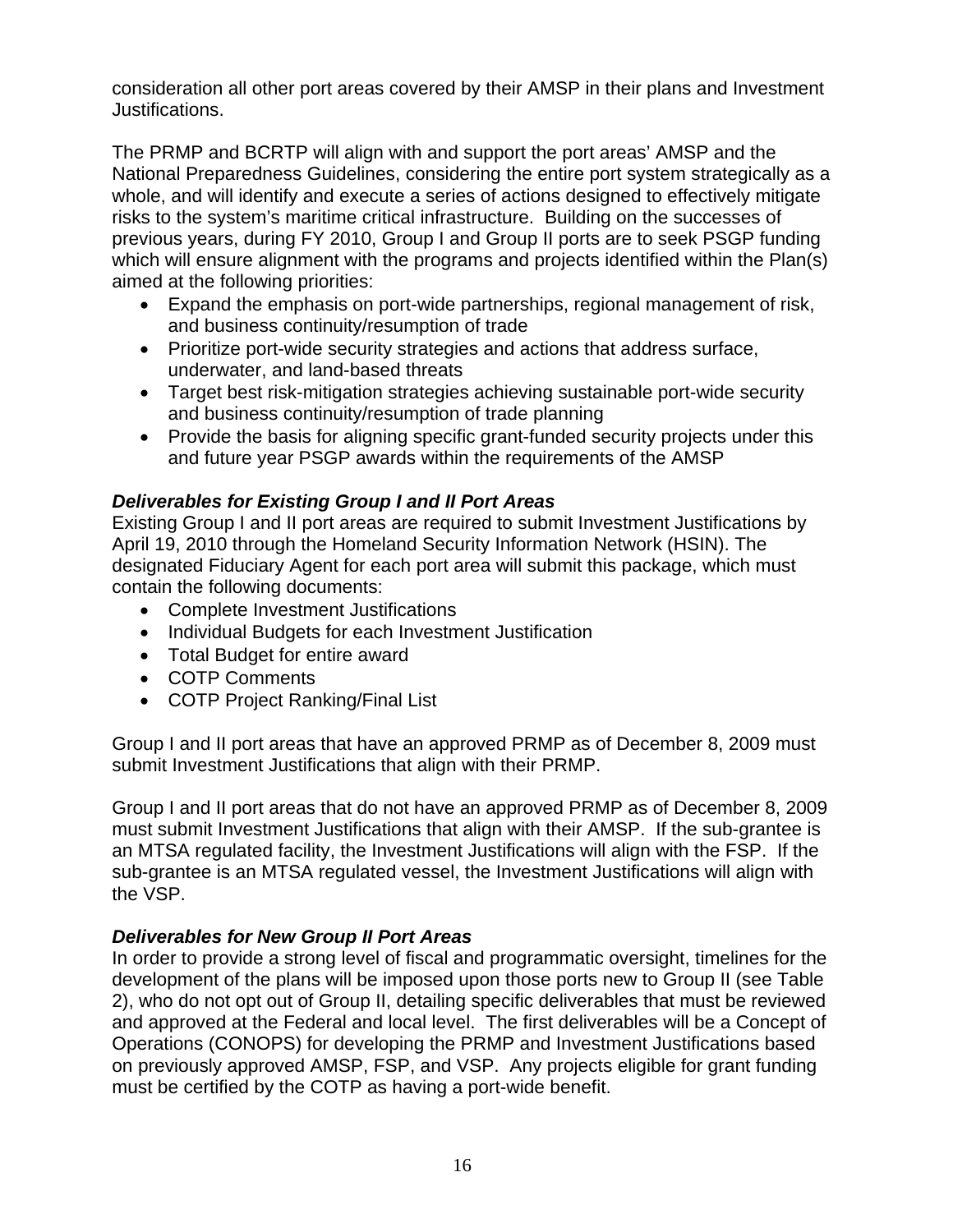The second deliverable will be a PRMP and an optional BCRTP, that will be provided to the local COTP and their AMSC for review and comment, and then to the Executive Steering Committee (ESC) for review and comment. The port areas will then be given a set amount of time to respond to the comments, and resubmit the Plan(s) for approval by FEMA. The Federal partners will provide comments and feedback on each deliverable. The deadlines for the deliverables are as follows:

**Table 3 Timetable for Developing and Implementing New Group II Port-Wide Plans** 

| <b>Deliverable</b>                         | <b>Due Date</b>                                                              | <b>Federal Comments</b> |
|--------------------------------------------|------------------------------------------------------------------------------|-------------------------|
| <b>Concept of</b><br><b>Operations</b>     | At the time of application                                                   | Provided within 30 days |
| <b>Investment</b><br><b>Justifications</b> | April 19, 2010                                                               | Provided within 30 days |
| <b>Draft Plan</b>                          | 180 calendar days after CONOPS<br>approval                                   | Provided within 21 days |
| <b>Final Plan</b>                          | 90 calendar days after review and<br>comments are received on the Draft Plan | Provided within 21 days |

No more than 20% of the total award amount may be used in the development of the PRMP and optional BCRTP. Remaining funds will then be used to implement prioritized projects that provide the greatest risk reduction benefit for the port area as a whole, and which support the developed plan.

Allocated funding will be awarded through a Cooperative Agreement (CA) to allow a higher level of Federal involvement in assisting port areas in plan development and implementation.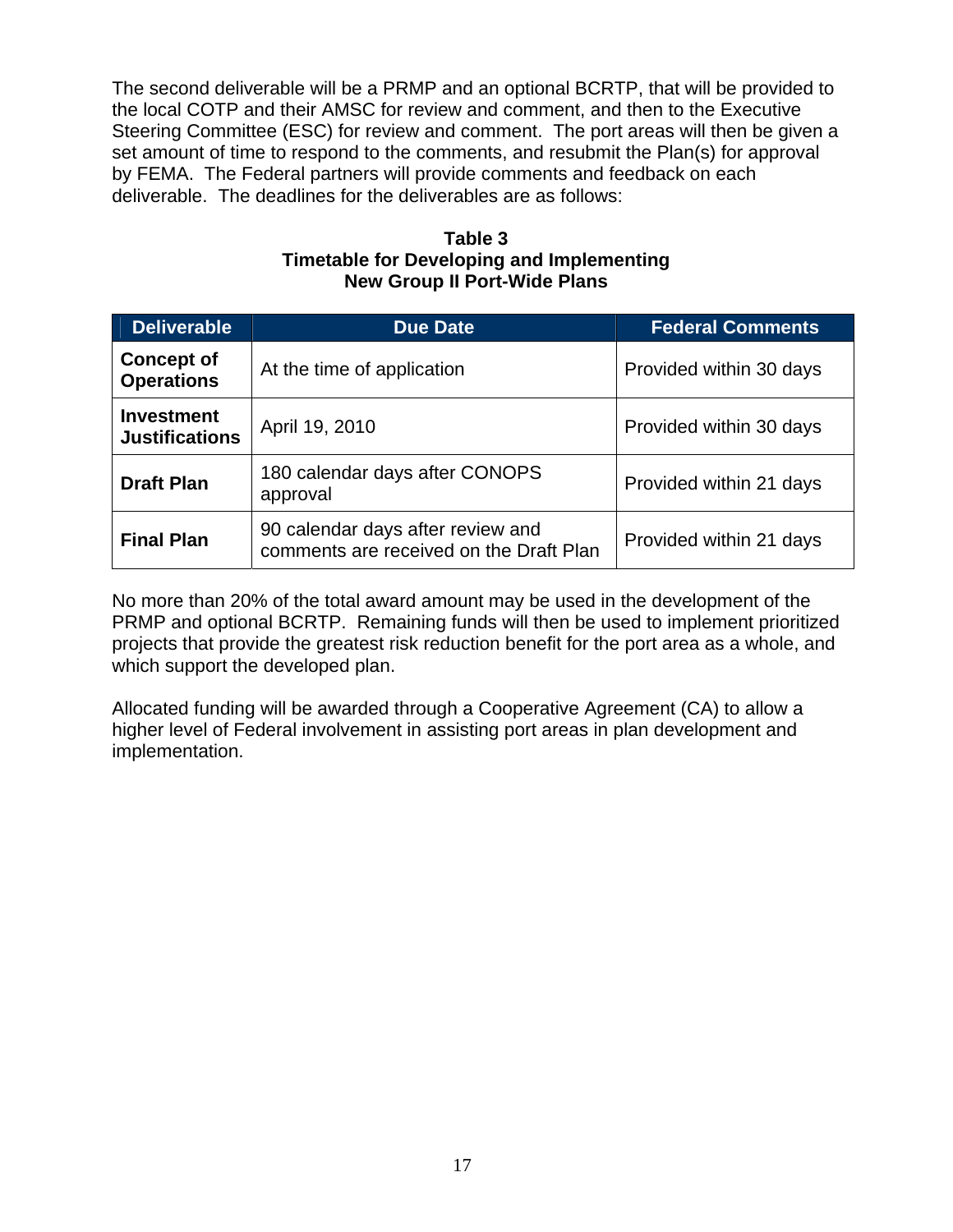## **Part IV. APPLICATION AND SUBMISSION INFORMATION**

## **A. Address to Request Application Package**

All applications for DHS grants will be filed using the common electronic "storefront" – *www.grants.gov*. To access application forms and instructions, select "Apply for Grants," and then select "Download Application Package." Enter the Catalog of Federal Domestic Assistance (CFDA) and/or the funding opportunity number located on the cover of this announcement. Select "Download Application Package," and then follow the prompts to download the application package. To download the instructions, go to "Download Application Package" and select "Instructions." If you experience difficulties or have any questions, please call the *www.grants.gov* customer support hotline at (800) 518-4726.

DHS may request original signatures on forms at a later date.

## **B. Content and Form of Application**

The on-line application must be completed and submitted using *www.grants.gov* after Central Contractor Registry (CCR) registration is confirmed. The on-line application includes the following required forms and submissions:

- Investment Justification (for Group I and Group II port areas, submitted through HSIN by April 19, 2010)
- Detailed Budget Worksheet (for Group I and Group II port areas, submitted through HSIN by April 19, 2010)
- MOUs/MOAs, if applicable
- Standard Form 424, Application for Federal Assistance
- Standard Form 424A, Budget Information
- Standard Form 424B, Assurances
- Standard Form 424C, Budget Information Construction Form
- Standard Form 424D, Assurances Construction Programs
- Lobbying Form Certification Regarding Lobbying (this form must be completed by all grant applicants)
- Standard Form LLL, Disclosure of Lobbying Activities (if the grantee has engaged or intends to engage in lobbying activities)
- Certification Regarding Debarment, Suspension, and Other Responsibility **Matters**
- Certification Regarding Drug-Free Workplace Requirements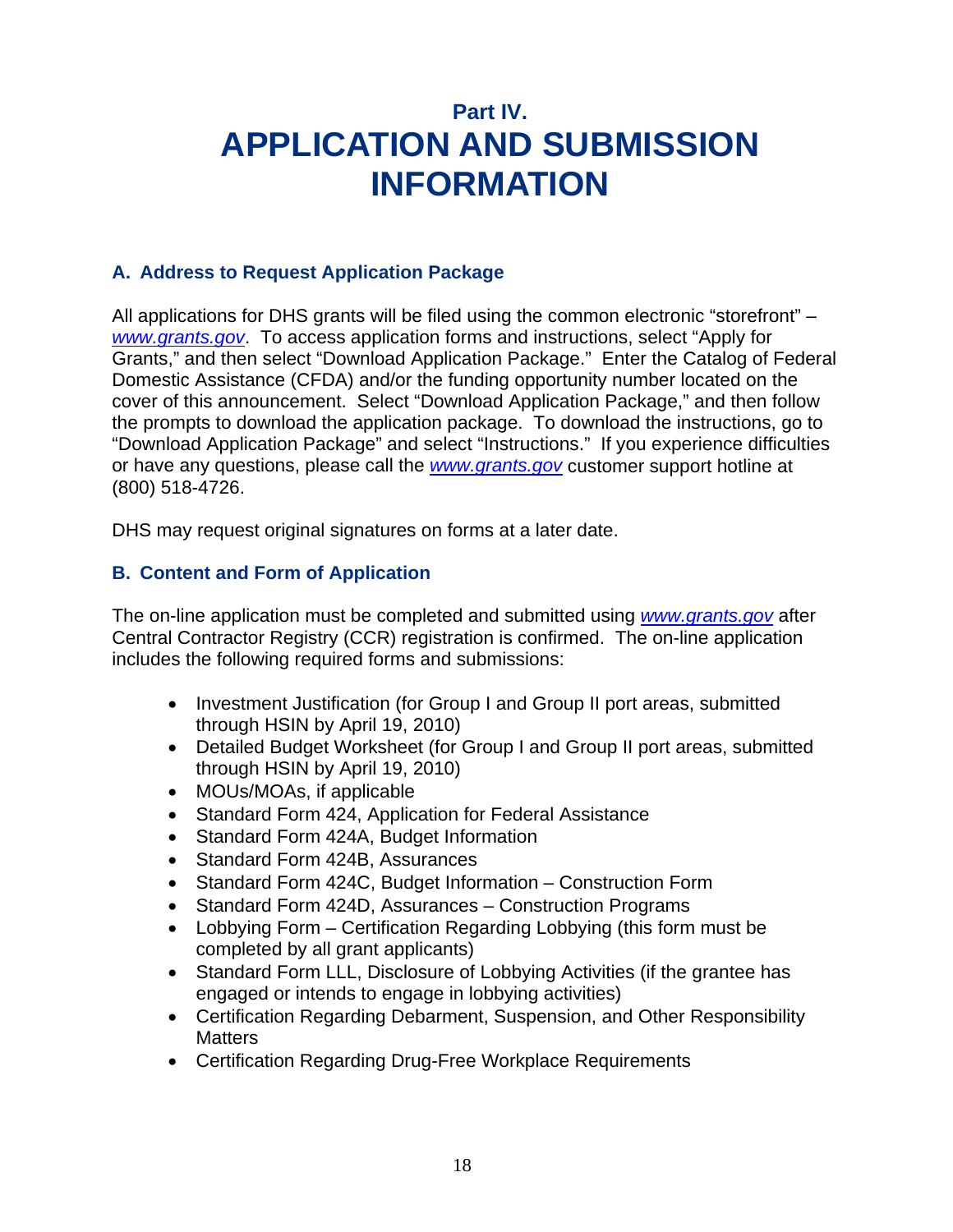The program title listed in the CFDA is *"Port Security Grant Program."* The CFDA number is **97.056**.

- **1. Application via** *www.grants.gov***.** All applicants must file their applications using the Administration's common electronic "storefront" - *www.grants.gov*. Eligible grantees must apply for funding through this portal, accessible on the Internet at *www.grants.gov*.
- **2. Dun and Bradstreet Data Universal Numbering System (DUNS) number.** The applicant must provide a DUNS number with their application. This number is a required field within *www.grants.gov* and for CCR Registration. Organizations should verify that they have a DUNS number, or take the steps necessary to obtain one, as soon as possible. Applicants can receive a DUNS number at no cost by calling the dedicated toll-free DUNS number request line at (866) 705-5711**.**
- **3. Valid CCR Registration.** The application process also involves an updated and current registration by the applicant. Eligible applicants must confirm CCR registration at *http://www.ccr.gov,* as well as apply for funding through *www.grants.gov*.
- **4. Investment Justification.** As part of the FY 2010 PSGP application process, applicants must develop a formal Investment Justification that addresses each initiative being proposed for funding. A separate Investment Justification should be submitted for each proposed project. Each entity within a Group III or All Other Port Area may apply for up to three projects. Due to the nature of the FA process, FA's are not limited to three projects. Investment Justifications must demonstrate how proposed projects address gaps and deficiencies in current programs and capabilities. The Investment Justification must demonstrate the ability to provide enhancements consistent with the purpose of the program and guidance provided by FEMA. Applicants must ensure that the Investment Justification is consistent with all applicable requirements outlined in this application kit.

The Investment Justification must address or answer the following questions:

- Is your organization a member of the AMSC?
- Is your facility a MTSA regulated facility?
- If you are a MTSA regulated facility, what is your facility's operation?
- If you are not a regulated facility under MTSA, do you have a facility security plan, and if you have a plan what authority approved your security plan?
- Have you applied for any other security related grants, and if you have what grant program and when?
- If you are a recognized Law Enforcement Agency, how many MTSA regulated facilities or vessels are in your immediate area of responsibility?
- How many members of your company or agency have taken an Incident Command System course: ICS 100, ICS 200, ICS 300, ICS 700, and ICS 800?
- If you are a Fire Department, how many MTSA regulated facilities and MTSA regulated vessels are in your immediate area of responsibility?
- Is your organization listed in a risk mitigation plan, and if so, which ones?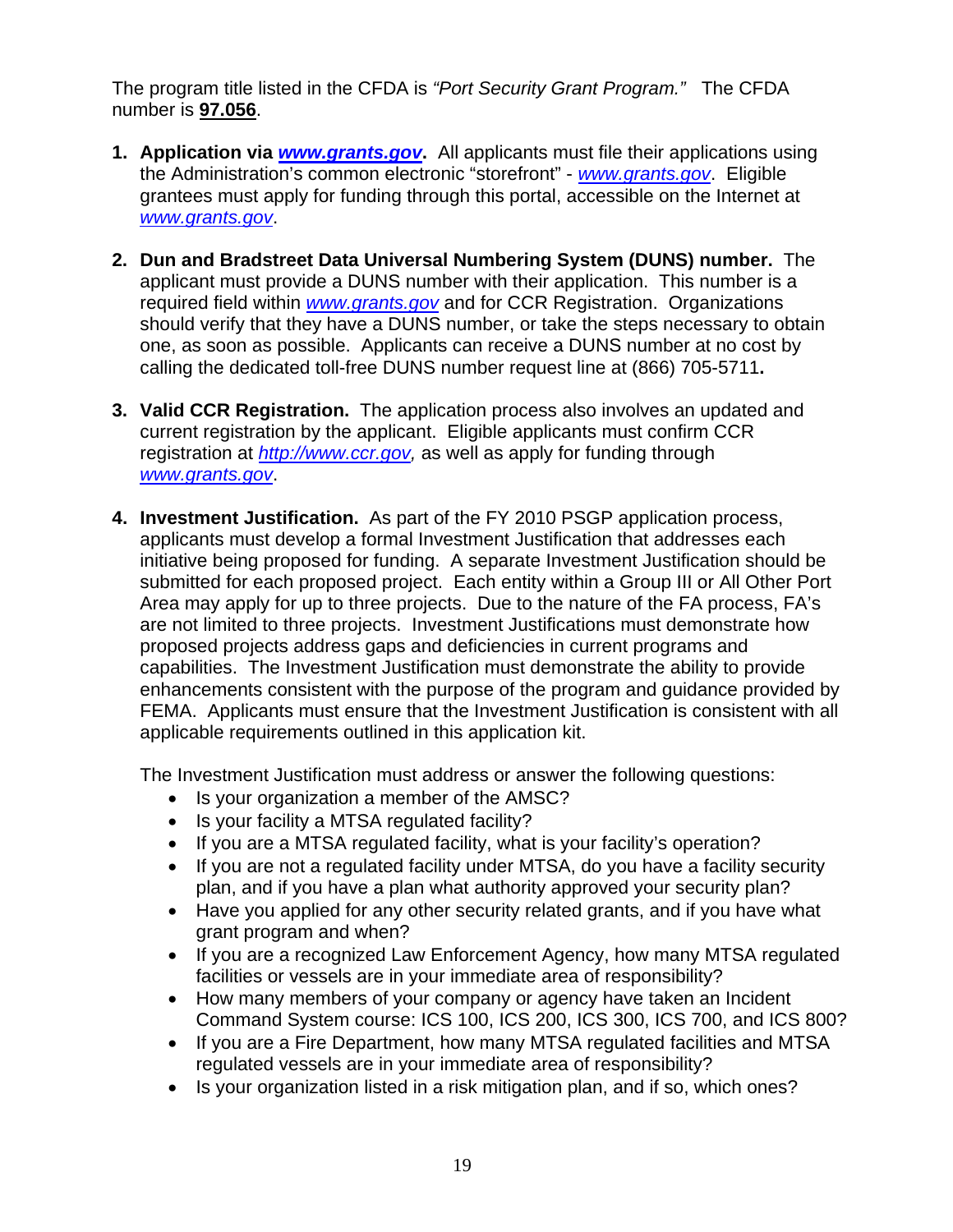• Is there an MOU/MOA in place for this investment, to share this investment with other agencies?

## *Group I and II Port Areas*

Group I and II port areas will submit Investment Justifications by April 19, 2010 through the Homeland Security Information Network (HSIN).

## *Group III*

Group III Investment Justifications must be submitted with the grant application as a file attachment within *http://www.grants.gov*. The individual investments comprising a single application must take place within the same port area. Private MTSA regulated companies that operate in more than one eligible port area must submit separate applications for investments in each port area.

## *All Other Port Areas*

All Other Port Areas Investment Justifications must be submitted with the grant application as a file attachment within *http://www.grants.gov*. The project must take place within the same port area. Private companies that operate in more than one eligible port area must submit separate applications for investment in each port area.

Applicants will find an Investment Justification Template in Part VIII. This worksheet may be used as a guide to assist applicants in the preparation of the Investment Justification.

Applicants must provide information in the following categories for each proposed Investment:

- 1. Background
- 2. Strategic and program priorities
- 3. Impact
- 4. Funding and Implementation Plan

Applicants must use the following file naming convention when submitting required documents as part of the FY 2010 PSGP:

> COTP Zone Abbreviation\_Port Area\_Name of Applicant\_ IJ Number (Example: Hous\_Galveston\_XYZ Oil\_IJ#1)

**5. Detailed Budget.** Applicants must provide detailed budgets for the funds requested. The budget must be complete, reasonable, and cost-effective in relation to the proposed project. The budget should provide the basis of computation of all project-related costs (including M&A) and any appropriate narrative.

The National Review Panel must be able to thoroughly evaluate the projects being submitted based on the information provided here. Applicants must ensure they provide an appropriate level of detail within the Detailed Budget to clarify intent.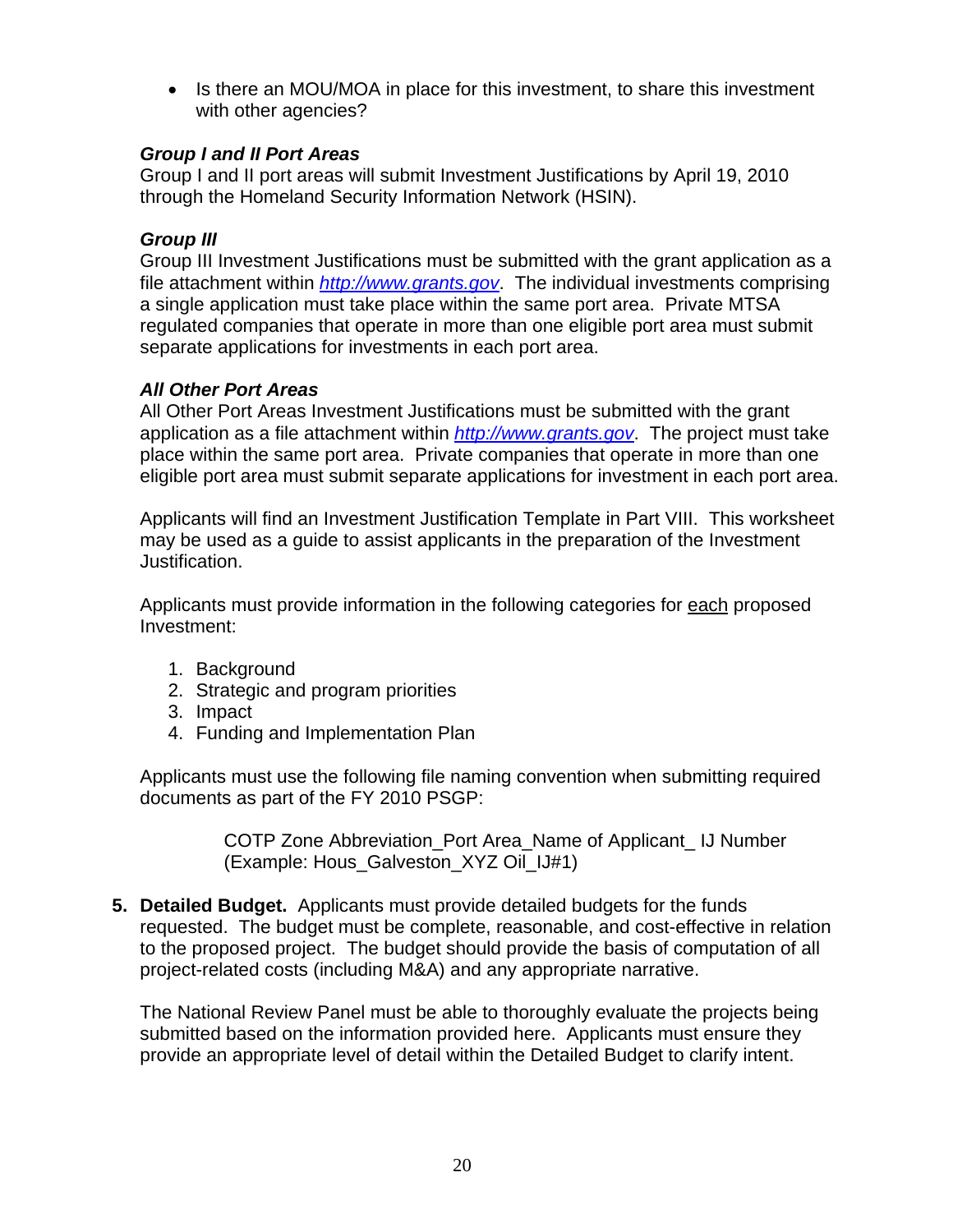## *Group I and II Port Areas*

Detailed Budgets must be submitted by April 19, 2010 through the Homeland Security Information Network (HSIN).

## *Group III and All Other Port Areas*

Detailed Budgets must be submitted with the grant application as a file attachment within *http://www.grants.gov*.

Applicants will find a sample Budget Detail Worksheet in Part VIII. This worksheet may be used as a guide to assist applicants in the preparation of the budget and budget narrative.

## **6. Memorandum of Understanding/Memorandum of Agreement (MOU/MOA)**

**Requirement.** State and local agencies, as well as consortia or associations that are required to provide security services to MTSA regulated facilities pursuant to an AMSP, are eligible applicants. However, the security services provided must be addressed in the regulated entities' security plans. A copy of an MOU/MOA with the identified regulated entities will be required prior to funding, and must include an acknowledgement of the security services and roles and responsibilities of all entities involved. This information may be provided using one of the attachment fields within *http://www.grants.gov*.

The security services provided must be addressed in the regulated entities' security plan. A copy of a Memorandum of Understanding (MOU) or a Memorandum of Agreement (MOA) between those identified entities will be required prior to funding, and must include an acknowledgement of the security services and roles and responsibilities of all entities involved. The MOU/MOA must address the following points:

- The nature of the security that the applicant agrees to supply to the regulated facility (waterside surveillance, increased screening, etc.)
- The roles and responsibilities of the facility and the applicant during different MARSEC levels
- An acknowledgement by the facility that the applicant is part of their facility security plan

If the applicant is mentioned as a provider of security services under the port's AMSP, in lieu of an MOA/MOU, written acknowledgement from the AMSC members, or a letter from the Federal Maritime Security Coordinator validating this status, will be acceptable. *In addition, MOA/MOUs submitted in previous PSGP award rounds will be acceptable, provided the activity covered also addresses the capability being requested through the FY 2010 PSGP.*

If applicable, the signed MOU/MOA for state or local law enforcement agencies and/or consortia providing layered protection to regulated entities must be submitted with the grant application as a file attachment within *http://www.grants.gov*. A sample MOU/MOA can be found in Part VIII.

COTP Zone Abbreviation\_Port Area\_Name of Applicant\_MOU (Example: Hous\_Galveston\_Harris County\_MOU)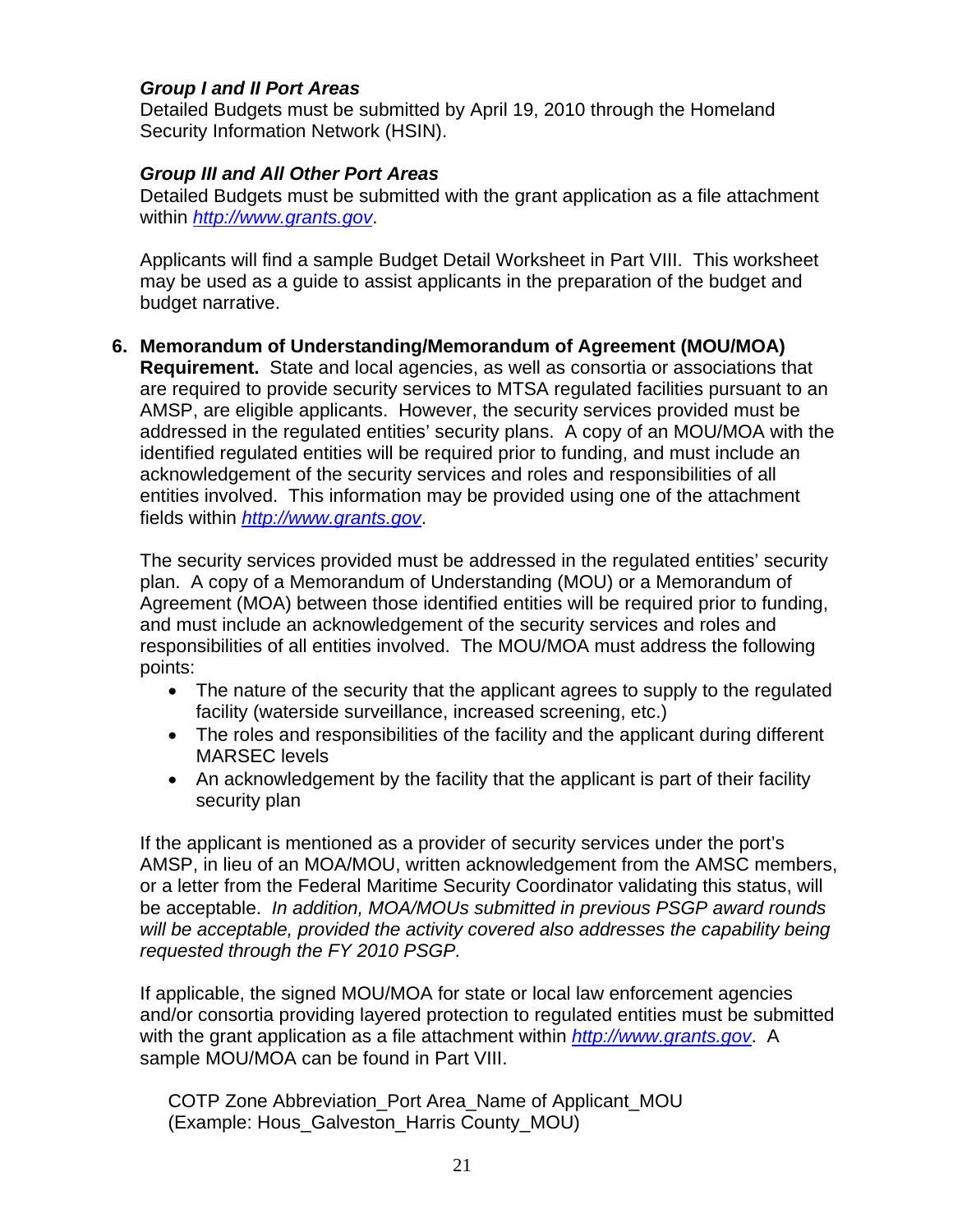## **C. Submission Dates and Times**

Application submissions will be received by **11:59 p.m. EST, on February 12, 2010**. Only applications made through *www.grants.gov* will be accepted.

#### **D. Intergovernmental Review**

Executive Order 12372 requires applicants from State and local units of government or other organizations providing services within a State to submit a copy of the application to the State Single Point of Contact (SPOC), if one exists, and if this program has been selected for review by the State. Applicants must contact their State SPOC to determine if the program has been selected for State review. Executive Order 12372 can be referenced at *http://www.archives.gov/federal-register/codification/executiveorder/12372.html*. The names and addresses of the SPOCs are listed on OMB's home page available at *http://www.whitehouse.gov/omb/grants/spoc.html.* 

### **E. Funding Restrictions**

DHS grant funds may only be used for the purpose set forth in the grant, and must be consistent with the statutory authority for the award. Grant funds may not be used for matching funds for other Federal grants/cooperative agreements, lobbying, or intervention in Federal regulatory or adjudicatory proceedings. In addition, Federal funds may not be used to sue the Federal government or any other government entity.

Pre-award costs are allowable only with the written consent of DHS and if they are included in the award agreement.

#### **1. Management and Administration Limits**

A maximum of five percent (5%) of the total award may be retained by the applicant. Any funds retained are to be used solely for management and administrative purposes associated with the PSGP award. Sub-recipients receiving pass-through funds from the FA may use up to three percent (3%) of their sub-award for M&A purposes. FY 2010 PSGP M&A funds may be used for the following M&A costs:

- Hiring of full-time or part-time staff, contractors or consultants and M&A expenses related to meeting compliance with grant reporting or data collection requirements, including data calls
- Development of operating plans for information collection and processing necessary to respond to DHS data calls
- Travel expenses

#### **2. Allowable Costs**

This section provides guidance on allowable costs for the FY 2010 PSGP.

#### *Maritime Domain Awareness (MDA)*

Funds may be used for the following types of MDA projects:

- Deployment of access control/standardized credentialing systems
- Deployment of detection and security surveillance equipment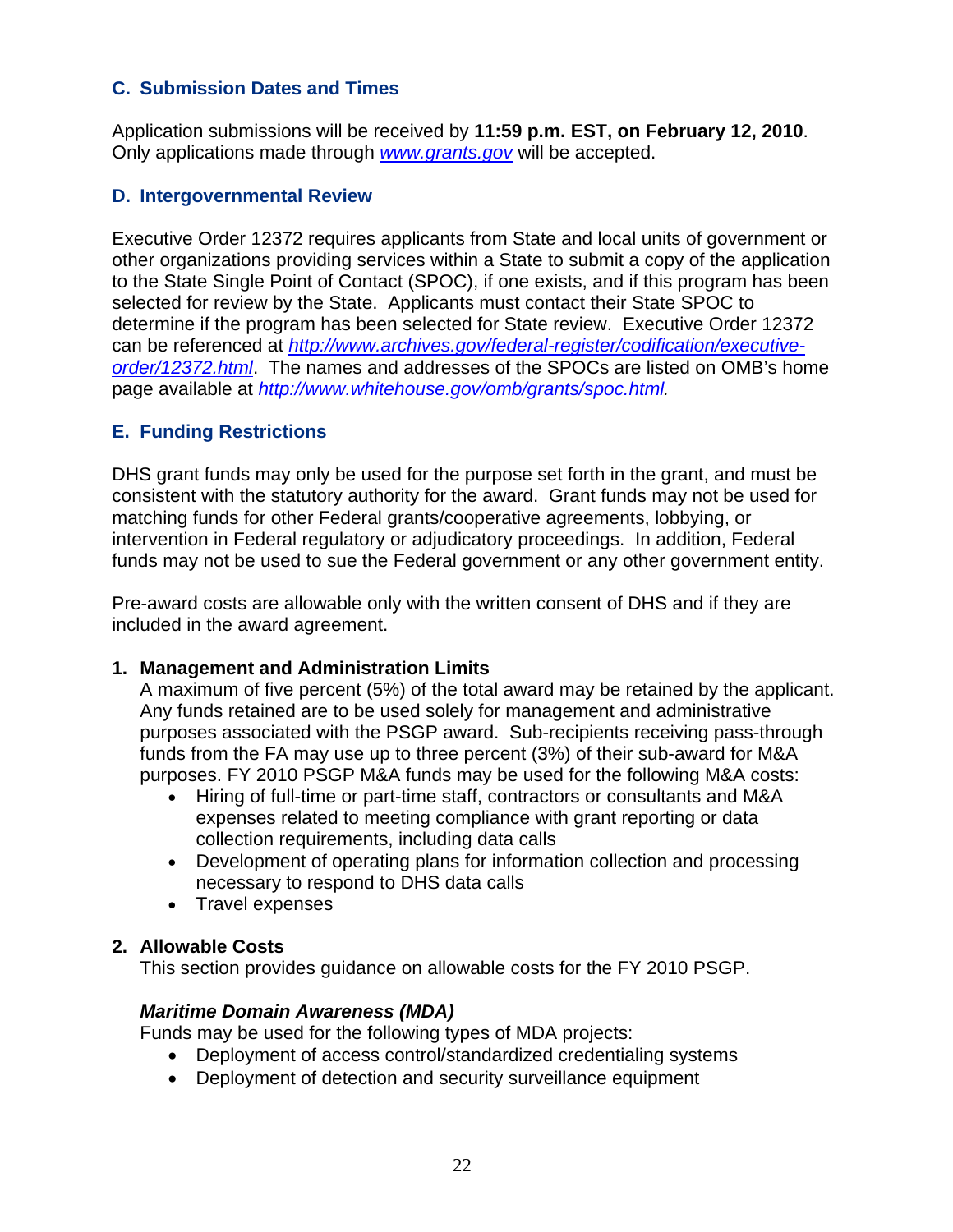- Development/enhancement of information sharing systems for risk mitigation purposes, including equipment (and software) required to receive, transmit, handle, and store classified information
- Enhancements of command and control facilities
- Enhancement of interoperable communications/asset tracking for sharing terrorism threat information (including ensuring that mechanisms are interoperable with Federal, State, and local agencies)

Applicants interested in addressing MDA are encouraged to familiarize themselves with the National Strategy for Maritime Security, National Plan to Achieve Maritime Domain Awareness that can be found at:

*http://www.dhs.gov/files/programs/editorial\_0753.shtm*

## *IED and CBRNE Prevention, Protection, Response, Recovery Capabilities*

Funds may be used for the following types of IED and CBRNE prevention, protection, response and recovery capabilities:

## **Port Facilities, Including Public Cruise Line and Terminals under 33 CFR Part 105**

- Chemical, biological, radiological, nuclear and explosive (CBRNE) agent detection sensors
- Canines
- Intrusion detection
- Small boats for State and local law enforcement marine patrol or port security incident response
- Video surveillance systems that specifically address and enhance security Access control/standardized credentialing
- Improved lighting
- Hardened security gates and vehicle barriers
- Floating protective barriers
- Underwater intrusion detection systems
- Communications equipment for risk mitigation (including interoperable communications)
- Reconfiguring of docks to prevent small boat access

## **Vessels under 33 CFR Part 104**

- Chemical, biological, radiological, nuclear and explosive agent detection sensors
- Restricted area protection (cipher locks, hardened doors, closed circuit television (CCTV) for bridges and engineering spaces)
- Communications equipment for risk mitigation (including interoperable communications)
- Canines for explosives detection
- Access control and standardized credentialing
- Floating protective barriers

## *Transportation Worker Identification Credential (TWIC)*

The TWIC is designed to be an open architecture, standards-based system. Port projects that involve new installations or upgrades to access control and credentialing systems, should exhibit compliance with TWIC standards and program specifications.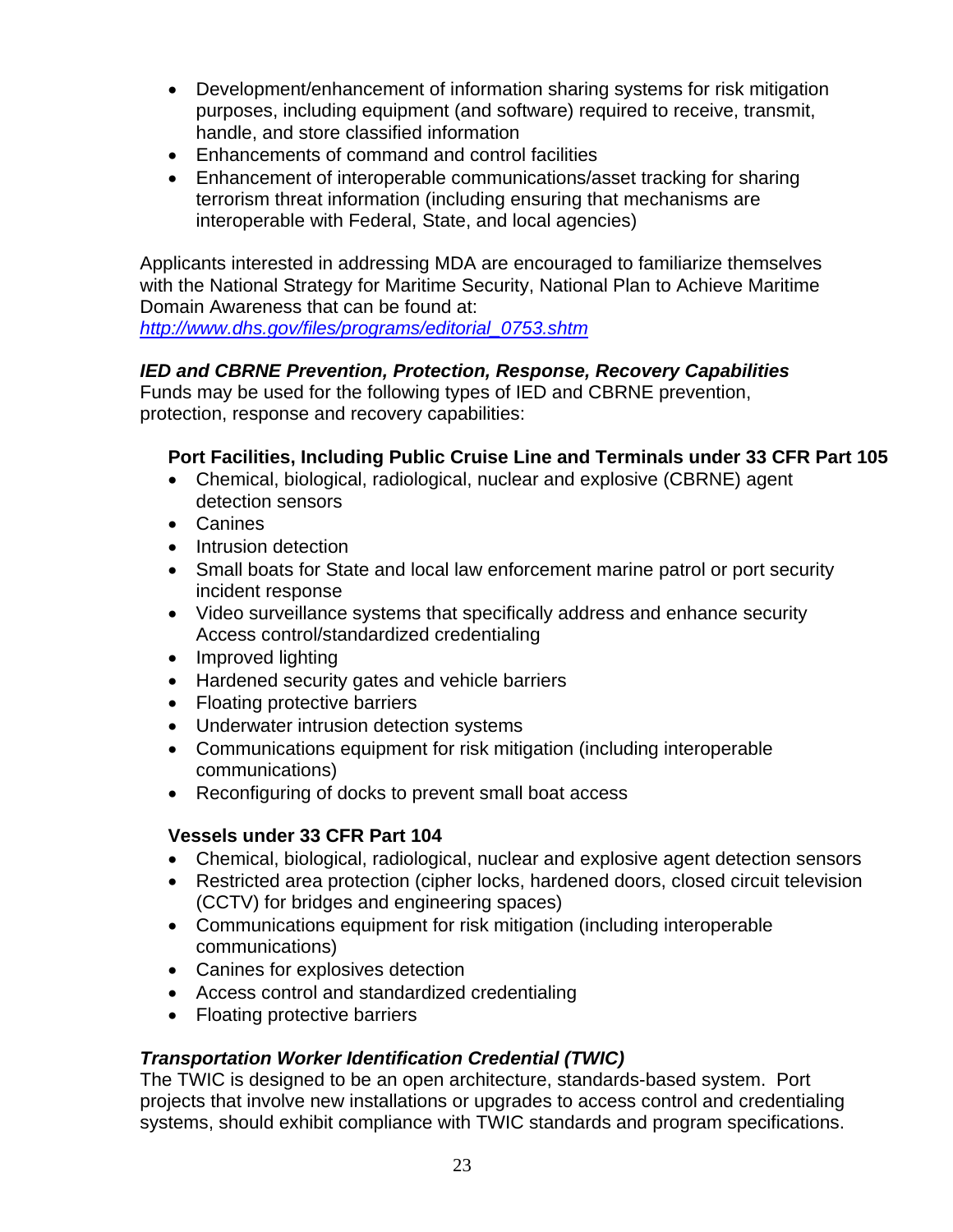Recipients of grant funding for the implementation of TWIC systems may be requested by the Federal government to apply these systems in a field test of TWIC readers in accordance with the SAFE Port Act. Systems implemented with grant funding may be used by recipients to comply with the TWIC rulemaking requirements. However, *the fees associated with the application for and issuance of the TWIC cards themselves are ineligible for award consideration*.

Allowable costs under this section include those projects that will ensure the safe and secure transit of foreign seafarers and shore staff/support [who are not eligible for TWIC] to and from the vessel while at MTSA regulated facilities.

PSGP TWIC funding recipients may be required to provide data and lessons learned from the application of card readers and associated systems. Systems implemented with grant funding may be used by recipients to comply with all TWIC rulemaking requirements once established.

## *Training*

Funding used for training will be limited to those courses that have been approved by DHS or MARAD (including MTSA 109 courses). More information may be obtained at:

- *http://www.marad.dot.gov/documents/MTSA\_Updated\_list\_of\_MTSA\_certified \_courses\_SB.pdf*
- *http://www.uscg.mil/nmc/approved\_courses.asp*
- *http://www.fema.gov/prepared/train.shtm*

Funds may be used for the following training activities:

- **Training workshops and conferences.** Grant funds may be used to plan and conduct training workshops or conferences to include costs related to planning, meeting space and other meeting costs, facilitation costs, materials and supplies, travel, and training plan development.
- **Hiring of Full or Part-Time Staff or Contractors/Consultants** to support training-related activities. Payment of salaries and fringe benefits must be in accordance with the policies of the State or unit(s) of local government and have the approval of the State or awarding agency, whichever is applicable. Such costs must be included within the funding allowed for program management personnel expenses, which must not exceed 15 percent (15%) of the total allocation. In no case is dual compensation allowable (see above).
- **Overtime and Backfill.** The entire amount of overtime costs, including payments related to backfilling personnel, which are the direct result of attendance at FEMA and/or approved training courses and programs are allowable. These costs are allowed only to the extent the payment for such services is in accordance with the policies of the State or unit(s) of local government and has the approval of the State or the awarding agency, whichever is applicable. In no case is dual compensation allowable. That is, an employee of a unit of government may not receive compensation from their unit or agency of government AND from an award for a single period of time (e.g., 1:00 p.m. to 5:00 p.m.), even though such work may benefit both activities.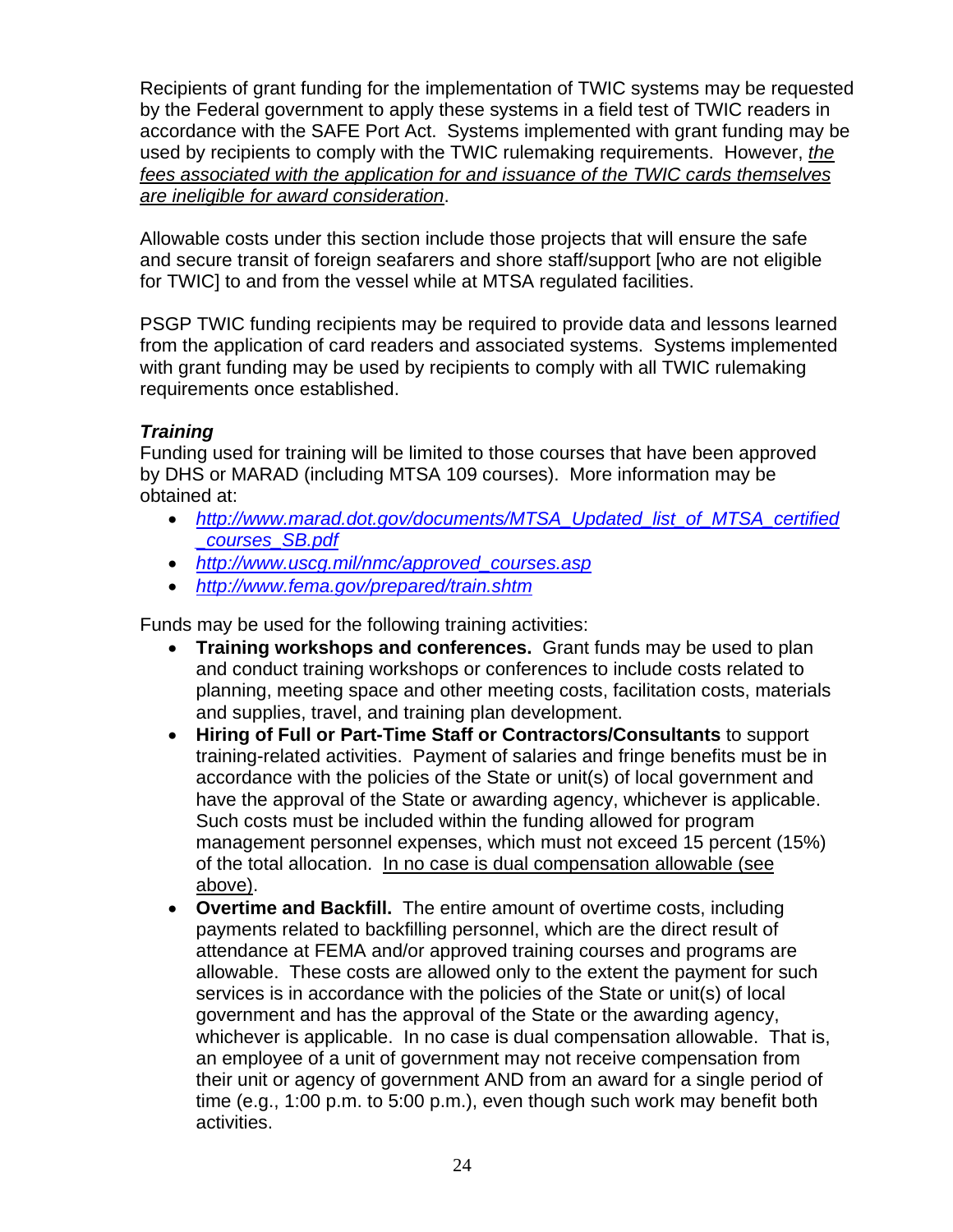- **Travel.** Travel costs (e.g., airfare, mileage, per diem, hotel) are allowable as expenses by employees who are on travel status for official business related to approved training.
- **Supplies.** Supplies are items that are expended or consumed during the course of the planning and conduct of the training project(s) (e.g., copying paper, gloves, tape, and non-sterile masks). These costs will contribute to the five percent (5%) M&A cap.
- **Other items.** These costs may include the rental of space/locations for planning and conducting training.
- **Funds used to develop, deliver, and evaluate training,** including costs related to administering the training, planning, scheduling, facilities, materials and supplies, reproduction of materials, and equipment.
- **Certification/Recertification of Instructors** is an allowable cost. States are encouraged to follow the FEMA Instructor Quality Assurance Program to ensure a minimum level of competency and corresponding levels of evaluation of student learning. This is particularly important for those courses that involve training of trainers. This information is contained in an Information Bulletin #193, issued October 20, 2005.

## *Exercises*

Funding used for exercises will only be permitted for those exercises that are in direct support of a facility or port area's MTSA required exercises. These exercises must be coordinated with the COTP and AMSC and adhere to the guidelines outlined in DHS Homeland Security Exercise and Evaluation Program (HSEEP). More information on HSEEP may be found at: *https://hseep.dhs.gov.* Funds may be used for the following exercise activities:

- **Funds Used to Design, Develop, Conduct and Evaluate an Exercise.** Includes costs related to planning, meeting space and other meeting costs, facilitation costs, materials and supplies, travel, and documentation.
- **Hiring of Full or Part-Time Staff or Contractors/Consultants**. Full or parttime staff may be hired to support exercise-related activities. Such costs must be included within the funding allowed for program management personnel expenses, which must not exceed 15 percent of the total allocation. The applicant's formal written procurement policy or the Federal Acquisition Regulations (FAR) – whichever is more stringent – must be followed. In no case is dual compensation allowable.
- **Overtime and Backfill**. The entire amount of overtime costs, including payments related to backfilling personnel, which are the direct result of time spent on the design, development and conduct of exercises are allowable expenses. These costs are allowed only to the extent the payment for such services is in accordance with the policies of the State or unit(s) of local government and has the approval of the State or the awarding agency, whichever is applicable. In no case is dual compensation allowable. That is, an employee of a unit of government may not receive compensation from their unit or agency of government AND from an award for a single period of time (e.g., 1:00 p.m. to 5:00 p.m.), even though such work may benefit both activities.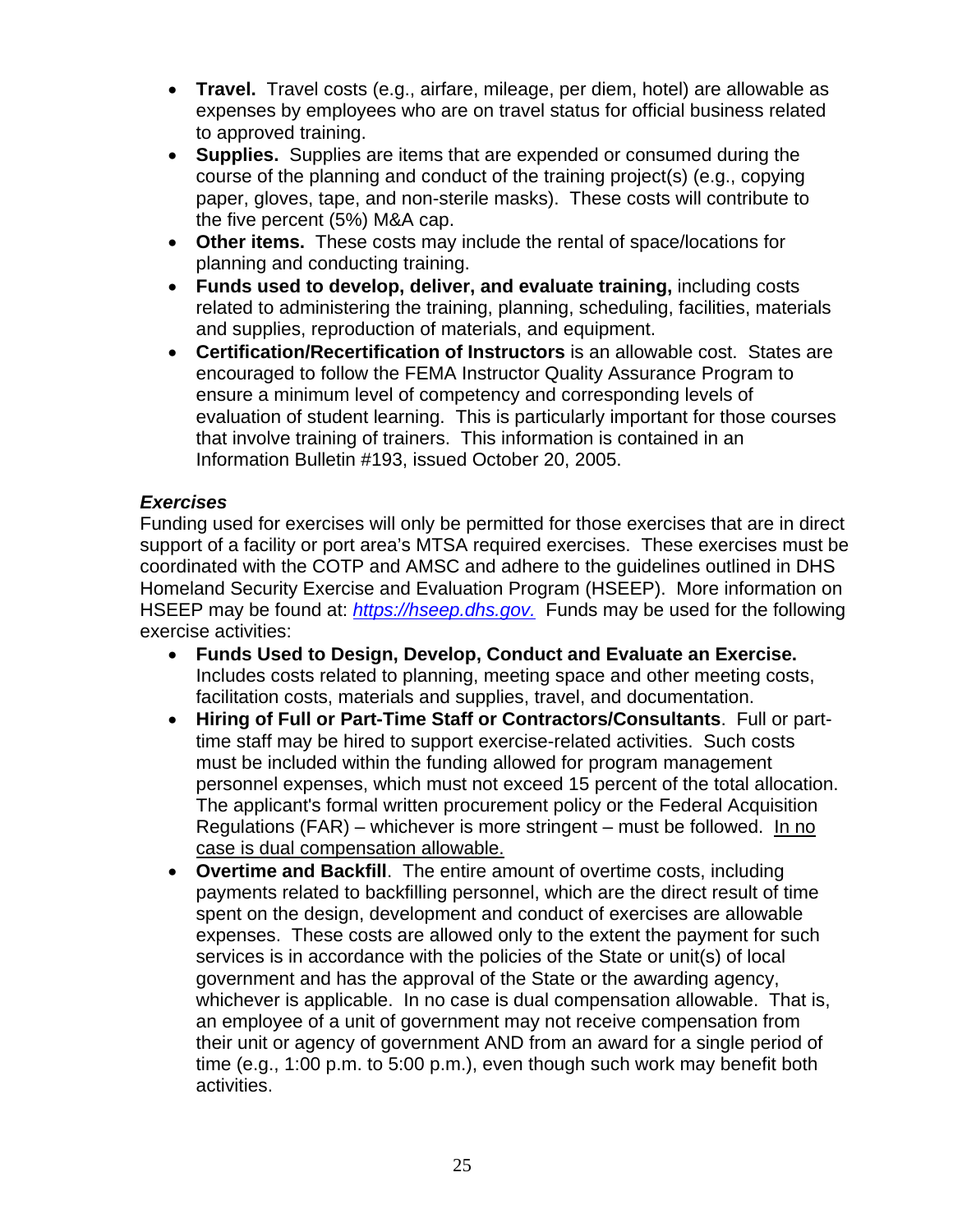- **Travel.** Travel costs are allowable as expenses by employees who are on travel status for official business related to the planning and conduct of exercise project(s).
- **Supplies**. Supplies are items that are expended or consumed during the course of the planning and conduct of the exercise project(s) (e.g., copying paper, gloves, tape, non-sterile masks, and disposable protective equipment).
- **Other Items.** These costs include the rental of space/locations for exercise planning and conduct, rental of equipment (e.g., portable toilets, tents), food, gasoline, exercise signs, badges, etc.

Unauthorized exercise-related costs include:

- Reimbursement for the maintenance and/or wear and tear costs of general use vehicles (e.g., construction vehicles) and emergency response apparatus (e.g., fire trucks, ambulances).
- Equipment that is purchased for permanent installation and/or use, beyond the scope of exercise conduct (e.g., electronic messaging signs).

Examples of security exercise programs include:

- *Area Maritime Security Training and Exercise Program (AMSTEP):* AMSTEP is the USCG developed mechanism by which AMSCs and Federal Maritime Security Coordinators will continuously improve security preparedness in the port community. It is an integral part and a strategic implementation of the DHS HSEEP for the maritime sector. Rooted in long-standing USCG exercise policy and procedures, AMSTEP aligns to support the National Preparedness Guidelines and the National Strategy for Maritime Security. Through a structured approach, AMSTEP focuses all exercise efforts, both public and private, on improving the AMSPs and individual vessel and facility security plans of the nation's seaports.
- *Intermodal Security Training Exercise Program:* I-STEP was established by TSA to enhance the preparedness of our nation's surface-transportation sector network with meaningful evaluations of prevention, preparedness, and ability to respond to terrorist-related incidents. I-STEP improves the intermodal transportation industry's ability to prepare for and respond to a transportation security incident (TSI) by increasing awareness, improving processes, creating partnerships, and delivering transportation-sector network security training exercises. I-STEP provides security-exercise tools and services to modal operators through TSA general managers. The tools include software for exercise design, evaluation and tracking for a mix of tabletop, advanced tabletop and functional exercises. More information on I-STEP is available at: *http://www.tsa.gov/what\_we\_do/layers/istep/index.shtm*.
- *National Preparedness for Response Exercise Program:* The USCG National Preparedness for Response Exercise Program (NPREP) focuses on exercise and evaluation of government area contingency plans and industry spill response plans (oil and hazardous substance). NPREP is a coordinated effort of the four Federal agencies with responsibility for oversight of private-sector oil and hazardous substance pollution response preparedness: USCG, the U.S. Environmental Protection Agency, the U.S. Department of Transportation's Research and Special Programs Administration, and the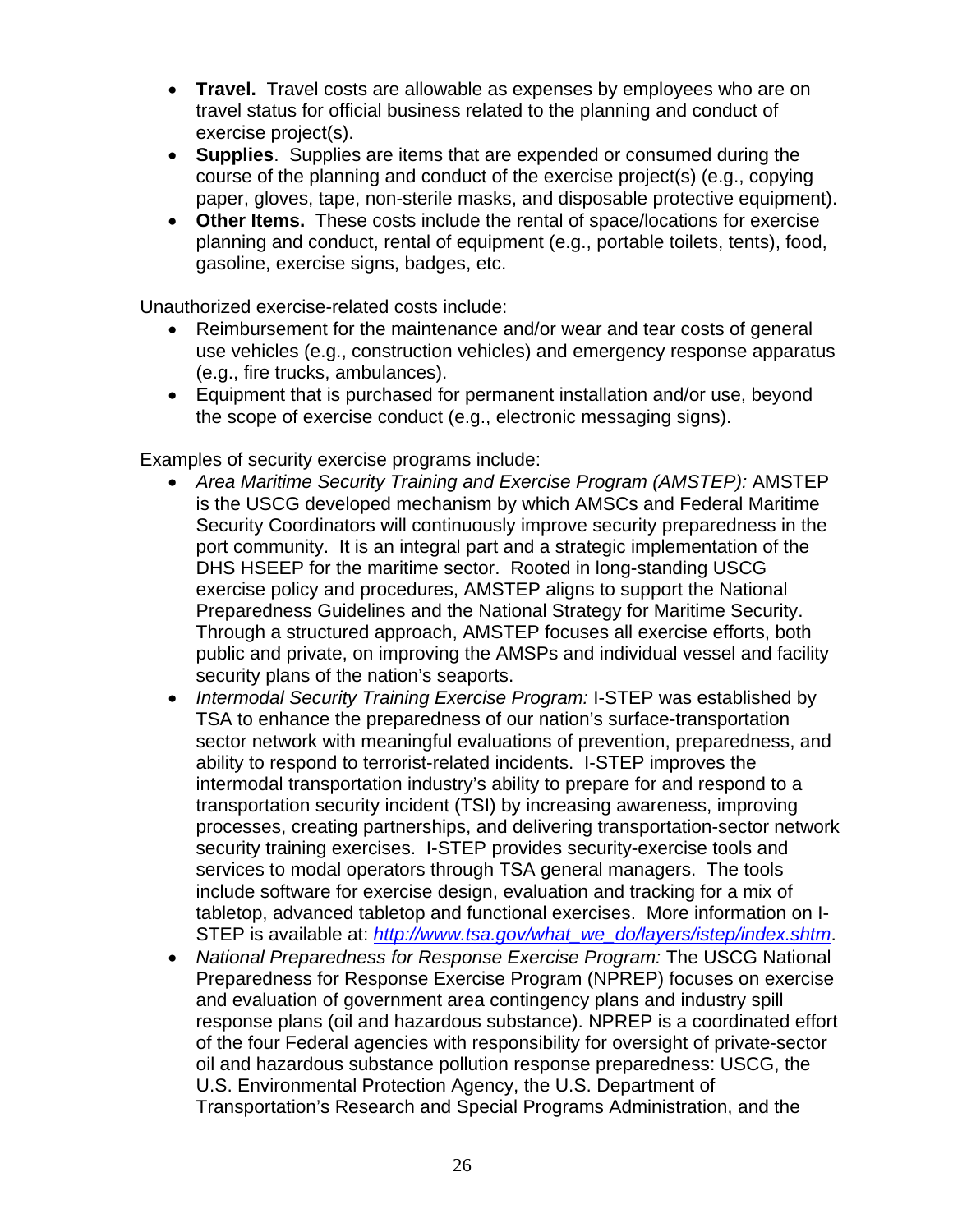U.S. Department of the Interior's Minerals Management Service. These agencies worked with Federal, State, and local governments, the oil and marine transportation industry, cleanup contractors, and the general public to develop the program. NPREP meets the OPA mandate for exercises and represents minimum guidelines for ensuring overall preparedness within the response community. The guidelines, which are reviewed periodically through a public workshop process, outline an exercise program that satisfies the exercise requirements of the four Federal regulatory agencies. More information on PREP is available at:

*http://www.uscg.mil/top/missions/Protect\_NR.asp.*

## *Planning*

FY 2010 PSGP funds may be used for the following types of planning activities:

- Public education and outreach (such as the America's Waterways Watch or Transit Watch), and where possible, such activities should be coordinated with local Citizen Corps Council(s)
- Public Alert and warning systems and security education efforts in conjunction with America's Waterways Watch Program
- Development and implementation of homeland security support programs and adoption of ongoing DHS national initiatives (including building or enhancing preventive radiological and nuclear detection programs)
- Development and enhancement of security plans and protocols within the AMSP and/or PRMP
- Hiring of part-time staff and contractors or consultants to assist with planning activities (not for the purpose of hiring public safety personnel)
- Materials required to conduct planning activities
- Travel and per diem related to professional planning activities
- Other project planning activities with prior approval from DHS

## *Equipment Acquisition*

FY 2010 PSGP funds may be used for the following types of equipment:

- Personal protection equipment
- Explosive device mitigation and remediation equipment
- CBRNE, operational search and rescue equipment, logistical support equipment for risk mitigation, reference materials or incident response vehicles, including response watercraft
- Information technology
- Cyber security enhancement equipment
- Interoperable communications equipment
- Detection equipment
- Decontamination equipment
- Power equipment, such as electrical generators for emergency security use and not operational use
- Terrorism incident prevention equipment
- Physical security enhancement equipment

Ports that are using FY 2010 PSGP funds to purchase Interoperable Communications Equipment (Category 6) must consult SAFECOM's coordinated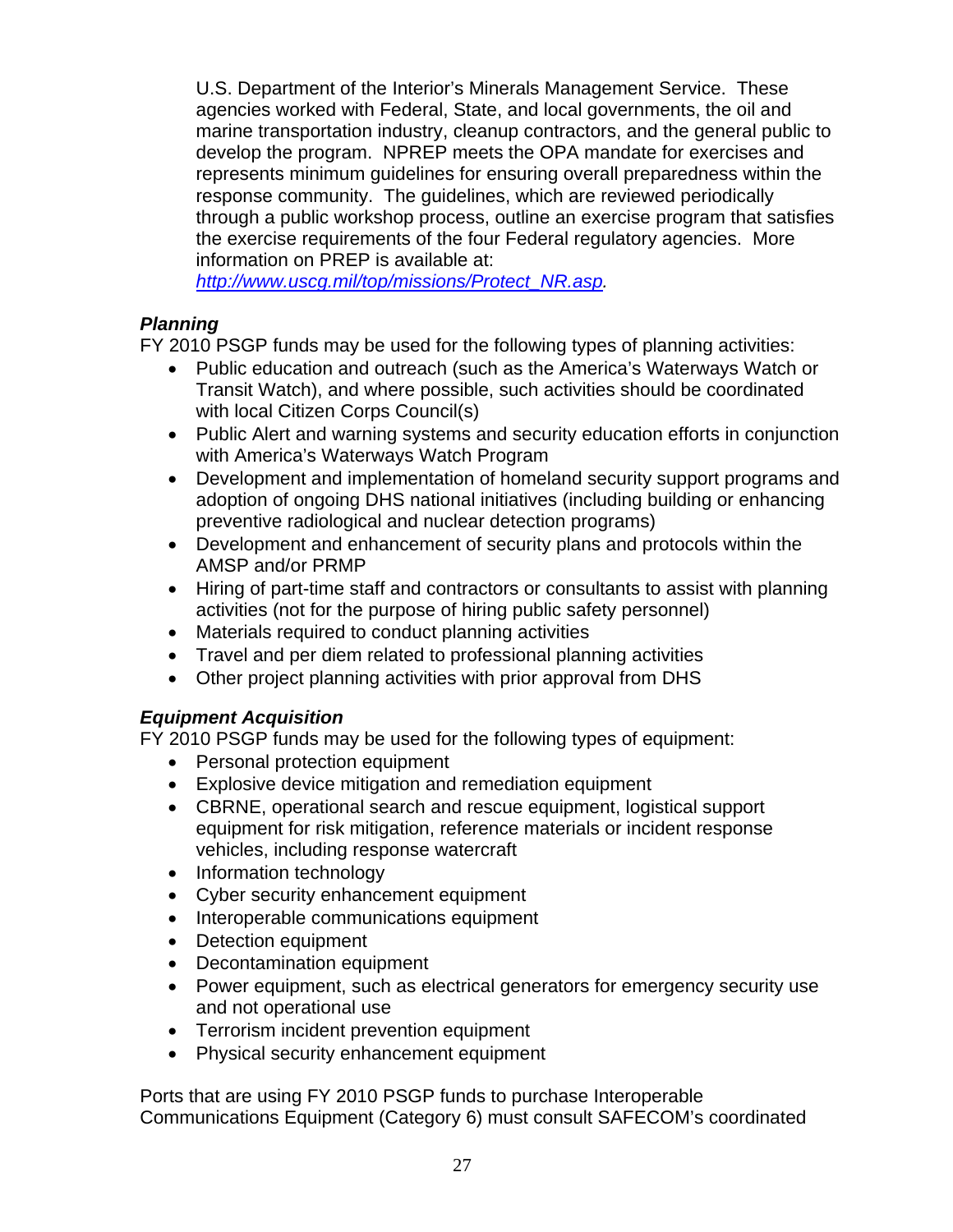grant guidance which outlines standards and equipment information to enhance interoperable communications. This guidance can be found at *http://www.safecomprogram.gov*. Additionally, grantees are required to coordinate with other State and local partners in integrating their interoperable communications plans and projects as outlined in each State's Statewide Communication Interoperability Plan.

Unless otherwise noted, equipment requested by any applicant must be certified that it meets required regulatory and/or DHS-adopted standards to be eligible for purchase using these funds; e.g., equipment must comply with the OSHA requirement for certification of electrical equipment by a nationally recognized testing laboratory (NRTL), and demonstrate compliance with relevant DHS-adopted standards through a supplier's declaration of conformity (SDOC) with appropriate supporting data and documentation per ISO/IEC 17050, parts 1 and 2. In addition, agencies must have all necessary certifications and licenses for the requested equipment, as appropriate, prior to the request and so certify within the Investment Justification. A comprehensive listing of allowable equipment categories and types is on the web-based Authorized Equipment List (AEL) on the Responder Knowledge Base at *https://www.rkb.us/lists.cfm*.

## *Specific Guidance on Sonar Devices*

The four types of allowable sonar devices are: imaging sonar, scanning sonar, side scan sonar, and 3-dimensional sonar. These types of sonar devices are intended to support the detection of underwater improvised explosive devices and enhance MDA. The eligible types of sonar, and short descriptions of their capabilities, are provided below:

- *Imaging sonar:* A high-frequency sonar that produces "video-like" imagery using a narrow field of view. The sonar system can be pole-mounted over the side of a craft or hand carried by a diver.
- *Scanning sonar:* Consists of smaller sonar systems that can be mounted on tripods and lowered to the bottom of the waterway. Scanning sonar produces a panoramic view of the surrounding area and can cover up to 360 degrees.
- *Side scan sonar:* Placed inside of a shell and towed behind a vessel. Side scan sonar produces strip-like images from both sides of the device.
- *3-dimensional sonar:* Produces 3-dimensional imagery of objects using an array receiver.

### *Other Allowable Costs – Maintenance and Sustainment*

The use of FEMA preparedness grant funds for maintenance contracts, warranties, repair or replacement costs, upgrades, and user fees are allowable under all active and future grant awards, unless otherwise noted. Grantees are reminded to be sensitive to supplanting issues. Maintenance contracts, warranties, repair or replacement costs, upgrades, and user fees previously purchased with State and/or local funds cannot be replaced with Federal grant funding. Routine upkeep (i.e. gasoline, tire replacement, routine oil changes, monthly inspections, grounds and facility maintenance, etc.) is the responsibility of the grantee and may not be funded with preparedness grant funding.

 **Maintenance Contracts and Warranties.** To increase the useful life of the equipment, maintenance contracts and warranties may be purchased using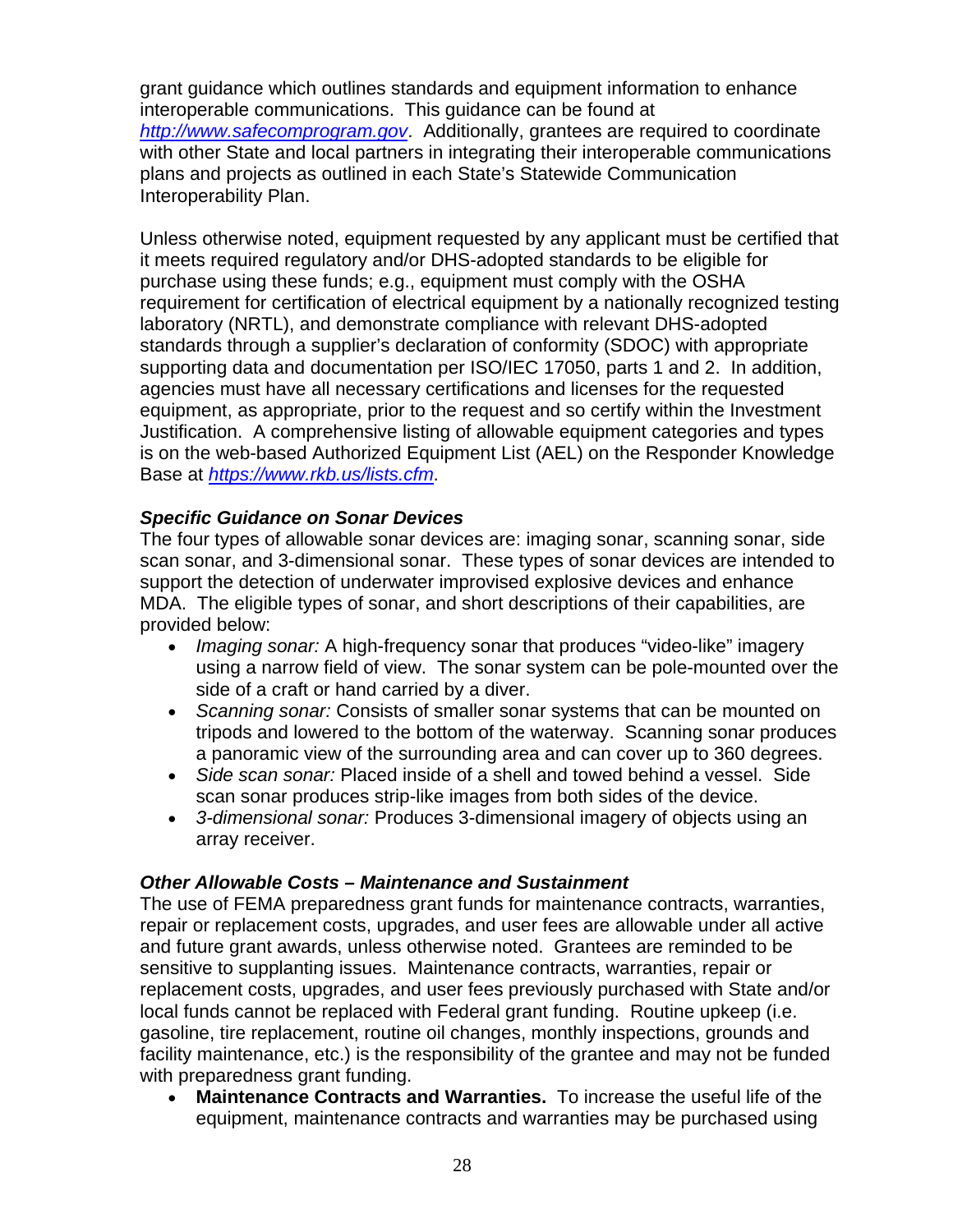grant funding from one fiscal year to cover equipment purchased with funding from a different fiscal year. The use of grant funding for the purchase of maintenance contracts and warranties must meet the following conditions:

- o Maintenance contracts and warranties may only be purchased for equipment that has been purchased using FEMA preparedness grant funding
- o To avoid supplementing Congressional appropriations for specific programs, maintenance contracts and warranties must be purchased using funds from the same grant program used to purchase the original equipment
- o The term of the maintenance contract or warranty shall not exceed the period of performance of the grant to which the contract is being charged
- **Repair and Replacement Costs.** The cost of repair and replacement parts for equipment purchased using FEMA preparedness grant funding is an allowable expense, except for those included in Information Bulletin # 293 Repair and replacement parts may only be purchased for equipment that has been purchased using FEMA preparedness grant funding.
	- o To avoid supplementing Congressional appropriations for specific programs, repair and replacement parts must be purchased using the same grant program used to purchase the original equipment.
- **Upgrades.** FEMA preparedness grant funding may be used to upgrade previously purchased allowable equipment. For example, if the grantee purchased risk management software with Homeland Security Grant Programs (HSGP) funds in FY 2005 and would like to use FY 2010 grant funding to upgrade the software, this is allowable.
	- o Upgrades may only be purchased for equipment that has been purchased using FEMA preparedness grant funding
	- o To avoid supplementing Congressional appropriations for specific programs, upgrades must be purchased using the same grant program used to purchase the original equipment
- **User fees.** User fees are viewed as costs for specific services required to maintain and provide continued operation of equipment or systems. An example would be the recurring service fees associated with handheld radios or mobile data computers.
	- o User fees may only be paid for equipment that has been purchased using FEMA preparedness grant funding
	- o To avoid supplementing Congressional appropriations for specific programs, user fees must be paid for using the same grant program used to purchase the original equipment. The service time purchased shall not exceed the period of performance of the grant to which the user fee is being charged.

Grantees must comply with all the requirements in 44 CFR Part 13 and 2 CFR Part 215.

## *Specific Guidance on Construction and Renovation*

The following types of construction and renovation projects are allowable under the FY 2010 PSGP:

• MDA Fusion Centers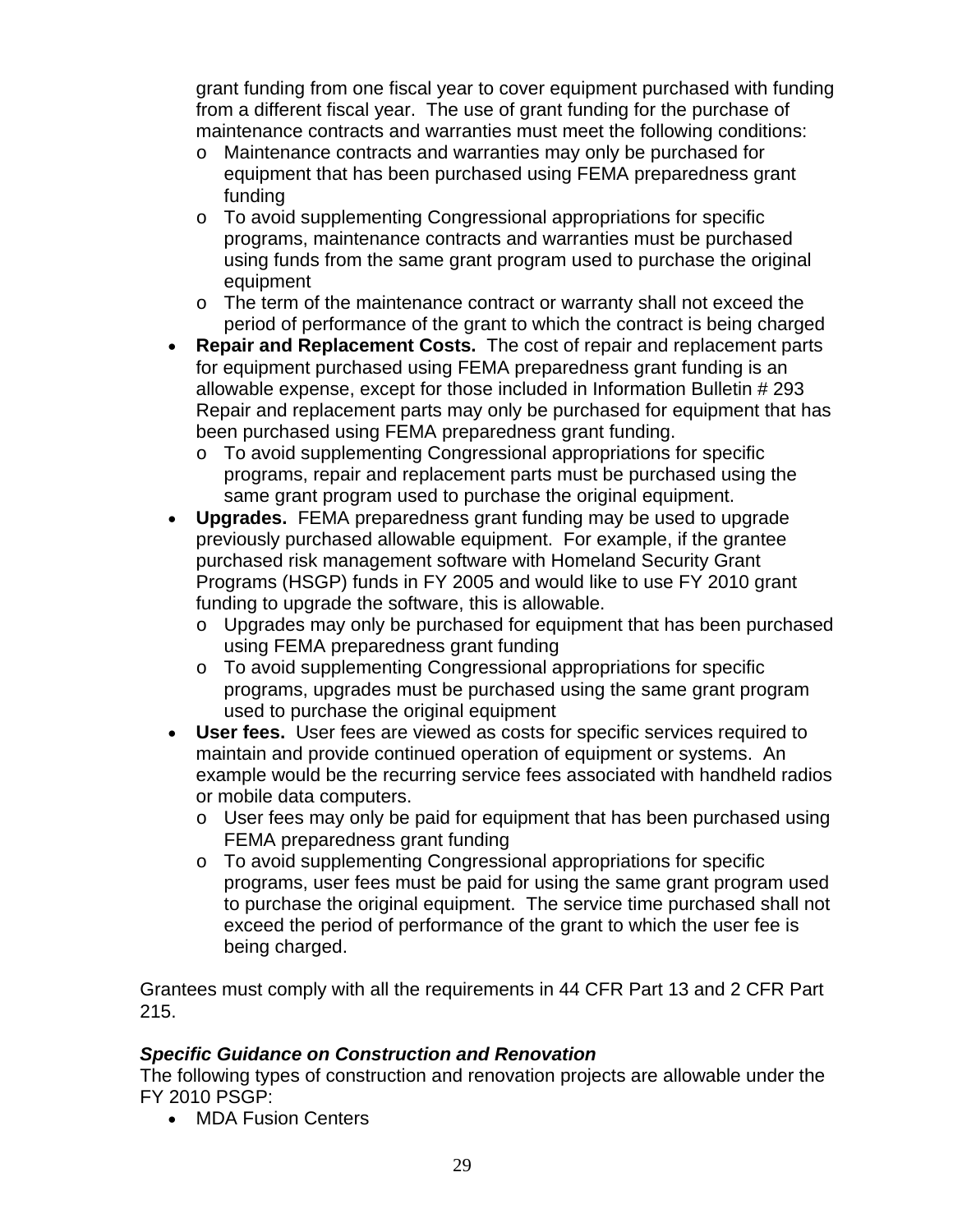- Maritime Security Operations Centers
- Port Security Operations Centers
- Port Security Emergency Communications Centers
- Buildings to house generators that support risk mitigation
- Hardened Security fences at access points
- Any other building or physical facility that enhances access control to the port/facility area

The above facilities would allow access only to public safety personnel and others on an as needed/need to know basis in accordance with the National Response Framework.

Eligible costs for construction may not exceed the greater of \$1,000,000 per project or such greater amount as may be approved by the Secretary, which may not exceed ten percent (10%) of the total amount of the grant, as stated in 46 U.S.C. § 70107(b)(2).

Grant recipients are not permitted to use FY 2010 PSGP funds for construction projects that are eligible for funding under other Federal grant programs. PSGP funds may only be used for construction activities directly related to port security enhancements.

All proposed construction and renovation activities must undergo an Environmental Planning and Historic Preservation (EHP) review, including approval of the review from FEMA, prior to undertaking any action related to the project. These types of projects have the potential to affect environmental resources and historic properties through ground disturbance, impact to wetlands, floodplains, coastal zones, and other water resources, alteration of historically-significant properties, and impact to threatened and endangered species, and migratory birds. While all projects receiving Federal funding require an EHP review, any applicant that is proposing a construction project under the FY 2010 PSGP should pay special attention to the EHP requirements contained in Part VI (B, 5.7) of the Guidance. Failure of a grant recipient to meet these requirements may jeopardize Federal funding.

Furthermore, FY 2010 PSGP recipients using funds for construction projects must comply with the *Davis-Bacon Act*. Grant recipients must ensure that their contractors or subcontractors for construction projects pay workers employed directly at the work-site no less than the prevailing wages and fringe benefits paid on projects of a similar character. Additional information, including Department of Labor wage determinations, is available from the following website: *http://www.dol.gov/esa/programs/dbra/*. See also, Part VI.5.7, EHP Compliance and Part VI, B 1.4 for requirements related to Duplication of Benefits.

## *Specific Guidance on Canines Not Part of an Operational Package*

The USCG has identified canine explosive detection as the most effective solution for the detection of vehicle borne IEDs. Eligibility for funding of canine explosive detection programs is restricted to U.S. Ferry Systems regulated under 33 CFR Parts 101, 103, 104 & 105, specifically U.S. Ferry Vessels carrying more than 500 passengers with vehicles, U.S. Ferry Vessels carrying more than 2,000 passengers,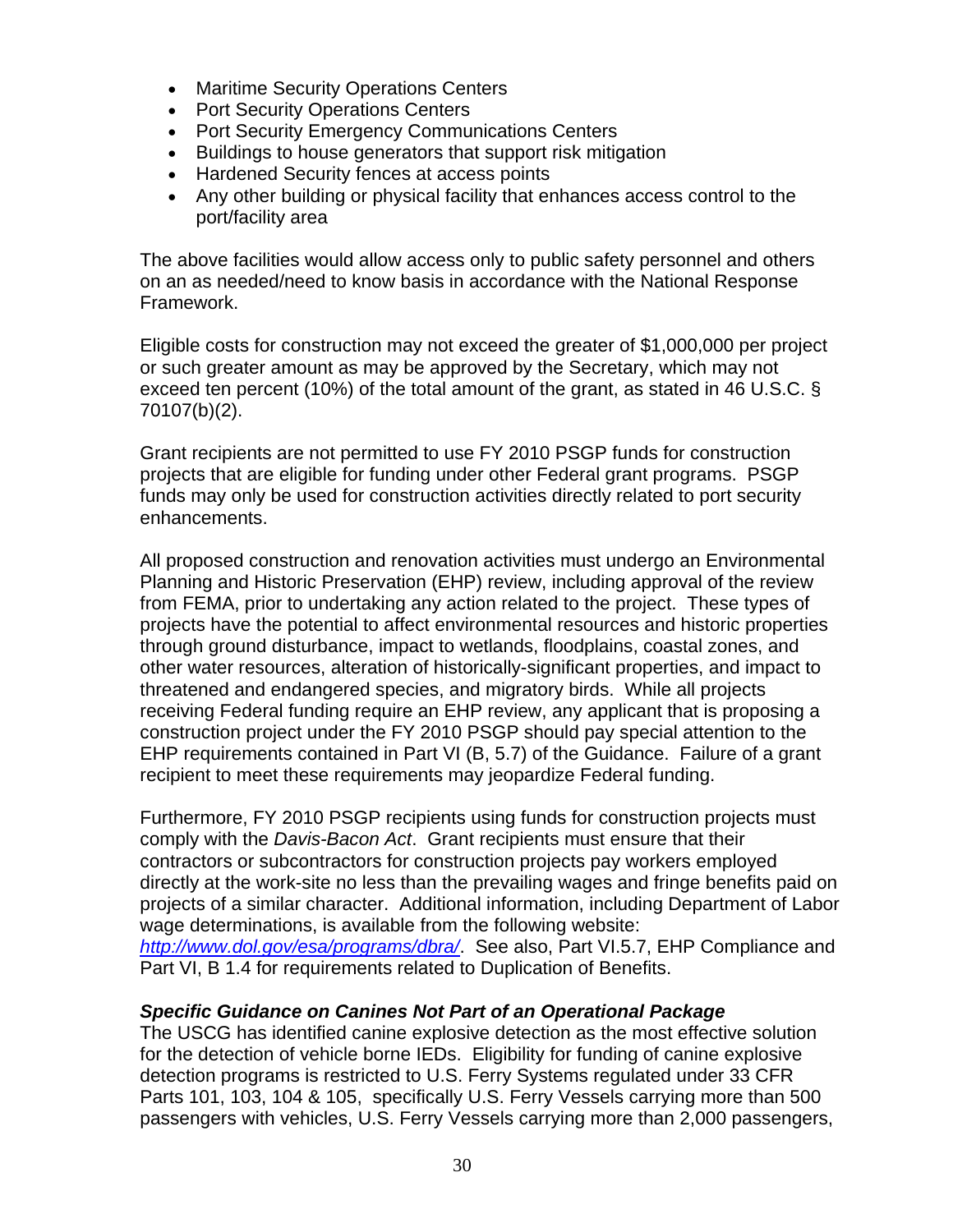and the passenger terminals these specific ferries service. Additionally, only owners and operators of these specific ferries and terminals and port authorities or State, local authorities that provide layered protection for these operations and are defined in the vessel's/terminal's security plans as doing so are eligible.

- **Eligible costs.** Eligible costs include: purchase, contract canine services, training and certification of canines; all medical costs associated with initial procurement of canines; kennel cages used for transportation of the canines and other incidentals associated with outfitting and set-up of canines (such as leashes, collars, initial health costs and shots, etc.). Eligible costs also include initial training and certification of handlers.
- **Ineligible costs.** Ineligible costs include but are not limited to: hiring, costs associated with handler annual salary (unless otherwise specifically applicable per the OPack requirements outlined on the following pages), travel and lodging associated with training and certification; meals and incidentals associated with travel for initial certification; vehicles used solely to transport canines; and maintenance or recurring expenses (such as annual medical exams, canine food costs, etc).
- **Certification.** Canines used to detect explosives must be certified by an appropriate, qualified organization. Such canines should receive an initial basic training course and weekly maintenance training sessions thereafter to maintain the certification. The basic training averages ten weeks for the canine team (handler and canine together) with weekly training and daily exercising. Comparable training and certification standards, such as those promulgated by the TSA Explosive detection canine program, the National Police Canine Association (NPCA), the U.S. Police Canine Association, (USPCA) or the International Explosive Detection Dog Association (IEDDA) may be used to meet this requirement. $3$
- **Submission requirements.** Successful applicants will be required to submit an amendment to their approved VSP as per 33 CFR Part §104.415 detailing the inclusion of a canine explosive detection program into their security measures. Applicants are encouraged to thoroughly review the fiscal obligations of maintaining a long-term canine explosive detection program. If applicable, successful applicants will be required to submit an amendment to their approved VSP or FSP per 33 CFR Parts 104 and/or 105. detailing the inclusion of a canine explosive detection program into their security measures.
- **Additional resources available for canine costs.** DHS is aware that the financial obligations of a Explosive Detection Canine Program can be burdensome. The PSGP, while providing the ability to defray some start up costs, does not cover any recurring costs associated with such programs. However, the Transit Security Grant Program (TSGP) and HSGP are two additional DHS grant programs that can provide funding for certain operational costs associated with heightened states of alert within the port area and nationally. DHS strongly encourages applicants to investigate their

 $\overline{a}$ 

<sup>3</sup> Training and certification information can be found at: *http://www.tsa.gov/public/display?theme=32*, *http://www.npca.net, http://www.uspcak9.com/html/home.shtml*, and *http://www.bombdog.org/*.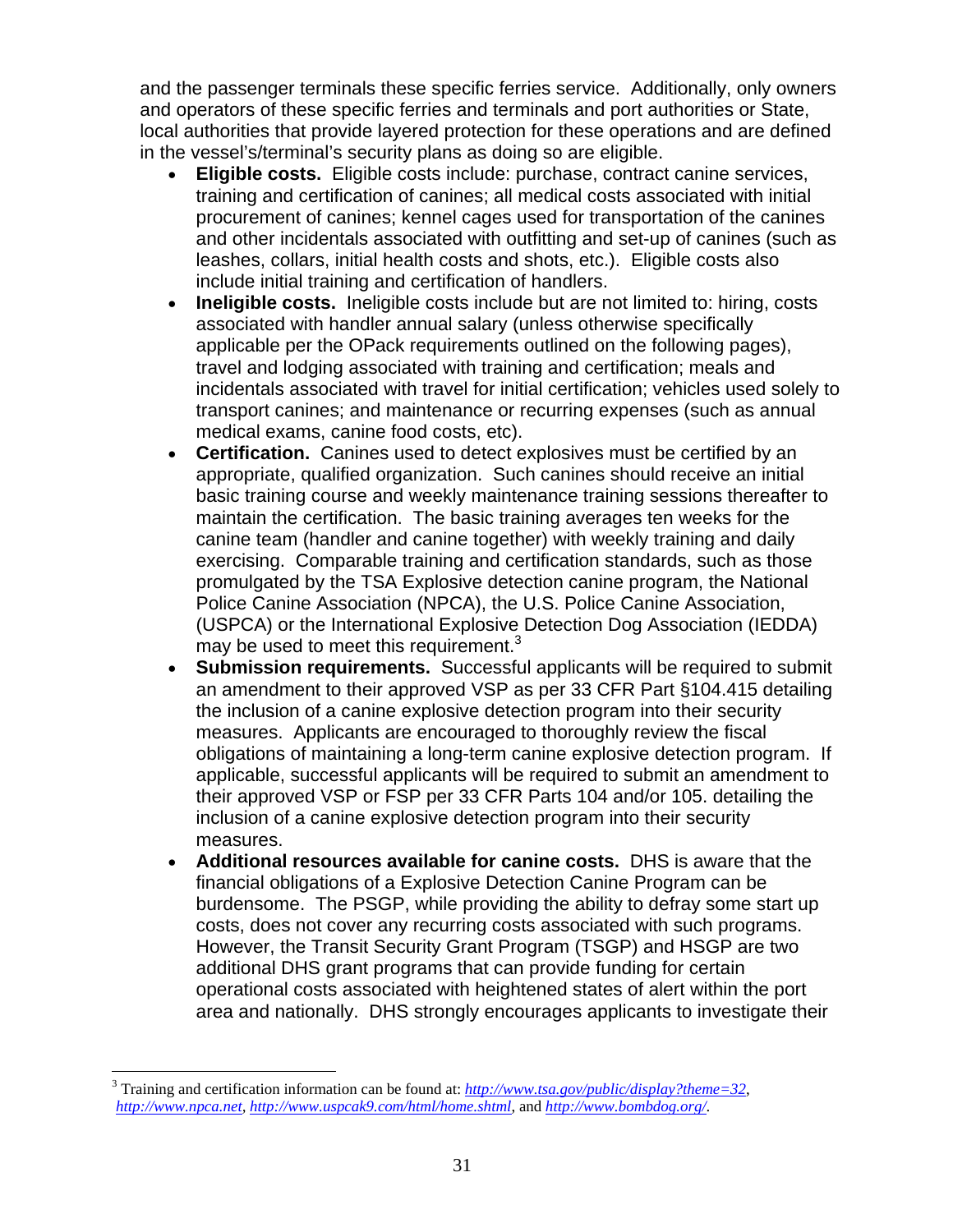eligibility, and potential exclusions, for these resources when developing their canine programs.

## *Explosive Detection Canine Team Operational Packages (OPacks)*

OPacks will not be used to supplant existing canine explosive detection capabilities. Explosive Detection Canine Team Operational Packages (OPacks) are available for funding to Group I, Group II, Group III, and All Other Port Areas with MTSA regulated facilities and ferry systems with MTSA regulated facilities and vessels. As previously noted, DHS considers OPacks to be effective tactics for supporting security priorities. When combined with the existing capability of a port or ferry security/police force, the added value provided through the addition of a canine team is significant. OPacks are a proven, reliable resource to detect explosives and are a key component in a balanced counter-sabotage program. Canine teams also provide the added psychological deterrent achieved solely through their presence. Such operational efficiency cannot be obtained through borrowed use of local police force-operated canine teams, as the needs of the local jurisdiction will always be their first priority. Therefore, the PSGP will provide funds to establish dedicated port or ferry system security/police force canine teams.

DHS encourages port and ferry systems to develop innovative layered approaches to enhance both human, facility, and vessel(s) security. Helping port and ferry systems increase randomness, unpredictability, and ultimate effectiveness of monitoring and patrol in their security and terrorism prevention programs is critical to National port and ferry security. The use of OPacks supports these efforts.

The funding for OPacks will be a one-time allowance. The period of performance for OPacks is 36 months. Applicants may apply for up to \$450,000 (\$150,000/year for three years) to support this endeavor. At the end of the grant period (36 months) grantees will be responsible for maintaining the heightened level of capability provided by the OPack.

Funds for these canine teams may **not** be used to fund drug detection and apprehension technique training. Only explosives detection training for these canine teams will be funded. The PSGP OPack funds may only be used for *new* capabilities/programs and cannot be used to pay for existing capabilities/programs (e.g. canine teams) already supported by the port area or system. Non-supplanting restrictions apply.

OPacks must meet the following requirements:

- Each canine team, composed of one dog and one handler, must be certified by an appropriate, qualified organization
- Canines should receive an initial basic training course and also weekly maintenance training sessions thereafter to maintain the certification
- The basic training averages ten weeks for the team, with weekly training and daily exercising (comparable training and certification standards, such as those promulgated by the TSA Explosive Detection Canine Program, the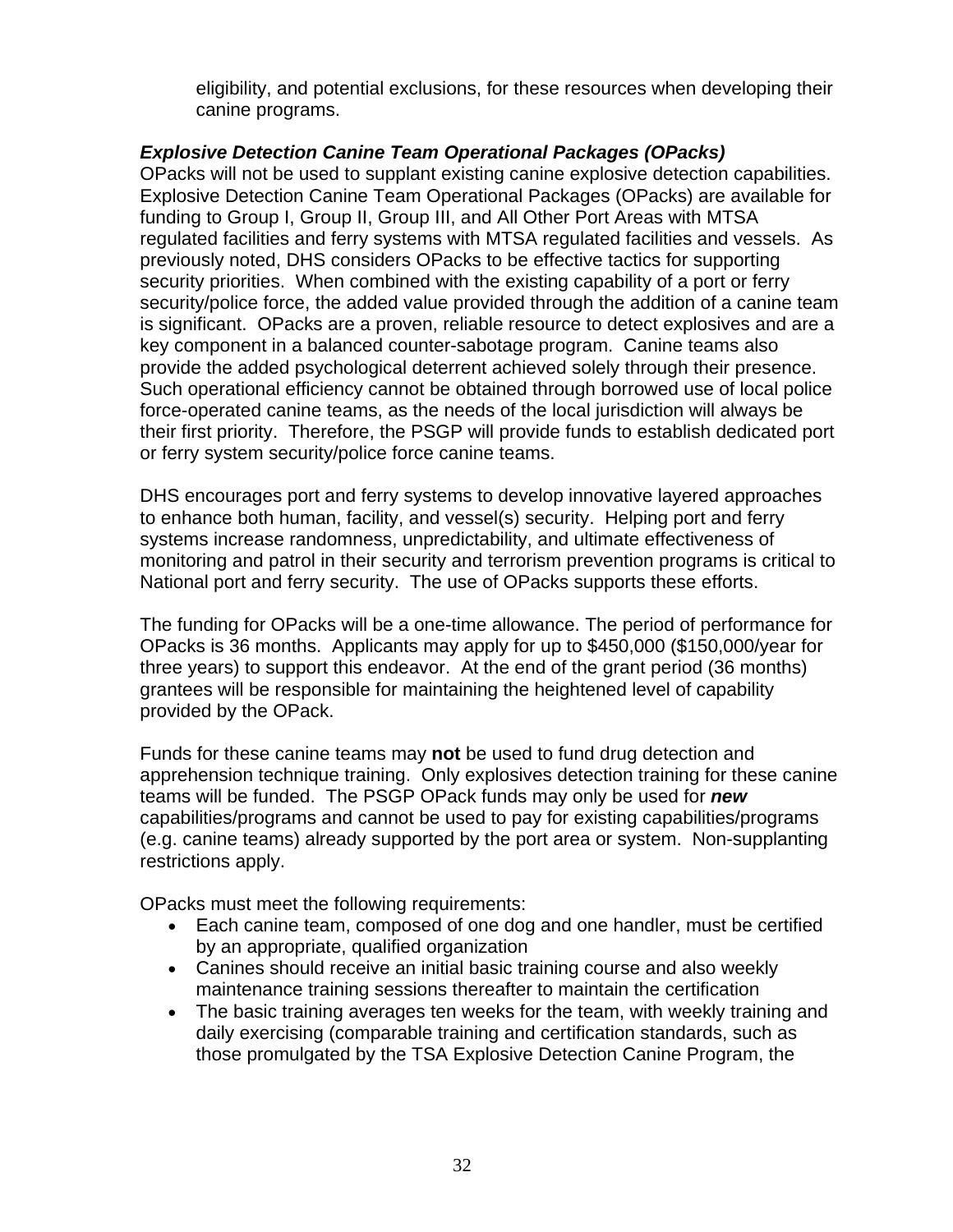NPCA, the USPCA, or the IEDDA may be used to meet this requirement<sup>4</sup>). Certifications will be kept on file with the grantee and made available to DHS upon request

- 33 CFR 104 and 105 requirements
- OPack contracted services

Allowable expenses **for OPacks** include:

- Salary and fringe benefits
- Training and certifications (travel costs associated with training for personnel, handlers, and canines are allowable)
- Equipment costs
- Purchase and train a canine (training specific to the detection of common explosives odors is allowable)
- Canine costs (canine costs include but are not limited to: veterinary, housing, and feeding costs)

## **3. Unallowable Costs**

The following projects and costs are considered ineligible for award consideration:

- The development of risk/vulnerability assessment models and methodologies
- Cost of conducting vulnerability assessments to evaluate and make recommendations with respect to security
- Projects in which Federal agencies are the primary beneficiary or that enhance Federal property
- Projects that study technology development for security of national or international cargo supply chains (e.g., e-seals, smart containers, container tracking or container intrusion detection devices)
- Proof-of-concept projects
- Projects that do not provide a compelling security benefit (e.g., primarily economic or safety vs. security)
- Projects that duplicate capabilities being provided by the Federal government (e.g., vessel traffic systems)
- Proposals in which there are real or apparent conflicts of interest
- Personnel costs (except for those specifically identified in this guidance)
- Business operating expenses (certain security-related operational and maintenance costs are allowable—see "Maintenance and Sustainment" for further guidance)
- TWIC card fees

 $\overline{a}$ 

- Signage, projects for placarding and billboards, or hard fixed structure signage
- Reimbursement of pre-award security expenses
- Outfitting facilities, vessels, or other structures with equipment or items providing a hospitality benefit rather than a direct security benefit. Examples of such equipment or items include, but are not limited to: office furniture, CD players, DVD players, AM/FM radios and the like
- Weapons and associated equipment (i.e. holsters, optical sights, and scopes), including, but not limited to: non-lethal or less than lethal weaponry

<sup>4</sup> Training and certification information can be found at: *http://www.tsa.gov/lawenforcement/programs, http://www.npca.net*, *http://www.uspcak9.com*, and *http://www.bombdog.org*.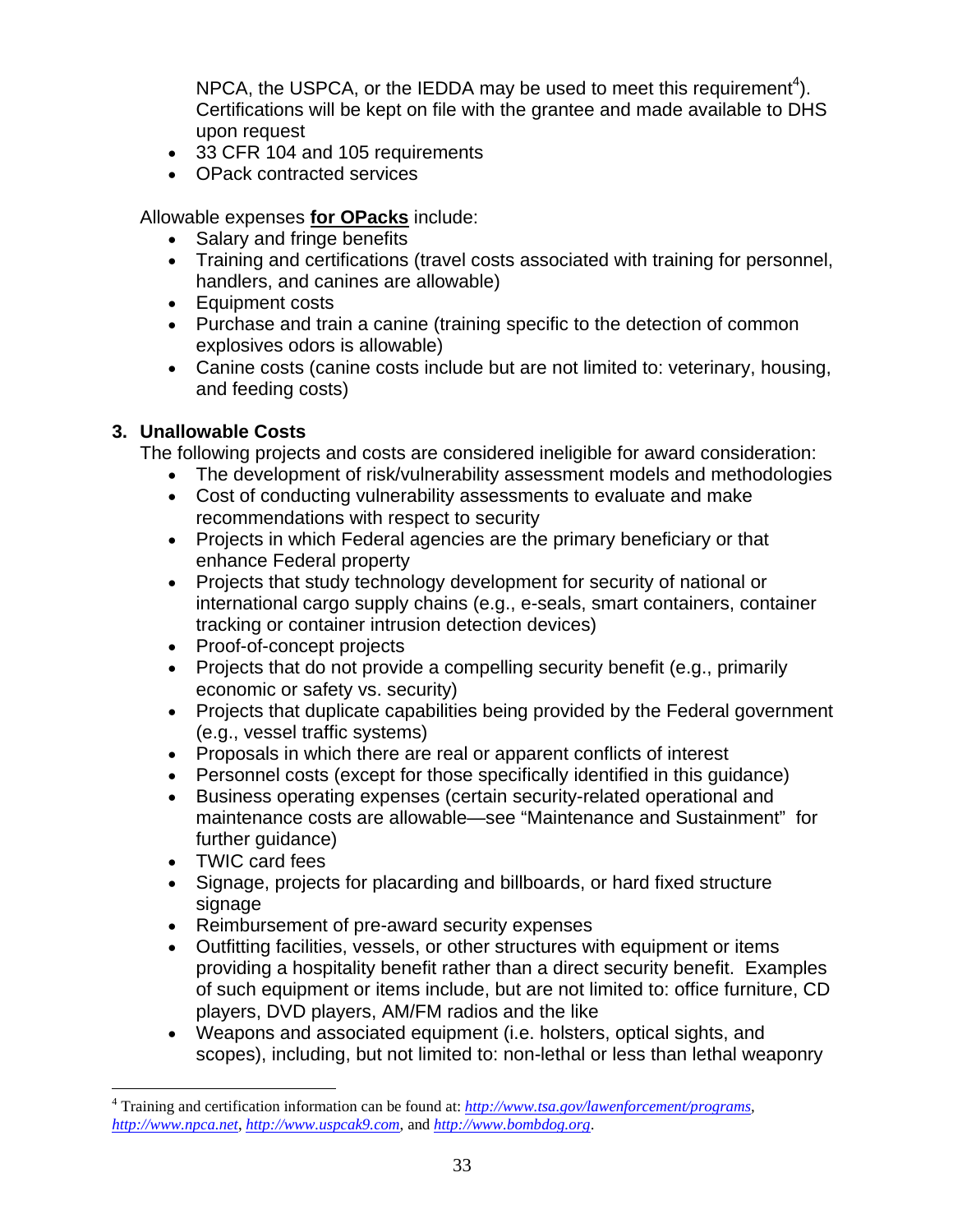including firearms, ammunition, and weapons affixed to facilities, vessels, or other structures

- Expenditures for items such as general-use software (word processing, spreadsheet, graphics, etc), general-use computers, and related equipment (other than for allowable M&A activities, or otherwise associated) preparedness or response functions), general-use vehicles and licensing fees
- Other items not in accordance with the AEL or previously listed as allowable costs
- Land acquisitions and right of way purchases
- Funding for standard operations vehicles utilized for routine duties, such as patrol cars and fire trucks
- Fuel costs

## **F. Other Submission Requirements**

Federal employees are prohibited from serving in any capacity (paid or unpaid) on any proposal submitted under this program. Federal employees may not receive funds under this award.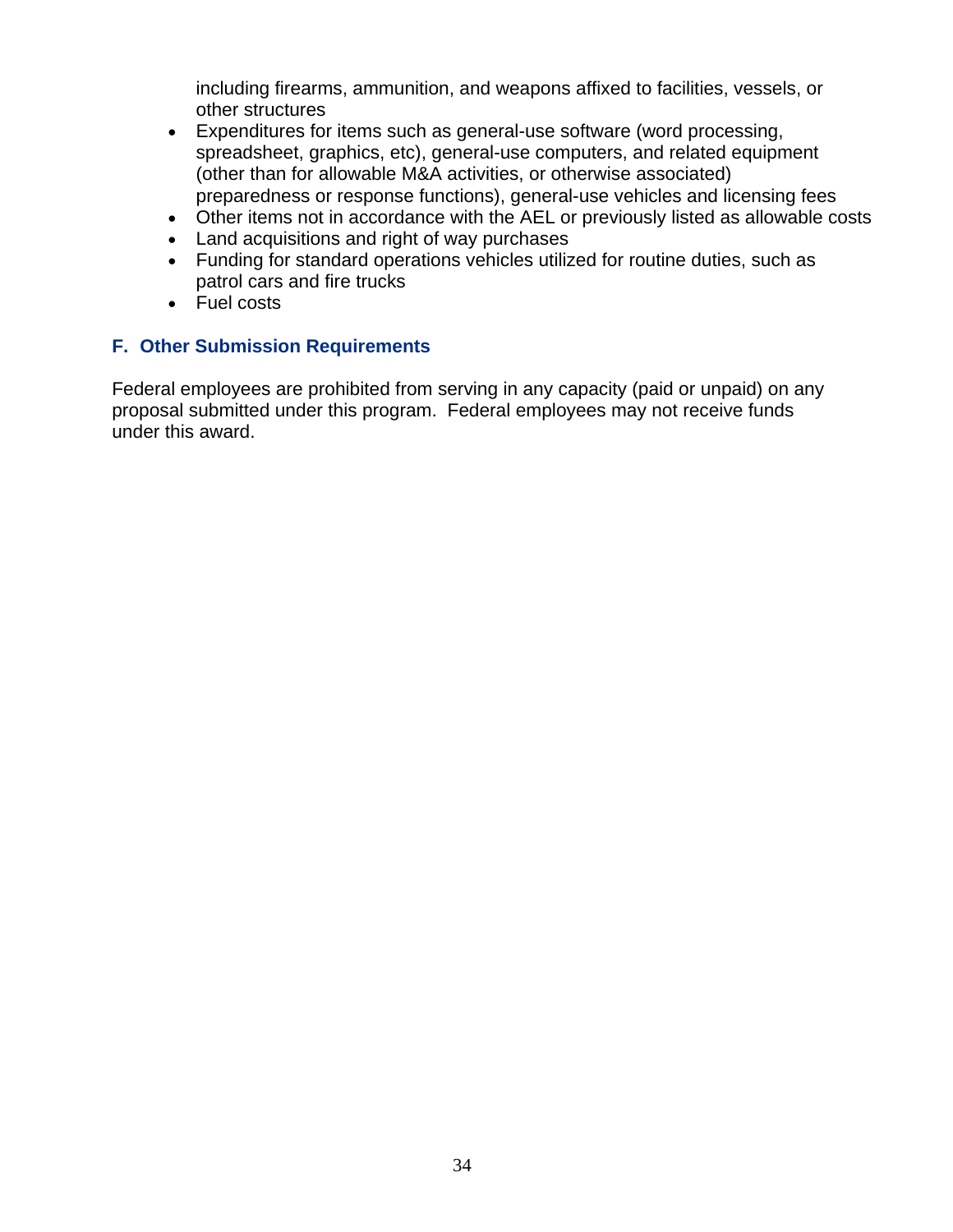## **PART V. APPLICATION REVIEW INFORMATION**

## **A. Review Criteria**

The four core PSGP application review criteria are as follows:

- **Criteria #1.** Projects that support PSGP funding priorities identified in the PSGP *Guidance and Application Kit* package:
	- o Enhancement of the port area's MDA (e.g., access control/standardized credentialing, command and control, communications, and enhanced intelligence sharing and analysis)
	- o Enhancement of the port area's prevention, protection, response and recovery capabilities (e.g., capabilities that would help mitigate potential IED, CBRNE attacks via small craft, underwater swimmers, or onboard passenger and vehicle ferries)
	- o Training and exercises
	- o TWIC implementation projects (minus application and card purchase costs)
- **Criteria #2.** Projects that address priorities outlined in the applicable AMSP, as mandated under the MTSA and/or the FEMA PRMP
- **Criteria #3.** Projects that address additional security priorities based on the COTP's expertise and experience with the specific port area
- **Criteria #4.** Projects that offer the highest potential for risk reduction for the least cost

## **B. Review and Selection Process**

- **1. Initial Screening.** FEMA will conduct an initial review of all FY 2010 PSGP applications for completion. Applications passing this review will be grouped by port area and provided to the applicable COTP for further review.
- **2. Field Review.** Field-level reviews will be managed by the applicable COTP in coordination with the Director of the U.S. Department of Transportation's Maritime Administration's Gateway Office and appropriate personnel from the AMSC, as identified by the COTP. To support coordination of and regionalization of security grant application projects with State and Urban Area homeland security strategies, as well as other State and local security plans, the COTP is asked to coordinate the results with the applicable State administrative agency or agencies and State homeland security advisor(s).

The COTP will submit field review evaluations that include the following:

 Field reviews for all Groups occur immediately following the initial screening. Each specific project is scored for compliance with criteria enumerated in the previous section;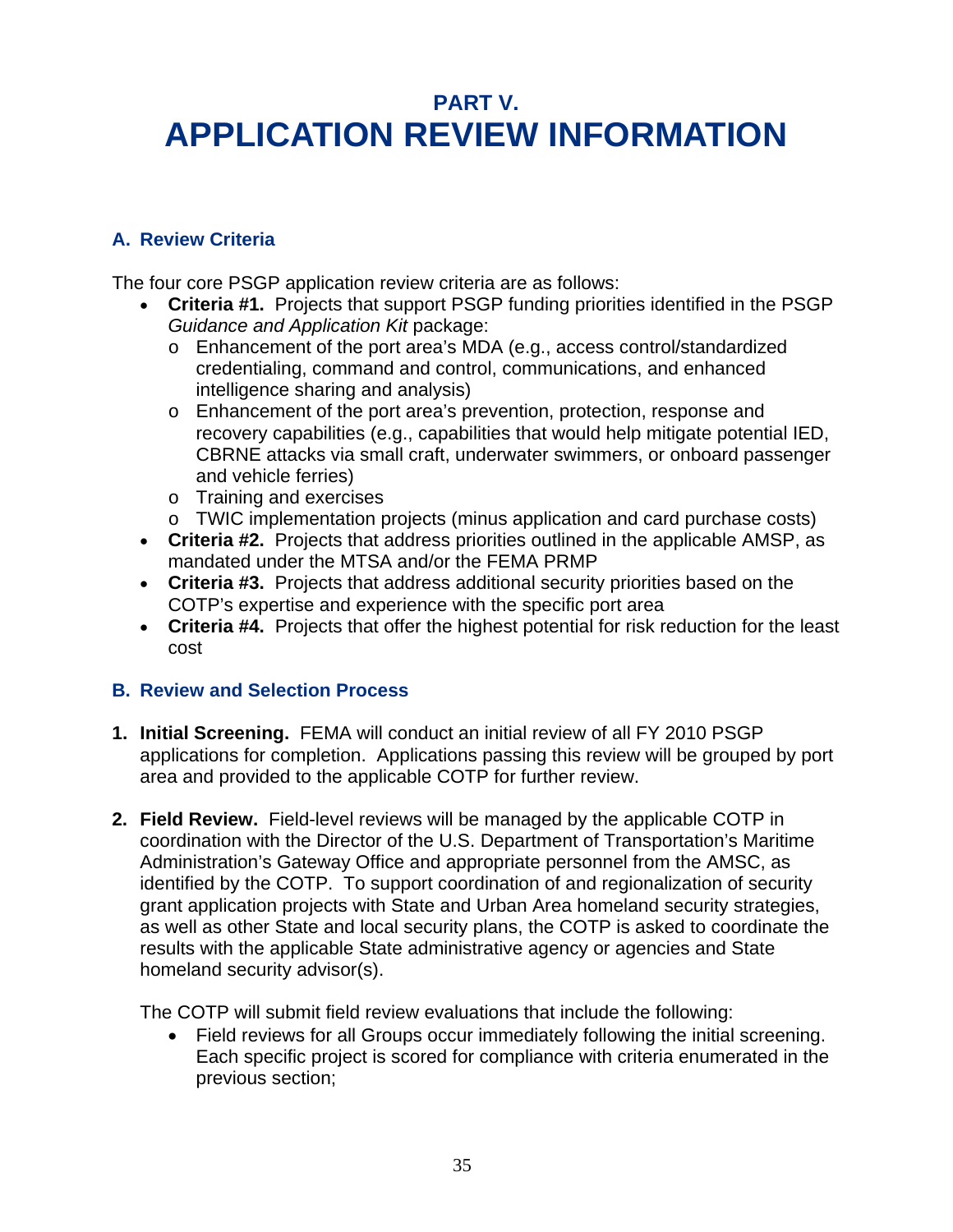- A total score is computed with all proposals received from each port being ranked from highest to lowest in terms of their contributions to regional risk reduction and cost effectiveness; and
- Specific notation if other entities within the port region have similar capabilities and the need for or lack thereof for redundancy

After completing field reviews, COTPs will submit the field review project scores and prioritized lists to FEMA who will begin coordination of the national review process.

**3. National Review.** Following the field review, a National Review Panel (NRP) will convene with subject matter experts drawn from DHS and the Department of Transportation (DOT). The purpose of the National Review is to identify a final, prioritized list of eligible projects for funding. The NRP will conduct an initial review of the prioritized project listings for each port area submitted by the USCG's COTP to ensure that the proposed projects will accomplish intended risk mitigation goals. The NRP will validate and normalize the Field Review COTP Project Priority List and provide a master list of prioritized projects by port area.<sup>5</sup>

A risk-based algorithm will then be applied to the National Review Panel's validated, prioritized list for each port area in all groups. The algorithm considers the following factors to produce a comprehensive national priority ranking of port security proposals:

- Relationship of the project to one or more of the national port security priorities
- Relationship of the project to the local port security priorities
- COTP ranking (based on each COTP's prioritized list of projects)
- Risk level of the port area in which the project would be located (based on a comprehensive risk analysis performed by DHS)

The NRP will be asked to evaluate and validate the consolidated and ranked project list resulting from application of the algorithm and submit their determinations to FEMA.

## **C. Anticipated Announcement and Award Dates**

1

FEMA will evaluate and act on applications within 60 days following close of the application period, consistent with the *Department of Homeland Security Appropriations Act, 2010* (Public Law 111-83). Awards will be made on or before September 30, 2010.

 $<sup>5</sup>$  The NRP will have the ability to recommend partial funding for individual projects and eliminate others that are</sup> determined to be duplicative or require a sustained Federal commitment to fully realize the intended risk mitigation. The NRP will also validate proposed project costs. Decisions to reduce requested funding amounts or eliminate requested items deemed inappropriate under the scope of the FY 2010 PSGP will take into consideration the ability of the revised project to address the intended national port security priorities and achieve the intended risk mitigation goal. Historically, the PSGP has placed a high priority on providing full project funding rather than partial funding.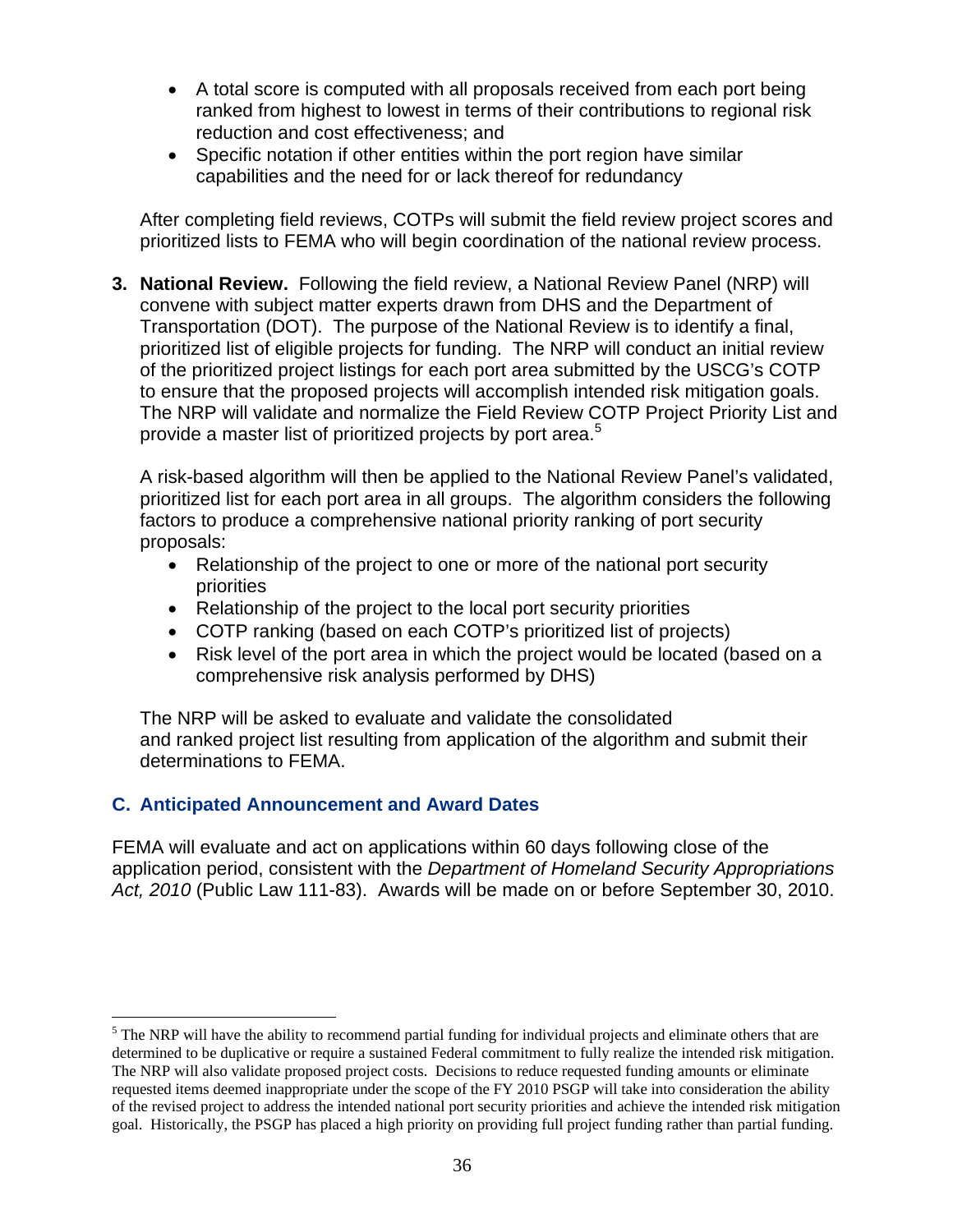## **PART VI. AWARD ADMINISTRATION INFORMATION**

## **A. Notice of Award**

Upon approval of an application, the grant will be awarded to the grant recipient. The date that this is done is the "award date." Notification of award approval is made through the Grants Management System (GMS). Once an award has been approved, a notice is sent to the authorized grantee official.Follow the directions in the notification to accept your award documents. The authorized grantee official should carefully read the award and special condition documents. If you do not receive a notification, please contact your FEMA Program Analyst for your award number. Once you have the award number, contact the GMS Help Desk at (888) 549-9901, option three, to obtain the username and password associated with the new award.

The period of performance is 36 months and begins on the Project Period/Budget Period start date listed in the award package. Any unobligated funds will be deobligated at the end of the close-out period. Extensions to the period of performance will be considered only through formal requests to FEMA with specific and compelling justifications why an extension is required. All extension requests must be submitted to FEMA at least 60 days prior to the expiration of the grant period of performance. The justification must address:

- Reason for delay;
- Current status of the activity/activities;
- Approved period of performance termination date and new project completion date;
- Remaining available funds, both Federal and non-Federal;
- Budget outlining how remaining Federal and non-Federal funds will be expended;
- Plan for completion including milestones and timeframe for achieving each milestone and the position/person responsible for implementing the plan for completion; and
- Certification that the activity/activities will be completed within the extended period of performance without any modification to the original Statement of Work approved by FEMA.

## **B. Administrative and National Policy Requirements**

The recipient and any sub-recipient(s) must, in addition to the assurances made as part of the application, comply and require each of its subcontractors employed in the completion of the project to comply with all applicable statutes, regulations, executive orders, OMB circulars, terms and conditions of the award, and the approved application.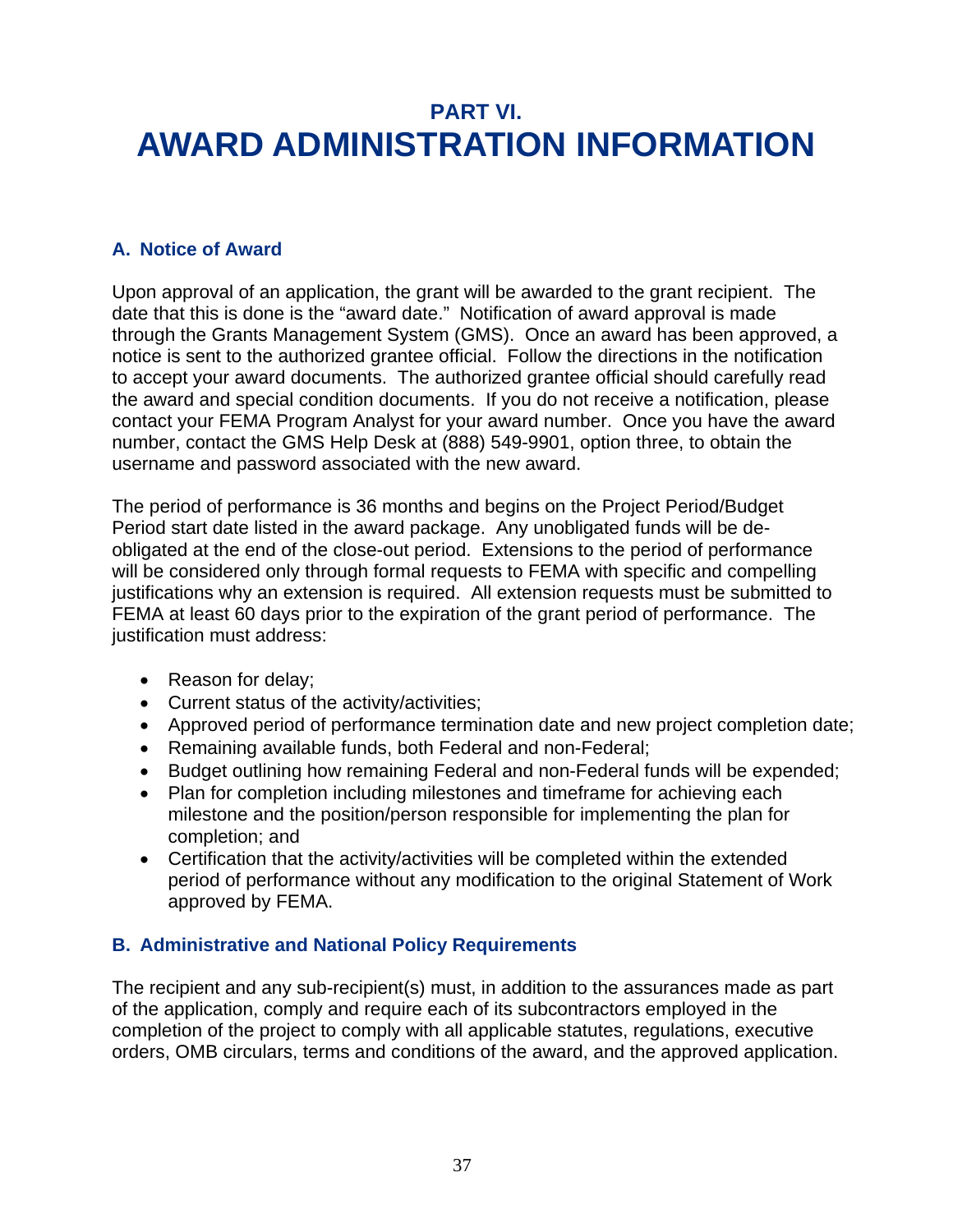**1. Standard Financial Requirements.** The grantee and any subgrantee(s) shall comply with all applicable laws and regulations. A non-exclusive list of regulations commonly applicable to DHS grants are listed below:

## **1.1 – Administrative Requirements.**

- 44 CFR Part 13, *Uniform Administrative Requirements for Grants and Cooperative Agreements to State and Local Governments*
- 2 CFR Part 215, *Uniform Administrative Requirements for Grants and Agreements with Institutions of Higher Education, Hospitals, and Other Non-Profit Organizations* (formerly OMB Circular A-110)

## **1.2 – Cost Principles.**

- 2 CFR Part 225, *Cost Principles for State, Local, and Indian tribal Governments* (formerly OMB Circular A-87)
- 2 CFR Part 220, *Cost Principles for Educational Institutions* (formerly OMB Circular A-21)
- 2 CFR Part 230, *Cost Principles for Non-Profit Organizations* (formerly OMB Circular A-122)
- Federal Acquisition Regulations (FAR), Part 31.2 *Contract Cost Principles and Procedures, Contracts with Commercial Organizations*

## **1.3 – Audit Requirements.**

 OMB Circular A-133, *Audits of States, Local Governments, and Non-Profit Organizations* 

**1.4 – Duplication of Benefits.** There may not be a duplication of any Federal assistance, per 2 CFR Part 225, Basic Guidelines Section C.3 (c), which states: Any cost allocable to a particular Federal award or cost objective under the principles provided for in this Authority may not be charged to other Federal awards to overcome fund deficiencies, to avoid restrictions imposed by law or terms of the Federal awards, or for other reasons. However, this prohibition would not preclude governmental units from shifting costs that are allowable under two or more awards in accordance with existing program agreements. Non-governmental entities are also subject to this prohibition per 2 CFR Parts 220 and 230 and FAR Part 31.2.

**2. Payment.** DHS/FEMA uses the Direct Deposit/Electronic Funds Transfer (DD/EFT) method of payment to Recipients. To enroll in the DD/EFT, the Recipient must complete a Standard Form 1199A, Direct Deposit Form.

## **FEMA uses the FEMA Payment and Reporting System (PARS) for payments made under this program,** *https://isource.fema.gov/sf269/* **(Note: link connects to Federal Financial Report [SF-425]).**

**2.1 – Advance Payment.** In accordance with Treasury regulations at 31 CFR Part 205, the Recipient shall maintain procedures to minimize the time elapsing between the transfer of funds and the disbursement of said funds (see 44 CFR Part 13.21(c)) regarding payment of interest earned on advances. In order to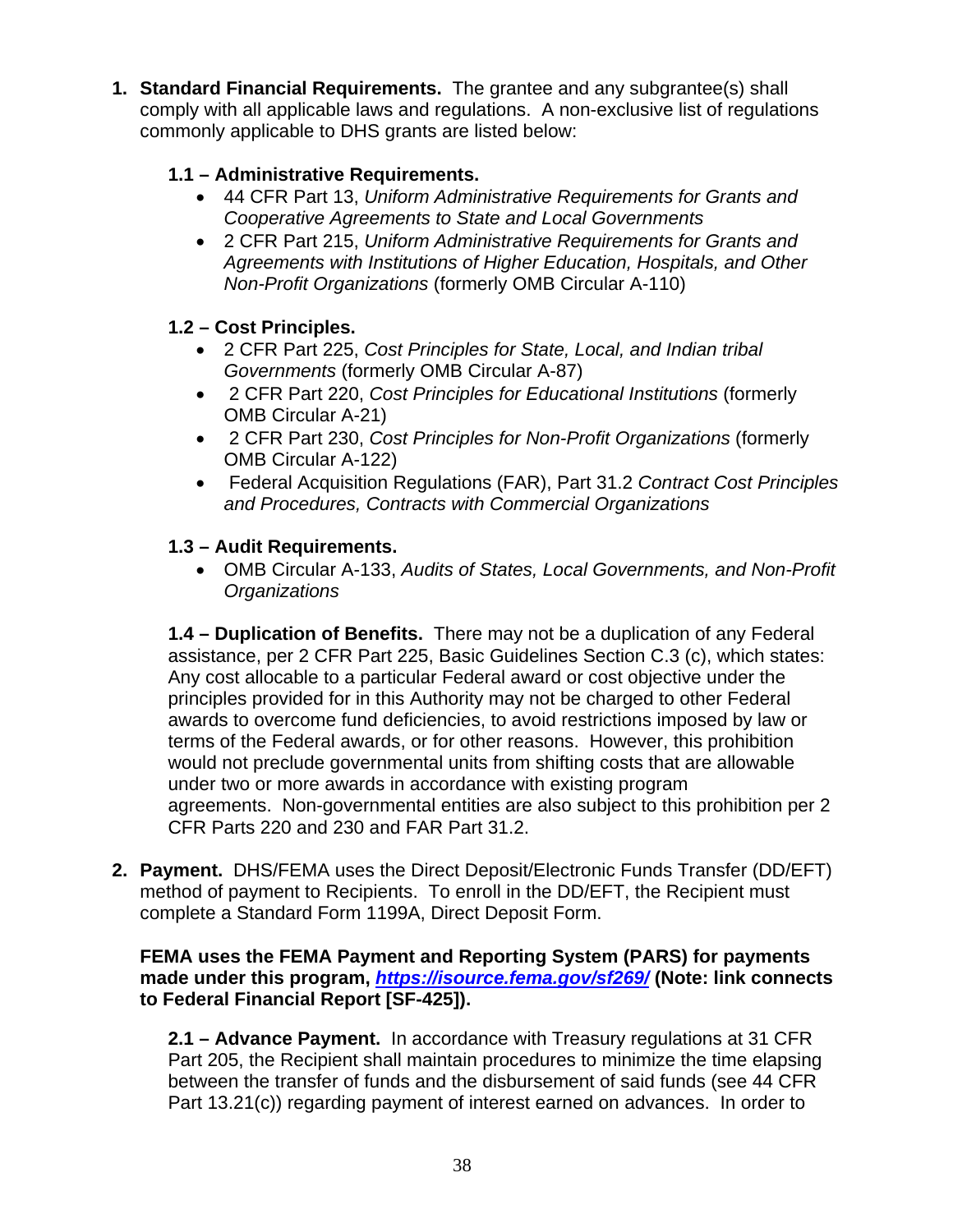request an advance, the Recipient must maintain or demonstrate the willingness and ability to maintain procedures to minimize the time elapsing between the transfer of funds from DHS and expenditure and disbursement by the recipient. When these requirements are not met, the recipient will be required to be on a reimbursement for costs incurred method.

**2.2 – Forms.** In order to download the Standard Form 1199A, the Recipient may use the following Internet site: *http://www.fms.treas.gov/eft/1199a.pdf.* 

### **NOTE: FUNDS WILL NOT BE AUTOMATICALLY TRANSFERRED UPON ISSUANCE OF THE GRANT. GRANTEES MUST SUBMIT A REQUEST FOR ADVANCE/REIMBURSEMENT IN ORDER FOR THE FUNDS TO BE TRANSFERRED TO THE GRANTEE'S ACCOUNT.**

**3. Non-supplanting Requirement.** Grant funds will be used to supplement existing funds, and will not replace (supplant) funds that have been appropriated for the same purpose. Applicants or grantees may be required to supply documentation certifying that a reduction in non-Federal resources occurred for reasons other than the receipt or expected receipt of Federal funds.

## **4. Technology Requirements.**

**4.1 – National Information Exchange Model (NIEM).** FEMA requires all grantees to use the latest NIEM specifications and guidelines regarding the use of Extensible Markup Language (XML) for all grant awards.Further information about the required use of NIEM specifications and guidelines is available at *http://www.niem.gov.* 

**4.2 – Geospatial Guidance.** Geospatial technologies capture, store, analyze, transmit, and/or display location-based information (i.e., information that can be linked to a latitude and longitude). FEMA encourages grantees to align any geospatial activities with the guidance available on the FEMA website at *http://www.fema.gov/grants.* 

**4.3 – 28 CFR Part 23 Guidance.** FEMA requires that any information technology system funded or supported by these funds comply with 28 CFR Part 23, *Criminal Intelligence Systems Operating Policies*, if this regulation is determined to be applicable.

**4.4 – Best Practices for Government Use of CCTV.** DHS recommends that grantees seeking funds to purchase and install closed circuit television (CCTV) systems, or funds to provide support for operational CCTV systems, review and utilize the guidance in *Best Practices for Government Use of CCTV: Implementing the Fair Information Practice Principles* available on the DHS Privacy Office website at

*http://www.dhs.gov/xlibrary/assets/privacy/privacy\_rpt\_cctv\_2007.pdf*.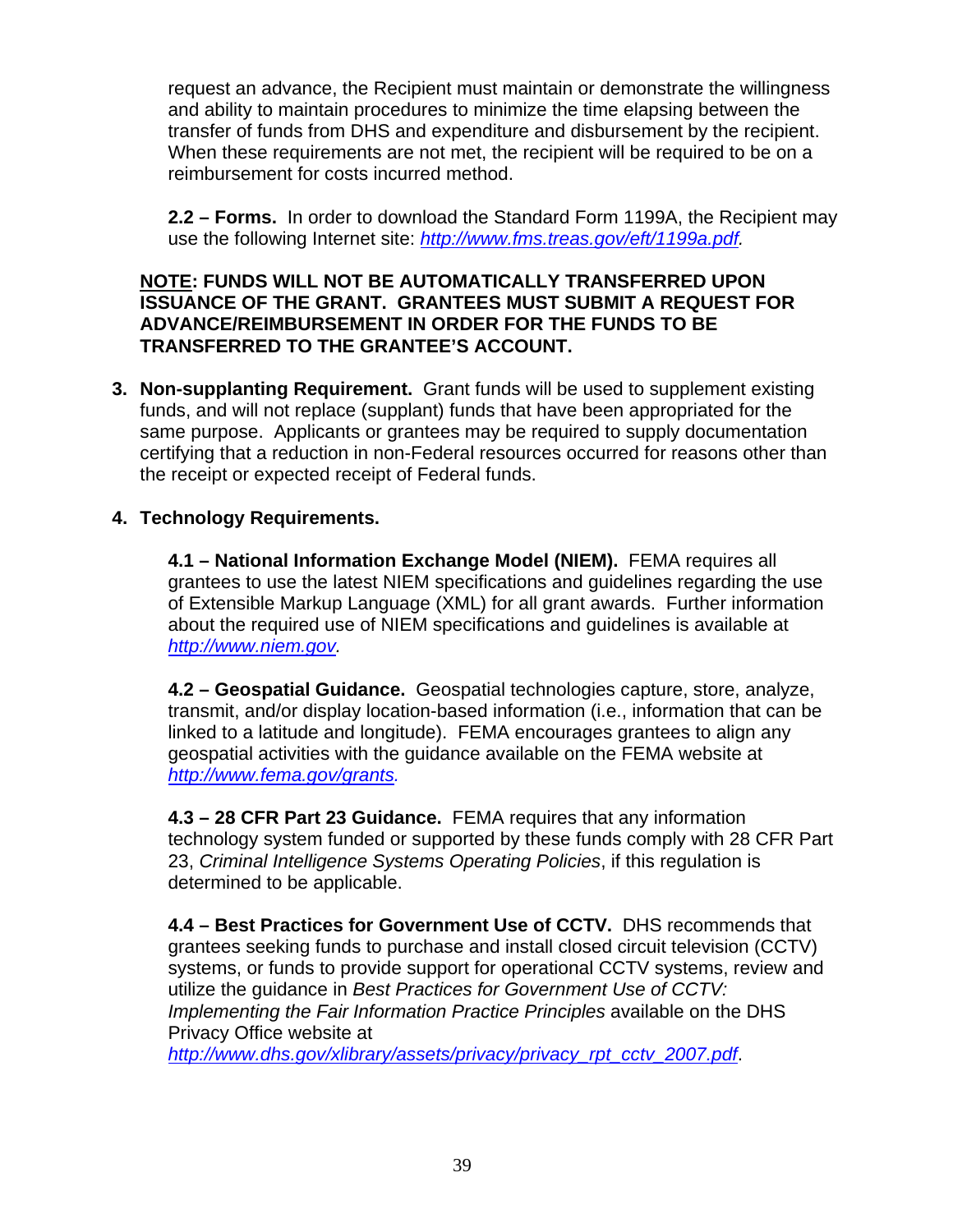## **5. Administrative Requirements.**

**5.1 – Freedom of Information Act (FOIA).** FEMA recognizes that much of the information submitted in the course of applying for funding under this program or provided in the course of its grant management activities may be considered law enforcement sensitive or otherwise important to national security interests. While this information under Federal control is subject to requests made pursuant to the *Freedom of Information Act (FOIA)*, 5 U.S.C. §552, all determinations concerning the release of information of this nature are made on a case-by-case basis by the FEMA FOIA Office, and may likely fall within one or more of the available exemptions under the Act. The applicant is encouraged to consult its own State and local laws and regulations regarding the release of information, which should be considered when reporting sensitive matters in the grant application, needs assessment, and strategic planning process. The grantee should be familiar with the regulations governing Sensitive Security Information (49 CFR Part 1520), as it may provide additional protection to certain classes of homeland security information.

**5.2 – Protected Critical Infrastructure Information (PCII).** The PCII Program, established pursuant to the *Critical Infrastructure Act of 2002* (Public Law 107- 296) (CII Act), created a framework which enables members of the private sector, States, local jurisdictions, and tribal nations to voluntarily submit sensitive information regarding critical infrastructure to DHS. The Act provides statutory protection from public disclosure and civil litigation for CII that is validated as PCII. When validated as PCII, the information can only be shared with Government employees who complete the training requirement, who have homeland security duties, and a need to know.

PCII accreditation is a formal recognition that the covered government entity has the capacity and capability to receive and store PCII appropriately. DHS encourages all States, local jurisdictions, and tribal nations to pursue PCII accreditation to cover their government agencies. Accreditation activities include signing a memorandum of agreement (MOA) with DHS, appointing a PCII Officer and developing a standard operating procedure for handling PCII. For additional information about PCII or the accreditation process, please contact the DHS PCII Program Office at pcii-info@dhs.gov.

**5.3 – Compliance with Federal civil rights laws and regulations.** The grantee is required to comply with Federal civil rights laws and regulations. Specifically, the grantee is required to provide assurances as a condition for receipt of Federal funds that its programs and activities comply with the following:

 *Title VI of the Civil Rights Act of 1964,* as amended, 42. U.S.C. §2000 et. seq. – Provides that no person on the grounds of race, color, or national origin be excluded from participation in, be denied the benefits of, or be otherwise subjected to discrimination in any program or activity receiving Federal financial assistance. Title VI also extends protection to persons with Limited English Proficiency (LEP). (42 U.S.C. §2000d et seq.)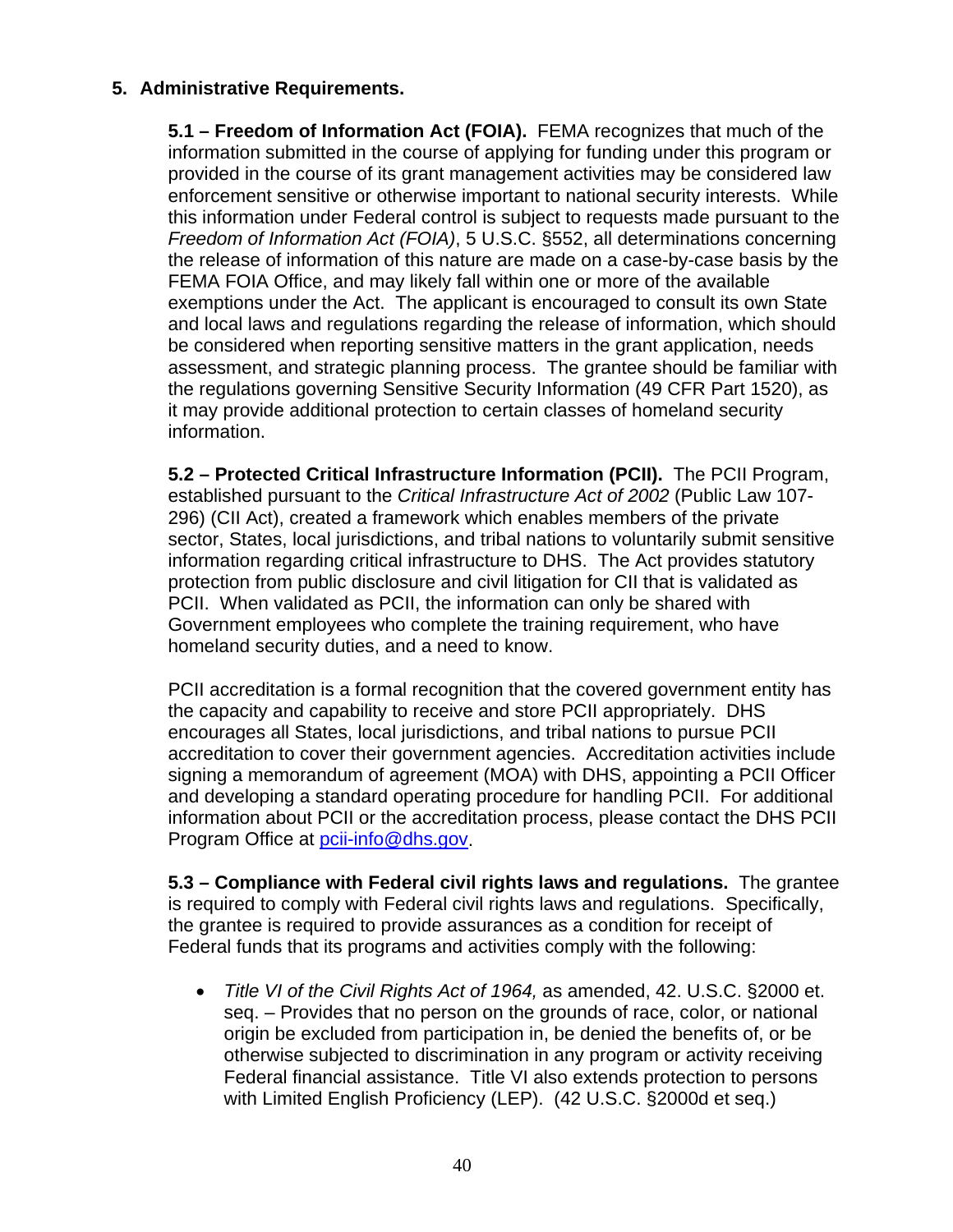- *Title IX of the Education Amendments of 197*2, as amended, 20 U.S.C. §1681 et. seq. – Provides that no person, on the basis of sex, be excluded from participation in, be denied the benefits of, or be subject to discrimination under any education program or activity receiving Federal financial assistance.
- Section 504 of the Rehabilitation Act of 1973, as amended, 29 U.S.C. §794 – Provides that no otherwise qualified individual with a disability in the United States, shall, solely by reason of his or her disability, be excluded from the participation in, be denied the benefits of, or subject to discrimination in any program or activity receiving Federal financial assistance.
- *The Age Discrimination Act of 1975,* as amended, 20 U.S.C. §6101 et. seq. – Provides that no person in the United States shall, on the basis of age, be excluded from participation in, be denied the benefits of, or be subject to discrimination under any program or activity receiving Federal financial assistance.

Grantees must comply with all regulations, guidelines, and standards adopted under the above statutes. The grantee is also required to submit information, as required, to the DHS Office for Civil Rights and Civil Liberties concerning its compliance with these laws and their implementing regulations.

**5.4 – Services to Limited English Proficient (LEP) persons.** Recipients of FEMA financial assistance are required to comply with several Federal civil rights laws, including Title VI of the *Civil Rights Act of 1964*, as amended. These laws prohibit discrimination on the basis of race, color, religion, natural origin, and sex in the delivery of services. National origin discrimination includes discrimination on the basis of limited English proficiency. To ensure compliance with Title VI, recipients are required to take reasonable steps to ensure that LEP persons have meaningful access to their programs. Meaningful access may entail providing language assistance services, including oral and written translation, where necessary. The grantee is encouraged to consider the need for language services for LEP persons served or encountered both in developing their proposals and budgets and in conducting their programs and activities. Reasonable costs associated with providing meaningful access for LEP individuals are considered allowable program costs. For additional information, see *http://www.lep.gov.* 

**5.5 – Certifications and Assurances.** Certifications and assurances regarding the following apply:

 *Lobbying.* 31 U.S.C. §1352*, Limitation on use of appropriated funds to influence certain Federal contracting and financial transactions – Prohibits* the use of Federal funds in lobbying members and employees of Congress, as well as employees of Federal agencies, with respect to the award or amendment of any Federal grant, cooperative agreement,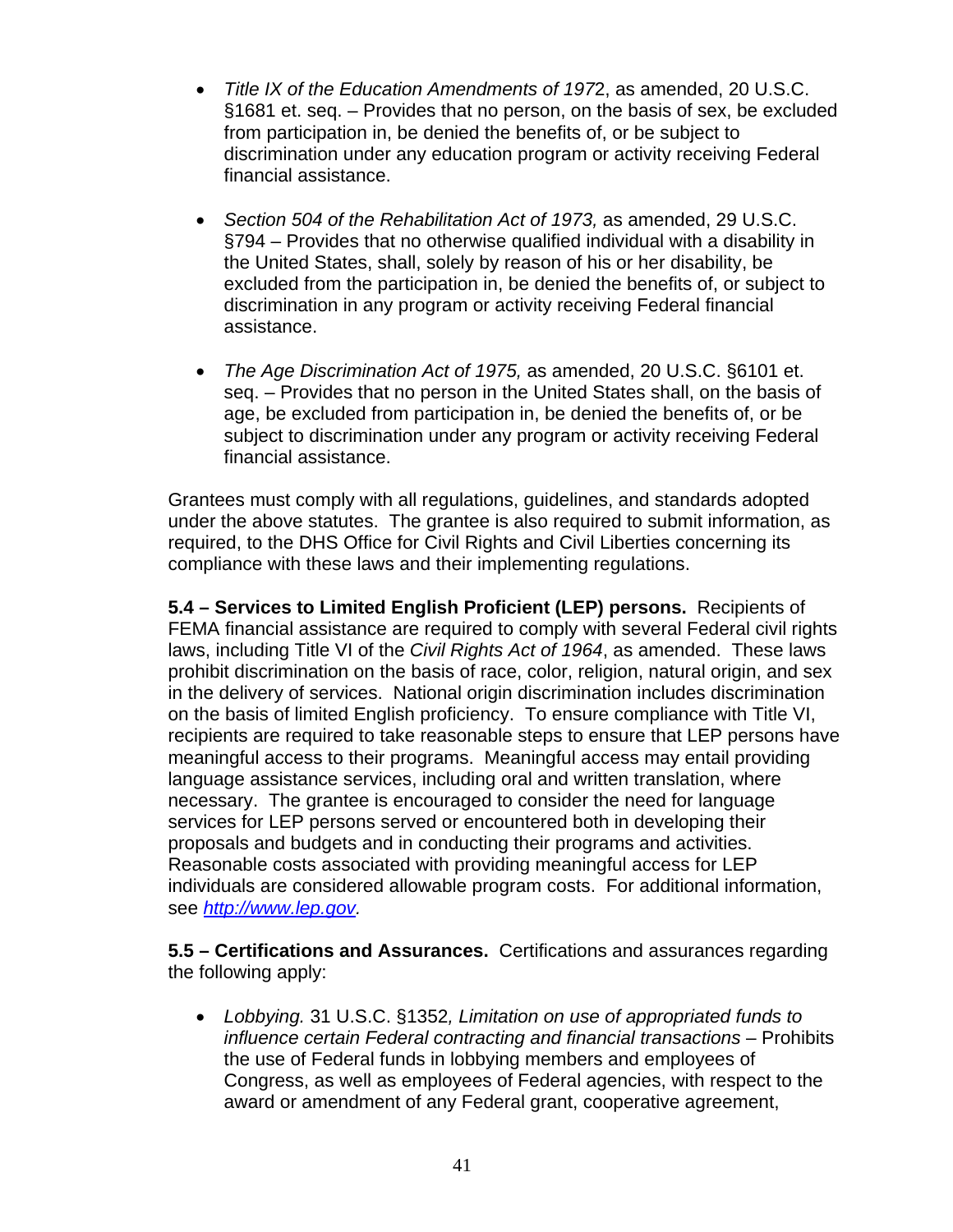contract, or loan. FEMA and DHS have codified restrictions upon lobbying at 44 CFR Part 18 and 6 CFR Part 9. (Refer to form included in application package.)

- *Drug-free Workplace Act,* as amended, 41 U.S.C. §701 et seq. Requires the recipient to publish a statement about its drug-free workplace program and give a copy of the statement to each employee (including consultants and temporary personnel) who will be involved in award-supported activities at any site where these activities will be carried out. Also, place(s) where work is being performed under the award (i.e., street address, city, state and zip code) must be maintained on file. The recipient must notify the Grants Officer of any employee convicted of a violation of a criminal drug statute that occurs in the workplace. For additional information, see 44 CFR Part 17.
- *Debarment and Suspension –* Executive Orders 12549 and 12689 provide protection from fraud, waste, and abuse by debarring or suspending those persons that deal in an irresponsible manner with the Federal government. The recipient must certify that they are not debarred or suspended from receiving Federal assistance. For additional information, see 44 CFR Part 17.
- *Federal Debt Status*  The recipient may not be delinquent in the repayment of any Federal debt. Examples of relevant debt include delinquent payroll or other taxes, audit disallowances, and benefit overpayments. (OMB Circular A-129) (Refer to SF 424, item number 17)
- Hotel and Motel Fire Safety Act of 1990 In accordance with section 6 of the *Hotel and Motel Fire Safety Act of 1990*, 15 U.S.C. §2225a, the recipient agrees to ensure that all conference, meeting, convention, or training space funded in whole or in part with Federal funds, complies with the fire prevention and control guidelines of the *Federal Fire Prevention and Control Act of 1974*, 15 U.S.C. §2225.

Grantees must comply with all regulations, guidelines, and standards adopted under the above statutes.

#### **5.6 – Integrating individuals with disabilities into emergency planning.**

Section 504 of the *Rehabilitation Act of 1973*, as amended, prohibits discrimination against people with disabilities in all aspects of emergency mitigation, planning, response, and recovery by entities receiving financial funding from FEMA. In addition, Executive Order 13347, *Individuals with Disabilities in Emergency Preparedness* signed in July 2004, requires the Federal Government to support safety and security for individuals with disabilities in situations involving disasters, including earthquakes, tornadoes, fires, floods, hurricanes, and acts of terrorism. Executive Order 13347 requires the Federal government to encourage consideration of the needs of individuals with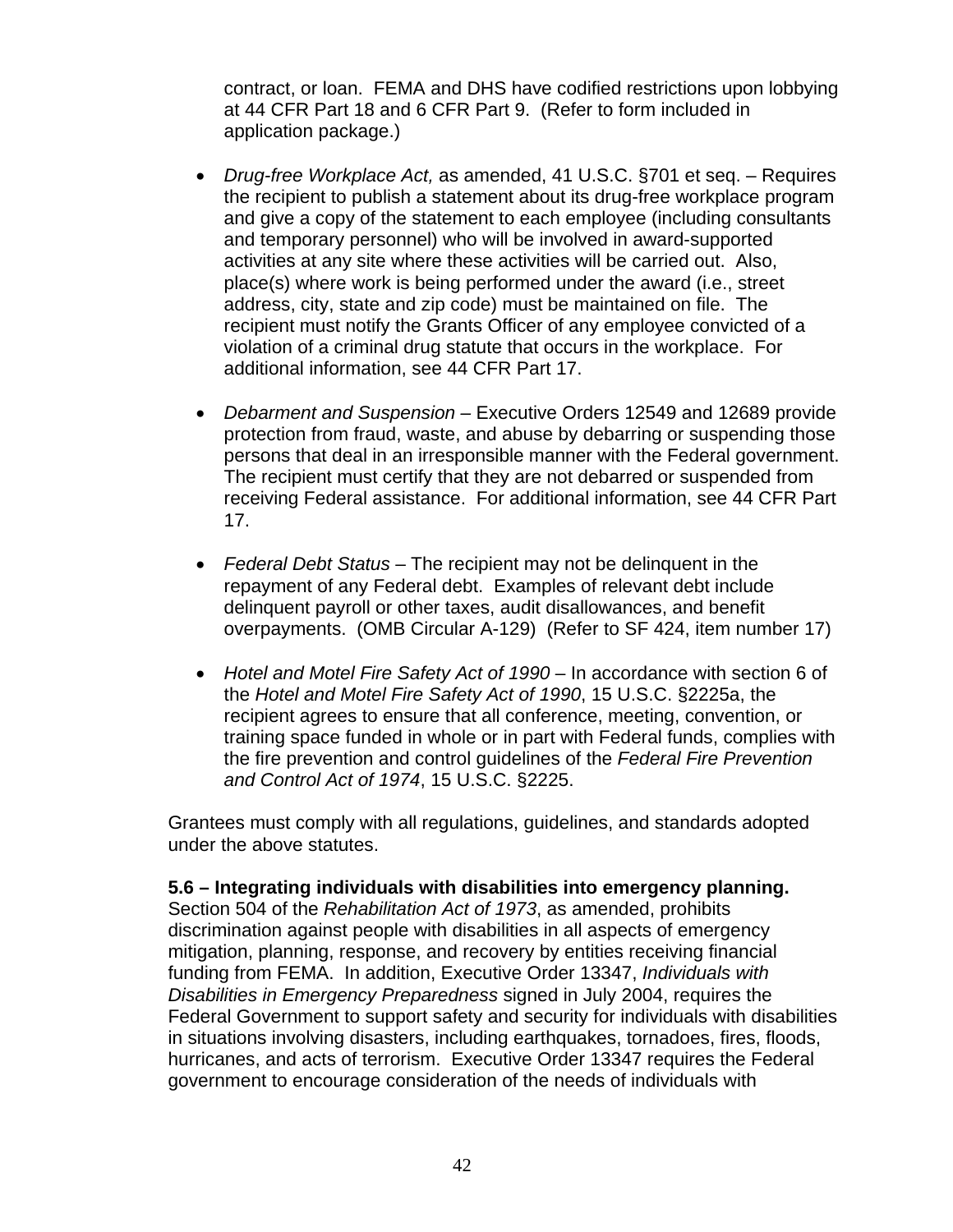disabilities served by State, local, and tribal governments in emergency preparedness planning.

FEMA has several resources available to assist emergency managers in planning and response efforts related to people with disabilities and to ensure compliance with Federal civil rights laws:

- **Comprehensive Preparedness Guide 301 (CPG-301): Interim Emergency Management Planning Guide for Special Needs Populations.** CPG-301 is designed to aid State, tribal, local, and territorial governments in planning for individuals with special needs. CPG-301 outlines special needs considerations for: Developing Informed Plans; Assessments and Registries; Emergency Public Information/Communication; Sheltering and Mass Care; Evacuation; Transportation; Human Services/Medical Management; Congregate Settings; Recovery; and Training and Exercises. CPG-301 is available at *http://www.fema.gov/pdf/media/2008/301.pdf*.
- **Guidelines for Accommodating Individuals with Disabilities in Disaster.** The Guidelines synthesize the array of existing accessibility requirements into a user friendly tool for use by response and recovery personnel in the field. The Guidelines are available at *http://www.fema.gov/oer/reference/*.
- **Disability and Emergency Preparedness Resource Center.** A web-based "Resource Center" that includes dozens of technical assistance materials to assist emergency managers in planning and response efforts related to people with disabilities. The "Resource Center" is available at *http://www.disabilitypreparedness.gov*.
- *Lessons Learned Information Sharing (LLIS)* **resource page on Emergency Planning for Persons with Disabilities and Special Needs.** A true one-stop resource shop for planners at all levels of government, nongovernmental organizations, and private sector entities, the resource page provides more than 250 documents, including lessons learned, plans, procedures, policies, and guidance, on how to include citizens with disabilities and other special needs in all phases of the emergency management cycle.

LLIS.gov is available to emergency response providers and homeland security officials from the Federal, State, and local levels. To access the resource page, log onto *http://www.LLIS.gov* and click on *Emergency Planning for Persons with Disabilities and Special Needs* under *Featured Topics*. If you meet the eligibility requirements for accessing LLIS.gov, you can request membership by registering online.

### **5.7 – Environmental Planning and Historic Preservation (EHP) Compliance.**

FEMA is required to consider the potential impacts to the human and natural environment of projects proposed for FEMA grant funding. FEMA, through its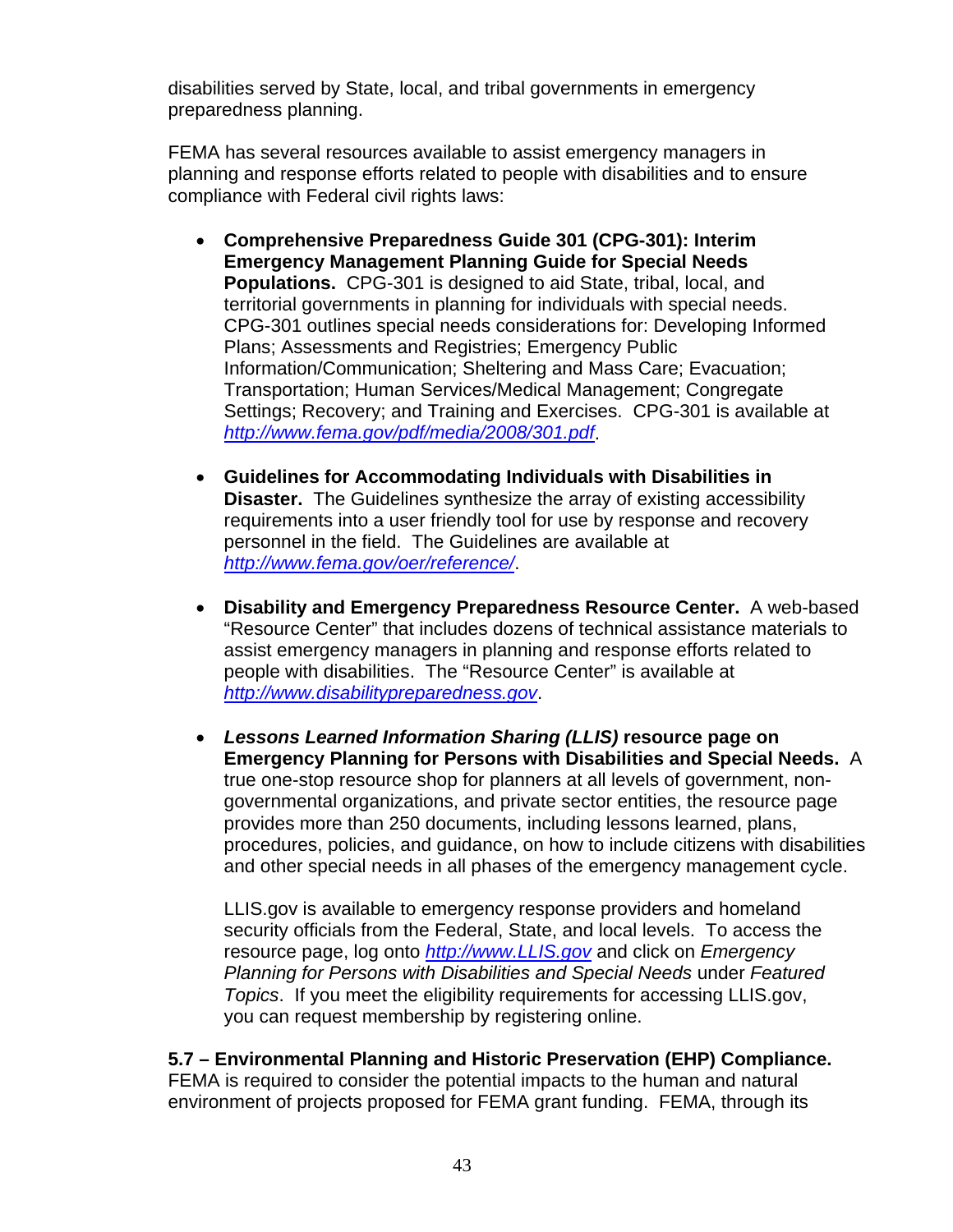EHP Program, engages in a review process to ensure that FEMA-funded activities comply with various Federal laws including: *National Environmental Policy Act*, *National Historic Preservation Act*, *Endangered Species Act*, the *Clean Water Act*, and Executive Orders on Floodplains (11988), Wetlands (11990), and Environmental Justice (12898). The goal of these compliance requirements is to protect our Nation's water, air, coastal, wildlife, agricultural, historical, and cultural resources, as well as to minimize potential adverse effects to low-income and minority populations.

The grantee shall provide all relevant information to FEMA's Grant Programs Directorate (GPD) to ensure compliance with applicable Federal EHP requirements. Any project with the potential to impact natural or biological resources or historic properties cannot be initiated until FEMA has completed the required EHP review. In addition to a detailed project description that describes what is to be done with the grant funds, how it will be done, and where it will be done, grantees shall provide detailed information about the project (where applicable), including, but not limited to, the following:

- Project location (i.e., exact street address or map coordinates)
- Total extent of ground disturbance and vegetation clearing
- Extent of modification of existing structures
- Construction equipment to be used, staging areas, etc.
- Year that any affected buildings or structures were built
- Natural, biological, and/or cultural resources present within the project area and vicinity, including wetlands, floodplains, geologic resources, threatened or endangered species, or National Register of Historic Places listed or eligible properties, etc.
- Visual documentation such as good quality, color and labeled site and facility photographs, project plans, aerial photos, maps, etc.
- Alternative ways considered to implement the project (not applicable to procurement of mobile and portable equipment)

For projects that have the potential to impact sensitive resources, FEMA must consult with other Federal, State, and tribal agencies such as the U.S. Fish and Wildlife Service, State Historic Preservation Offices, and the U.S. Army Corps of Engineers, as well as other agencies and organizations responsible for the protection and/or management of natural and cultural resources, including Federally-recognized Indian tribes, Tribal Historic Preservation Offices, and the Department of the Interior, Bureau of Indian Affairs. For projects with the potential to have adverse effects on the environment and/or historic properties, FEMA's EHP review process and consultation may result in a substantive agreement between the involved parties outlining how the grantee will avoid the effects, minimize the effects, or, if necessary, compensate for the effects. Grantees who are proposing communication tower projects are encouraged to complete their Federal Communications Commission (FCC) EHP process prior to preparing their EHP review materials for GPD, and to include their FCC EHP materials with their submission to GPD. Completing the FCC process first and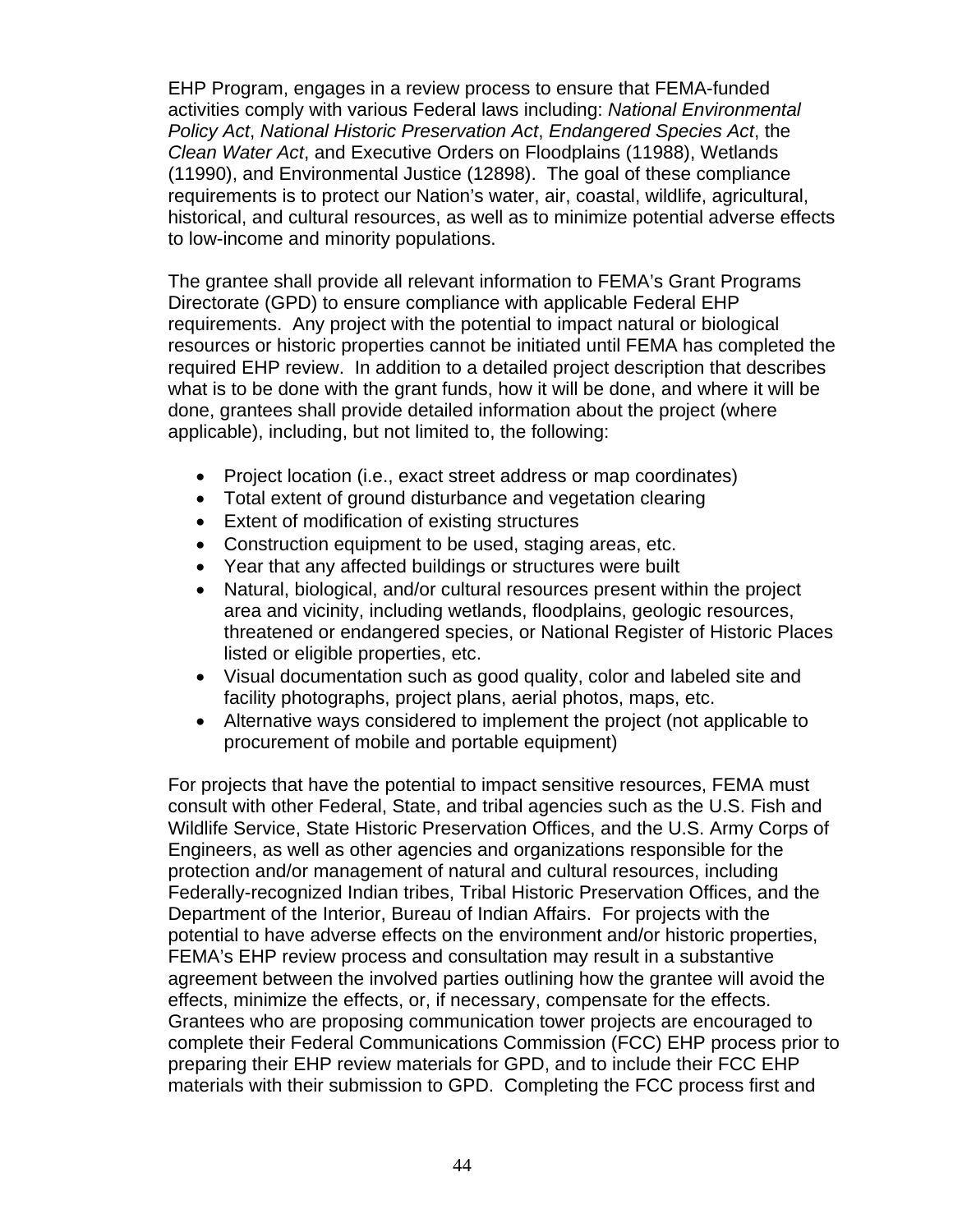submitting all relevant EHP documentation to GPD will help expedite FEMA's review.

Because of the potential for adverse effects to EHP resources or public controversy, some projects may require an additional assessment or report, such as an Environmental Assessment, Biological Assessment, archaeological survey, cultural resources report, wetlands delineation, or other document, as well as a public comment period. Grantees are responsible for the preparation of such documents, as well as for the implementation of any treatment or mitigation measures identified during the EHP review that are necessary to address potential adverse impacts. Grantees may use grant funds toward the costs of preparing such documents. The use of grant funds for mitigation or treatment measures that are not typically allowable expenses will be considered on a caseby-case basis. Failure of the grantee to meet Federal, State, local, and territorial EHP requirements, obtain required permits, and comply with any conditions that may be placed on the project as the result of FEMA's EHP review may jeopardize Federal funding.

Recipients shall not undertake any project without the prior approval of GPD, and must comply with all conditions placed on the project as the result of the EHP review. Any change to the approved project description will require re-evaluation for compliance with these EHP requirements. If ground disturbing activities occur during project implementation, the recipient must ensure monitoring of ground disturbance, and if any potential archeological resources are discovered, the recipient will immediately cease construction in that area and notify their GPD Program Analyst, and the appropriate State Historic Preservation Office. Any projects that have been initiated prior to approval will result in a non-compliance finding and will not be eligible for funding.

For more information on FEMA's EHP requirements, grantees should refer to FEMA's Information Bulletin #329, *Environmental Planning and Historic Preservation Requirements for Grants,* available at *http://www.fema.gov/pdf/government/grant/bulletins/info329.pdf*. Additional information and resources can also be found at *http://www.fema.gov/plan/ehp/ehp-applicant-help.shtm.*

**5.8 – Royalty-free License.** Applicants are advised that FEMA reserves a royalty-free, non-exclusive, and irrevocable license to reproduce, publish, or otherwise use, and authorize others to use, for Federal government purposes: (a) the copyright in any work developed under an award or sub-award; and (b) any rights of copyright to which an award recipient or sub-recipient purchases ownership with Federal support. Award recipients must agree to consult with FEMA regarding the allocation of any patent rights that arise from, or are purchased with, this funding.

**5.9 – FEMA GPD Publications Statement.** Applicants are advised that all publications created with funding under any grant award shall prominently contain the following statement: "This document was prepared under a grant from the Federal Emergency Management Agency's Grant Programs Directorate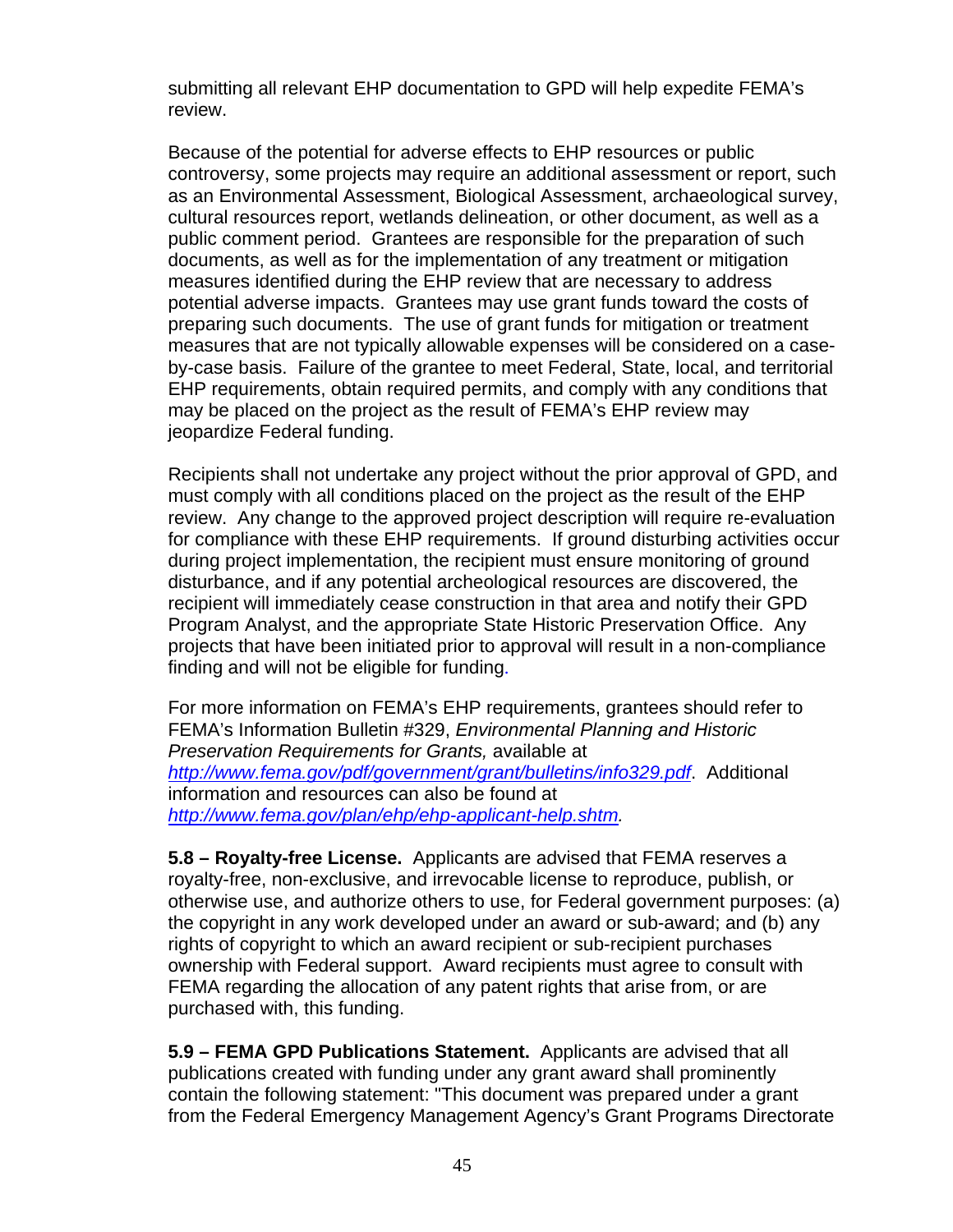(FEMA/GPD) within the U.S. Department of Homeland Security. Points of view or opinions expressed in this document are those of the authors and do not necessarily represent the official position or policies of FEMA/GPD or the U.S. Department of Homeland Security."

**5.10 – Equipment Marking.** Awardees may consider marking equipment in the following manner, "Purchased with funds provided by the U.S. Department of Homeland Security," in order to facilitate their own audit processes, as well as Federal audits and monitoring visits, which may result from receiving Federal funding. Equipment maintenance requirements are outlined in 44 CFR Part 13.32.

**5.11 – Disadvantaged Business Requirement.** Applicants are advised that, to the extent that recipients of a grant use contractors or subcontractors, such recipients shall use small, minority, women-owned or disadvantaged business concerns and contractors or subcontractors to the extent practicable.

**5.12 – National Preparedness Reporting Compliance.** *The Government Performance and Results Act of 1993* (Public Law 103-62) (GPRA) requires that the Department collect and report performance information on all programs. For grant programs, the prioritized Investment Justifications and their associated milestones provide an important tool for assessing grant performance and complying with these national preparedness reporting requirements. FEMA will work with grantees to develop tools and processes to support this requirement. FEMA anticipates using this information to inform future-year grant program funding decisions. Award recipients must agree to cooperate with any assessments, national evaluation efforts, or information or data collection requests, including, but not limited to, the provision of any information required for the assessment or evaluation of any activities within their grant agreement. This includes any assessments, audits, or investigations conducted by DHS, the Office of the Inspector General, or the U.S. Government Accountability Office (GAO).

## **C. Reporting Requirements**

Reporting requirements must be met throughout the life of the grant (refer to the program guidance and the special conditions found in the award package for a full explanation of these requirements). Any reports or documents prepared as a result of this grant shall be in compliance with Federal "plain English" policies, directives, etc. Please note that PARS contains edits that will prevent access to funds if reporting requirements are not met on a timely basis.

**1. Federal Financial Report (FFR) – required quarterly.** Obligations and expenditures must be reported on a quarterly basis through the FFR (SF-425), which is due within 30 days of the end of each calendar quarter (e.g., for the quarter ending March 31, the FFR is due no later than April 30). A report must be submitted for every quarter of the period of performance, including partial calendar quarters, as well as for periods where no grant activity occurs. Future awards and fund draw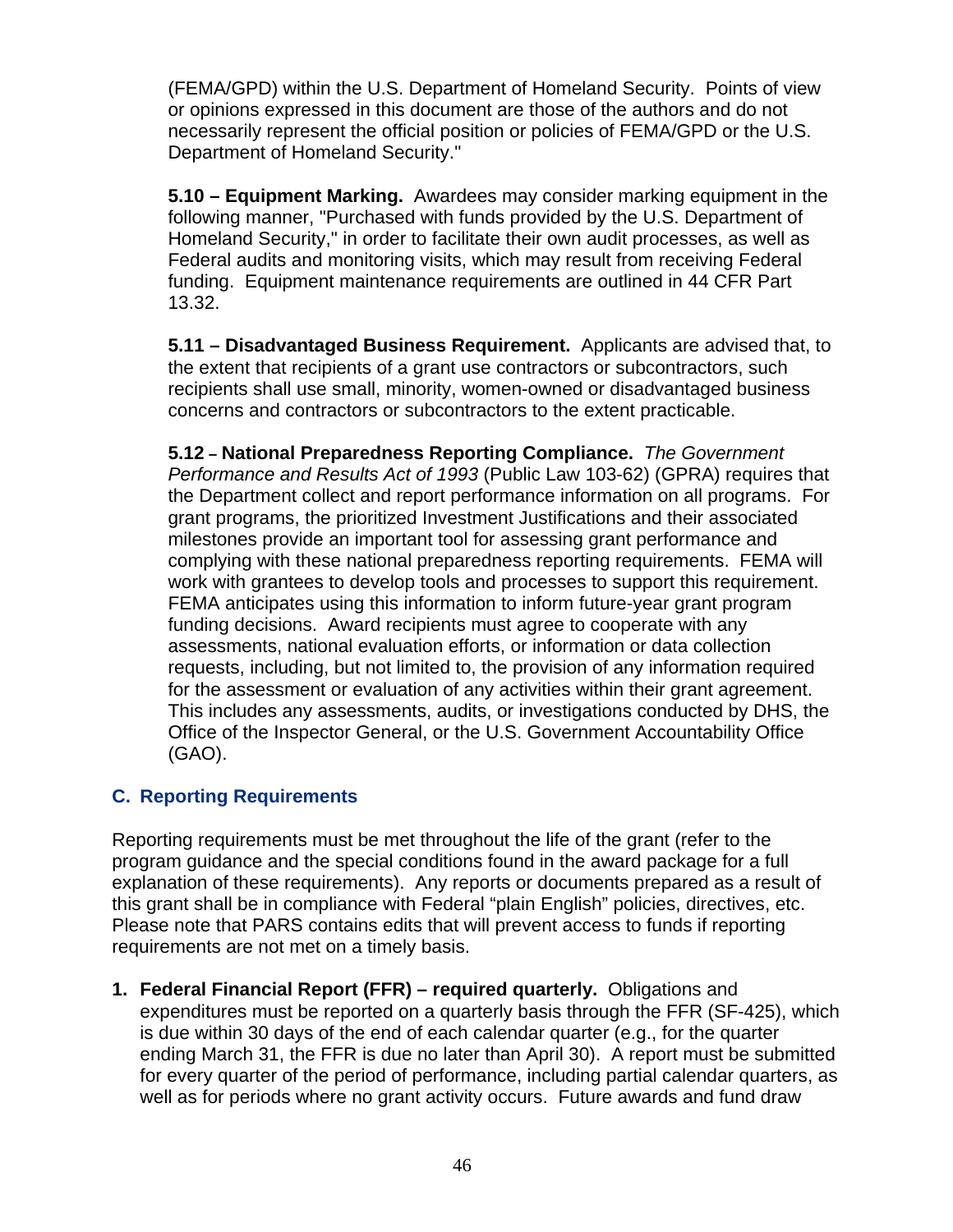downs may be withheld if these reports are delinquent. The final FFR is due 90 days after the end date of the performance period.

OMB has directed that the FFR SF-425 replace the use of the SF-269, SF-269A, SF-272, and SF-272A, which are no longer available as of October 1, 2009. The SF-425 is intended to provide Federal agencies and grant recipients with a standard format and consistent reporting requirements throughout the government.

## FFRs **must be filed online** through PARS*.*

Reporting periods and due dates:

- October 1 December 31; *Due January 30*
- January 1 March 31; *Due April 30*
- April 1 June 30; *Due July 30*
- July 1 September 30; *Due October 30*
- **2. Semi-Annual Assistance Progress Report (SAPR).** Following an award, the awardees will be responsible for providing updated obligation and expenditure information on a semi-annual basis. The applicant is responsible for completing and submitting the SAPR reports.

The SAPR is due within 30 days after the end of the reporting period (July 30 for the reporting period of January 1 through June 30; and January 30 for the reporting period of July 1 though December 31). Future awards and fund drawdowns may be withheld if these reports are delinquent.

SAPRs must be filed online at *https://grants.ojp.usdoj.gov.* Guidance and instructions can be found at *https://grants.ojp.usdoj.gov/gmsHelp/index.html*.

## *Required submission: SAPR (due semi-annually).*

**3. Exercise Evaluation and Improvement.** Exercises, implemented with grant funds, should be capabilities and performance-based and should evaluate performance of the targeted capabilities required to respond to the exercise scenario. Guidance related to exercise evaluation and the implementation of improvements is defined in the Homeland Security Exercise and Evaluation Program located at *https://hseep.dhs.gov*. Grant recipients must report on scheduled exercises and ensure that an After Action Report (AAR) and Improvement Plan (IP) are prepared for each exercise conducted with FEMA support (grant funds or direct support) and submitted to the FEMA Grants and preparedness Community of Interest (COI) on the Homeland Security Information Network (HSIN) within 90 days following completion of the exercise.

The AAR documents the demonstrated performance of targeted capabilities and identifies recommendations for improvements. The IP outlines an exercising jurisdiction(s) plan to address the recommendations contained in the AAR. At a minimum, the IP must identify initial action items and be included in the final AAR. Guidance for the development of AARs and IPs is provided in the HSEEP manual.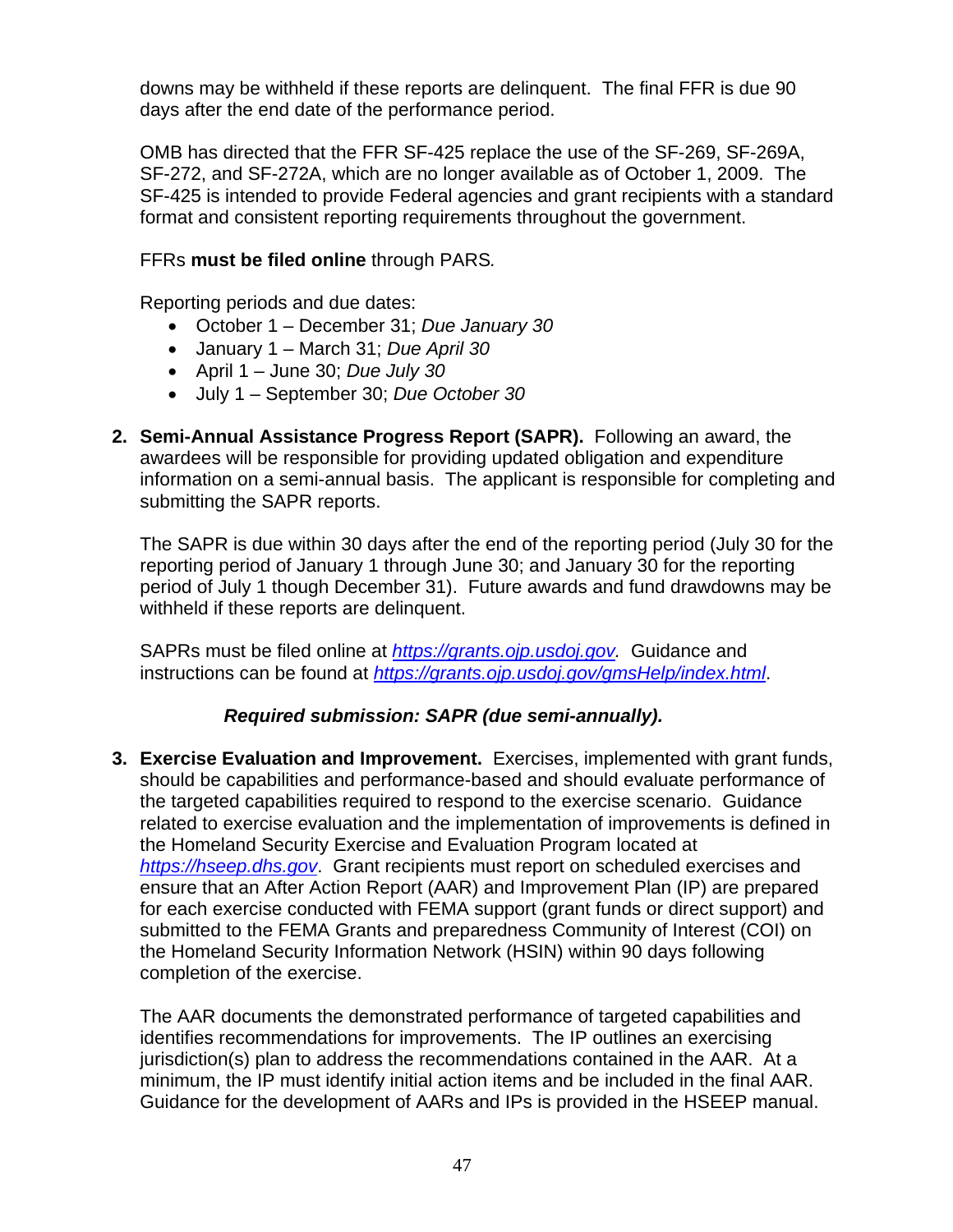## *Required submissions: AARs and IPs (as applicable).*

**4. Financial and Compliance Audit Report.** Recipients that expend \$500,000 or more of Federal funds during their fiscal year are required to submit an organizationwide financial and compliance audit report. The audit must be performed in accordance with GAO's *Government Auditing Standards*, located at *http://www.gao.gov/govaud/ybk01.htm*, and *OMB Circular A-133, Audits of States, Local Governments, and Non-Profit Organizations*, located at *http://www.whitehouse.gov/omb/circulars/a133/a133.html.* Audit reports are currently due to the Federal Audit Clearinghouse no later than nine months after the end of the recipient's fiscal year. In addition, the Secretary of Homeland Security and the Comptroller General of the United States shall have access to any books, documents, and records of recipients of FY 2010 PSGP assistance for audit and examination purposes, provided that, in the opinion of the Secretary or the Comptroller, these documents are related to the receipt or use of such assistance. The grantee will also give the sponsoring agency or the Comptroller, through any authorized representative, access to, and the right to examine all records, books, papers or documents related to the grant.

The State shall require that sub-grantees comply with the audit requirements set forth in *OMB Circular A-133*. Recipients are responsible for ensuring that subrecipient audit reports are received and for resolving any audit findings.

**5. Monitoring.** Grant recipients will be monitored periodically by FEMA staff, both programmatically and financially, to ensure that the project goals, objectives, performance requirements, timelines, milestone completion, budgets, and other related program criteria are being met. Programmatic monitoring may also include the Regional Federal Preparedness Coordinators, when appropriate, to ensure consistency of project investments with regional and national goals and policies, as well as to help synchronize similar investments ongoing at the Federal, State, and local levels.

Monitoring will be accomplished through a combination of desk-based reviews and on-site monitoring visits. Monitoring will involve the review and analysis of the financial, programmatic, performance and administrative issues relative to each program and will identify areas where technical assistance and other support may be needed.

The recipient is responsible for monitoring award activities, to include sub-awards, to provide reasonable assurance that the Federal award is administered in compliance with requirements. Responsibilities include the accounting of receipts and expenditures, cash management, maintaining of adequate financial records, and refunding expenditures disallowed by audits.

**6. Grant Close-Out Process.** Within 90 days after the end of the period of performance, grantees must submit a final FFR and final SAPR detailing all accomplishments throughout the project. After these reports have been reviewed and approved by FEMA, a close-out notice will be completed to close out the grant.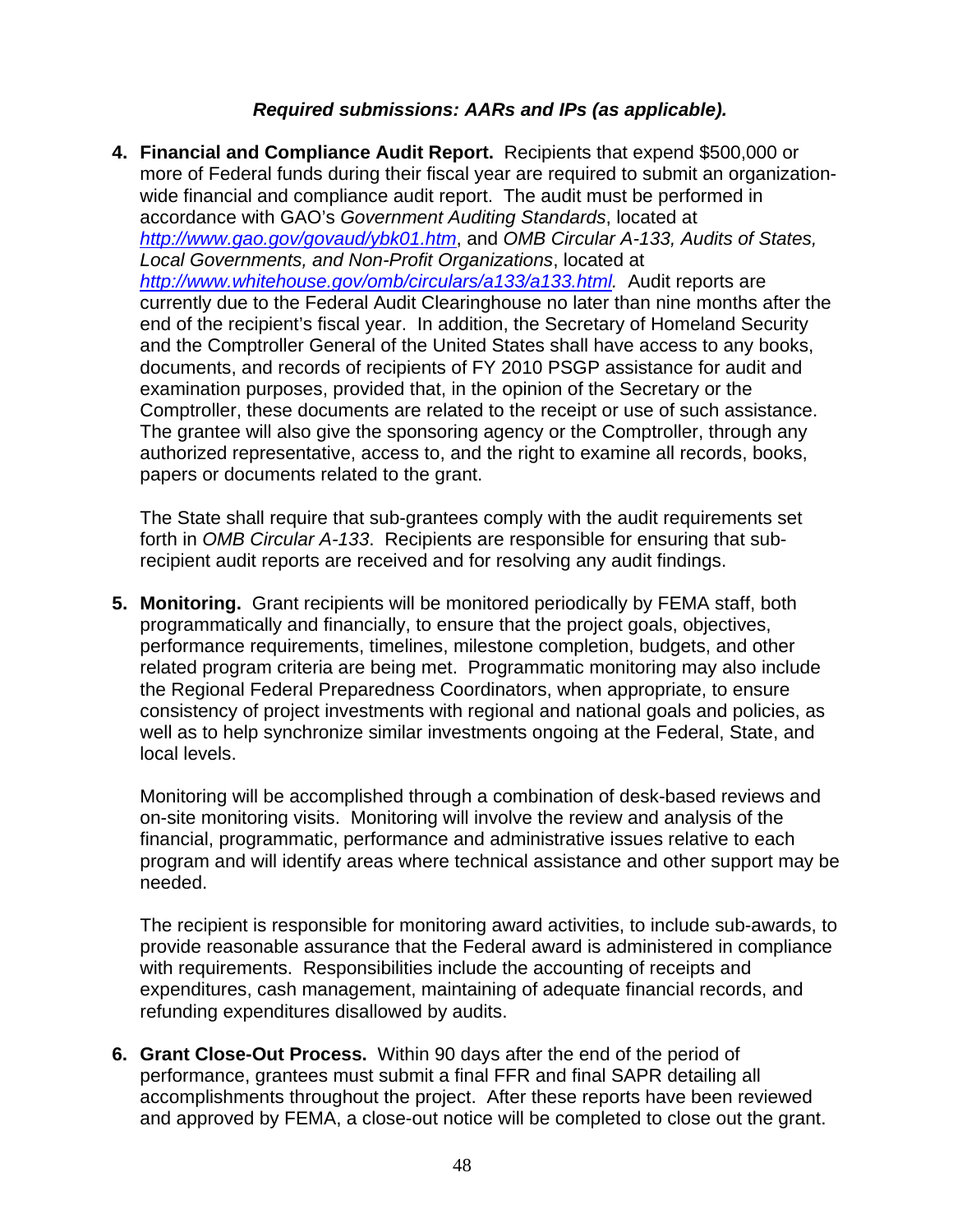The notice will indicate the project as closed, list any remaining funds that will be deobligated, and address the requirement of maintaining the grant records for three years from the date of the final FFR. The grantee is responsible for returning any funds that have been drawn down but remain as unliquidated on grantee financial records.

## *Required submissions: (1) final SF-425, due 90 days from end of grant period; and (2) final SAPR, due 90 days from the end of the grant period.*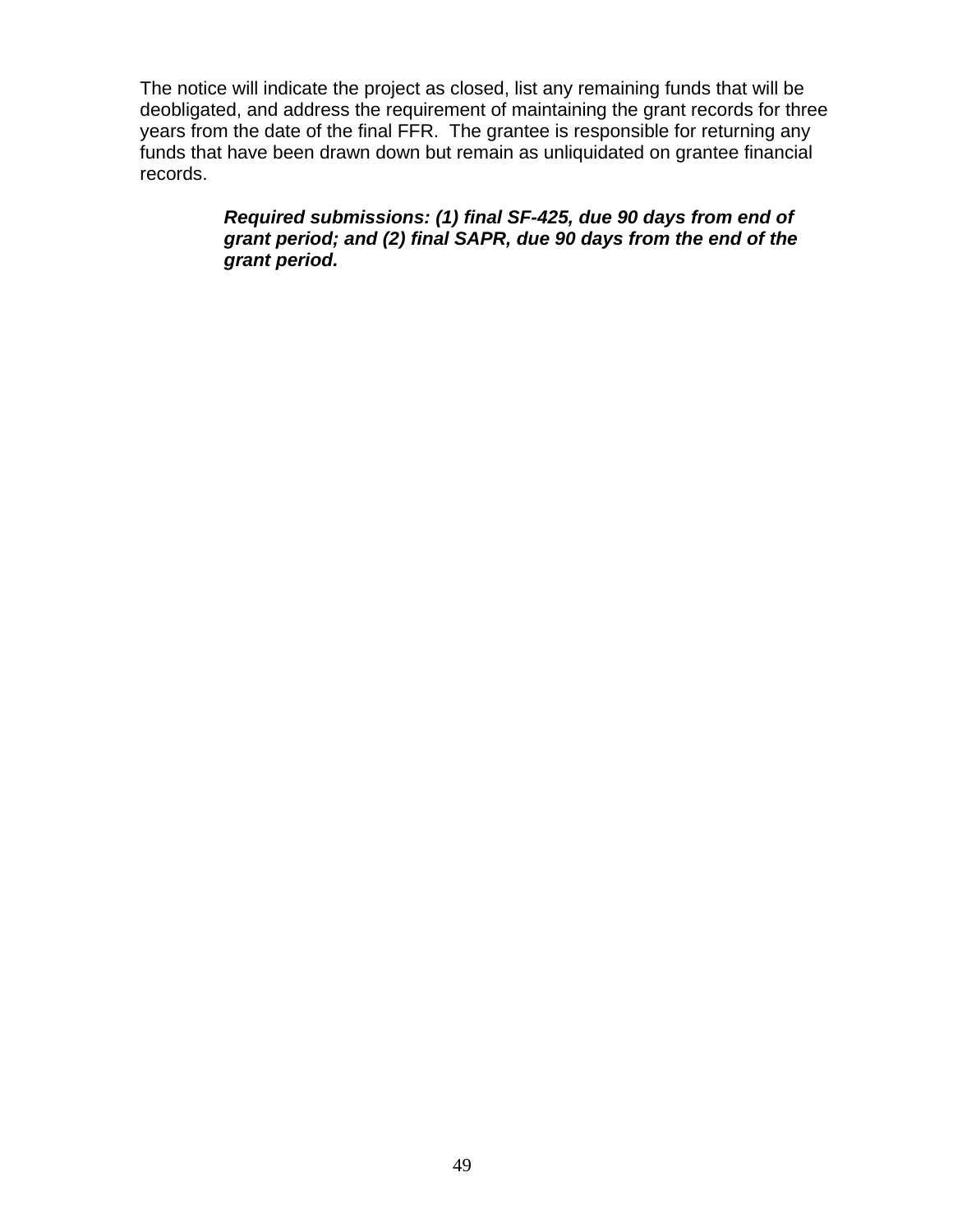## **PART VII. FEMA CONTACTS**

This section describes several resources that may help applicants in completing a FEMA grant application.

- **1. Centralized Scheduling and Information Desk (CSID).** CSID is a non-emergency comprehensive management and information resource developed by DHS for grants stakeholders. CSID provides general information on all FEMA grant programs and maintains a comprehensive database containing key personnel contact information at the Federal, State, and local levels. CSID can be reached by phone at (800) 368- 6498 or by e-mail at  $ASKCSID@dhs.gov$ , Monday through Friday, 8:00 a.m.  $-6:00$ p.m. (EST).
- **2. Grant Programs Directorate (GPD).** FEMA GPD will provide fiscal support, including pre- and post-award administration and technical assistance, to the grant programs included in this solicitation. Additional guidance and information can be obtained by contacting the FEMA Call Center at (866) 927-5646 or via e-mail to ASK-GMD@dhs.gov.
- **3. National Exercise Division (NED).** The NED within the FEMA National Preparedness Directorate maintains program management for the Homeland Security Exercise and Evaluation Program (HSEEP). All questions pertaining to HSEEP may be addressed to hseep@fema.gov or contact the NED at (202) 786-9873.
- **4. Homeland Security Preparedness Technical Assistance Program (HSPTAP) and Planning Support.** The HSPTAP provides direct support assistance on a firstcome, first-served basis (and subject to the availability of funding) to eligible organizations to enhance their capacity and preparedness to prevent, protect against, respond to, and recover from terrorist and all hazard threats. In addition to the risk assessment assistance already being provided, FEMA also offers a variety of other direct support assistance programs.

The HSPTAP also provides access to planning support. The planning support aids jurisdictions by increasing their understanding of the complex issues faced in planning for various hazards and threats. This support includes leveraging subjectmatter experts from around the country as well as enabling knowledge transfer from jurisdiction to jurisdiction.

More information can be found at *http://www.fema.gov/about/divisions/pppa\_ta.shtm* or by e-mailing FEMA-TARequest@fema.gov or NPD-planning@dhs.gov.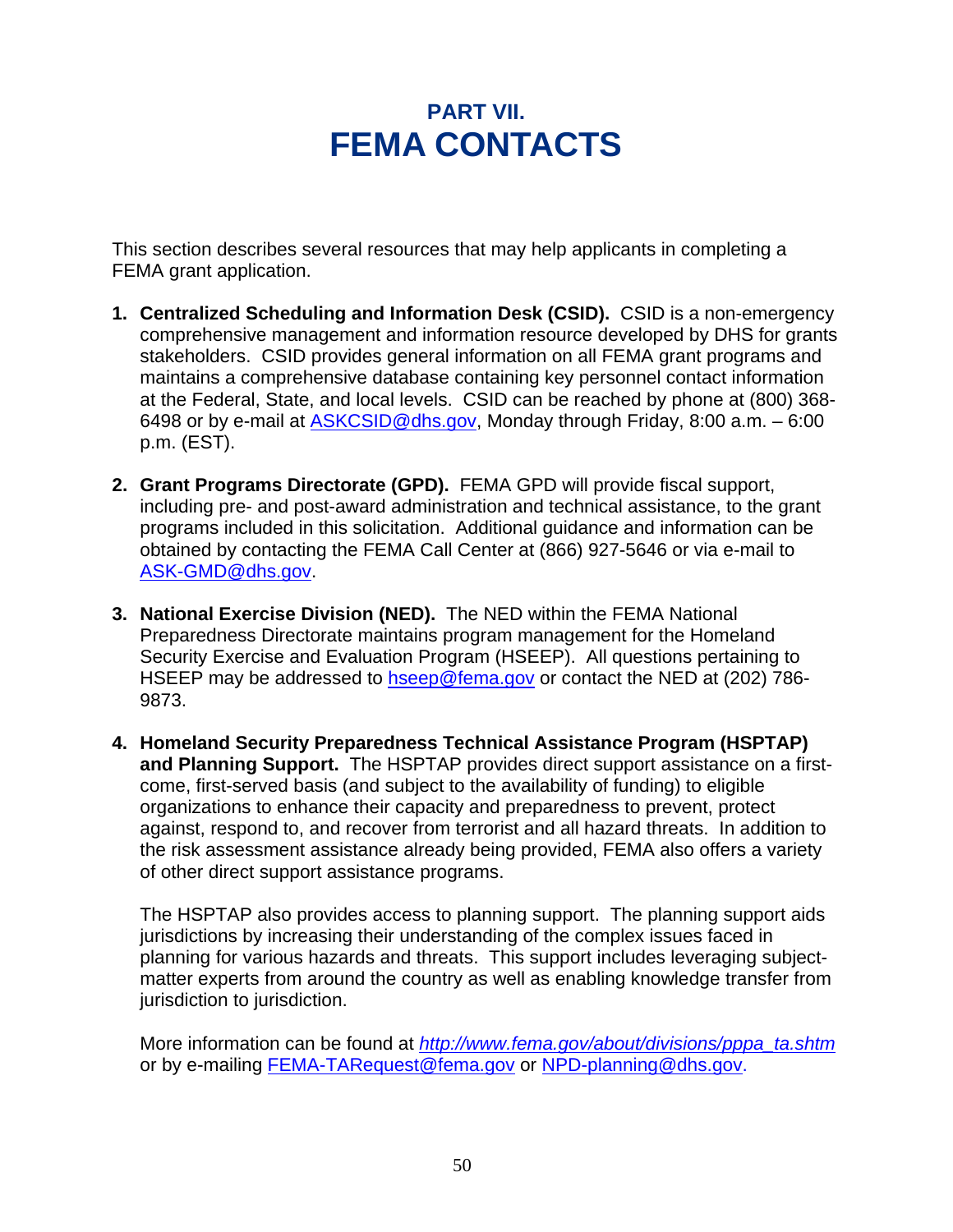**5. Lessons Learned Information Sharing (LLIS) System.** LLIS is a national, online, secure website that houses a collection of peer-validated lessons learned, best practices, and other relevant homeland security documents. LLIS facilitates improved preparedness nationwide by providing response professionals with access to a wealth of validated front-line expertise on effective planning, training, equipping, and operational practices for homeland security.

The LLIS website also includes a national directory of homeland security officials, as well as an updated list of homeland security exercises, events, and conferences. Additionally, LLIS includes online collaboration tools, including secure email and message boards, where users can exchange information. LLIS uses strong encryption and active site monitoring to protect all information housed on the system. The LLIS website can be found at: *http://www.LLIS.gov*.

**6. Information Bulletins.** Information Bulletins (IBs) provide important updates, clarifications, and policy statements related to FEMA preparedness grant programs. Grantees should familiarize themselves with the relevant publications. Information Bulletins can be found at: *http://www.fema.gov/government/grant/bulletins/index.shtm.*

**7. Information Sharing Systems.** FEMA encourages all State, regional, local, and tribal entities using FY 2010 funding in support of information sharing and intelligence fusion and analysis centers to leverage available Federal information sharing systems, including Law Enforcement Online (LEO) and the Homeland Security Information Network (HSIN). For additional information on LEO, contact the LEO Program Office at leoprogramoffice@leo.gov or (202) 324-8833. For additional information on HSIN and available technical assistance, contact the HSIN Help Desk

at (703) 674-3003.

- **8. U.S. General Services Administration's (GSA's) State and Local Purchasing Programs.** The GSA offers two efficient and effective procurement programs for State and local governments to purchase products and services to fulfill homeland security and other technology needs. The GSA Schedules (also referred to as the Multiple Award Schedules and the Federal Supply Schedules) are long-term, indefinite delivery, indefinite quantity, government-wide contracts with commercial firms of all sizes.
	- Cooperative Purchasing Program Cooperative Purchasing, authorized by statute, allows State and local governments to purchase a variety of supplies (products) and services under specific GSA Schedule contracts to save time, money, and meet their everyday needs and missions.

The Cooperative Purchasing program allows State and local governments to purchase alarm and signal systems, facility management systems, firefighting and rescue equipment, law enforcement and security equipment, marine craft and related equipment, special purpose clothing, and related services off of Schedule 84 and Information Technology products and professional services off of Schedule 70 and the Consolidated Schedule (containing IT Special Item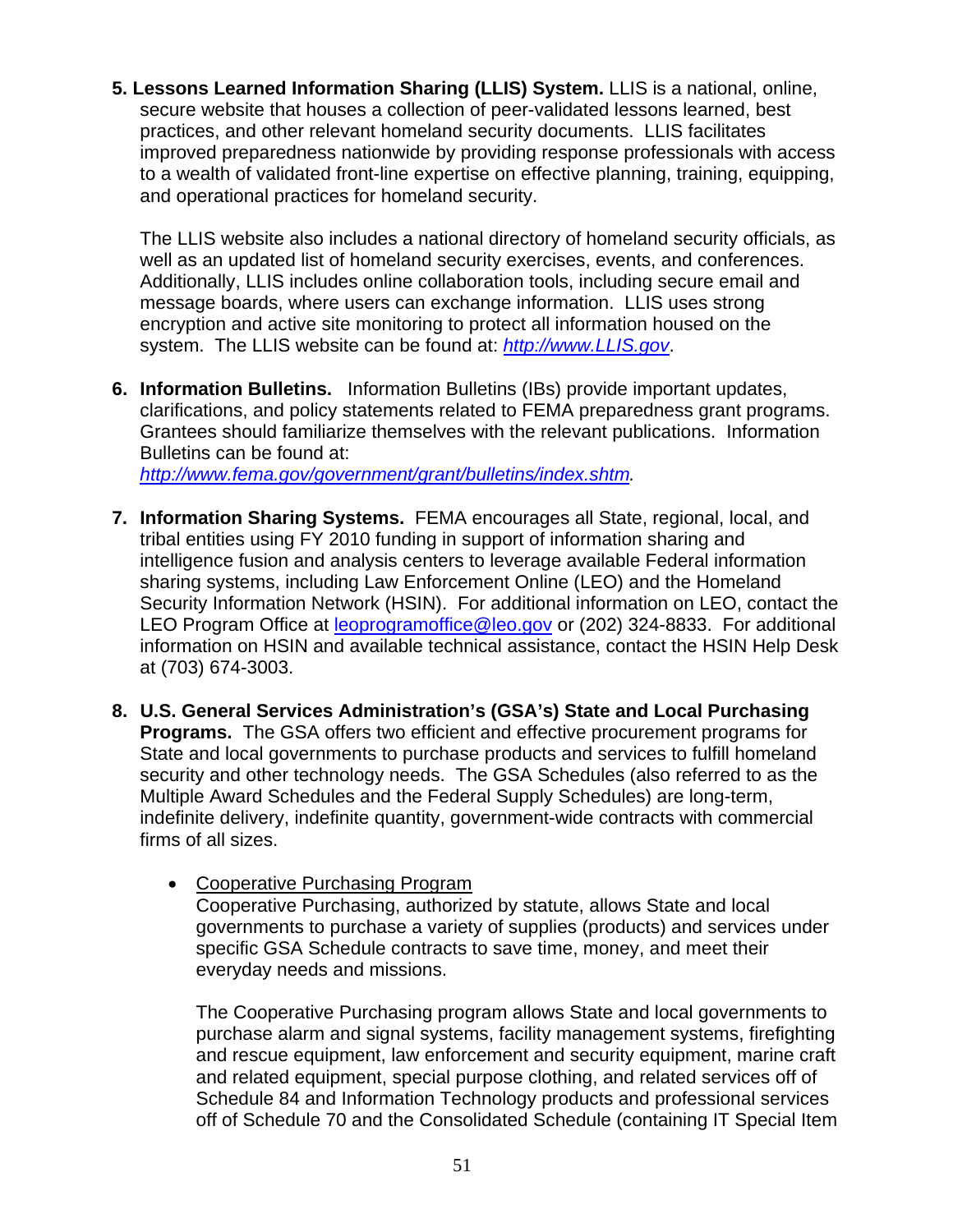Numbers) **only**. Cooperative Purchasing for these categories is authorized under Federal law by the *Local Preparedness Acquisition Act* (Public Law 110-248) and Section 211 of the *E-Government Act of 2002* (Public Law 107- 347).

Under this program, State and local governments have access to GSA Schedule contractors who have voluntarily modified their contracts to participate in the Cooperative Purchasing program. The GSA provides a definition of State and local governments as well as other vital information under the frequently asked questions section on its website at: *http://www.gsa.gov/cooperativepurchasing.*

### • Disaster Recovery Purchasing Program

GSA plays a critical role in providing disaster recovery products and services to Federal agencies. Now State and local governments can also benefit from the speed and savings of the GSA Federal Supply Schedules. Section 833 of the *John Warner National Defense Authorization Act for Fiscal Year 2007* (Public Law 109-364) amends 40 U.S.C. §502 to authorize GSA to provide State and local governments the use of ALL GSA Federal Supply Schedules for purchase of products and services to be used to facilitate recovery from a major disaster declared by the President under the *Robert T. Stafford Disaster Relief and Emergency Assistance Act* or to facilitate recovery from terrorism or nuclear, biological, chemical, or radiological attack*.* 

Products and services being purchased to facilitate recovery from one of the above listed events, may be purchased both in advance of and in the aftermath of a major disaster, as long as the products and services being purchased, will be used to facilitate recovery.

GSA provides additional information on the Disaster Recovery Purchasing Program website at *http://www.gsa.gov/disasterrecovery*.

State and local governments can find a list of contractors on GSA's website, http://www.gsaelibrary.gsa.gov, denoted with a **Figure** or symbol.

Assistance is available from GSA on the Cooperative Purchasing and Disaster Purchasing Program at the local and national levels. For assistance at the local level, visit *http://www.gsa.gov/csd* to find a local customer service director in your area. For assistance at the national level, contact Tricia Reed at tricia.reed@gsa.gov *or (571) 259-9921.* More information is available on all GSA State and local programs at: *www.gsa.gov/stateandlocal.*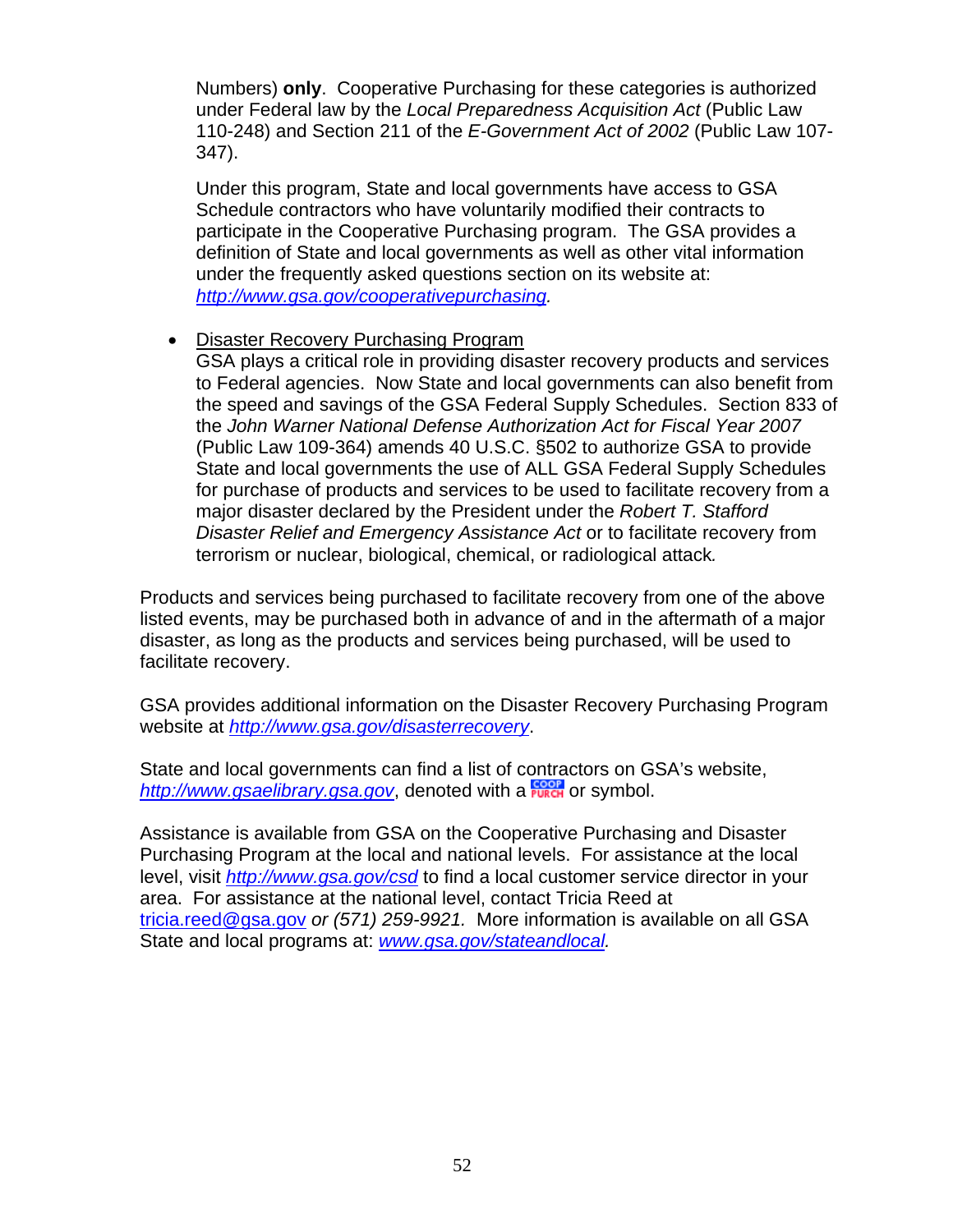## **PART VIII. OTHER INFORMATION**

## **A. Investment Justification Template**

| <b>Investment Heading</b>     |    |
|-------------------------------|----|
| <b>Port Area</b>              |    |
| <b>State</b>                  |    |
| <b>Applicant Organization</b> |    |
| <b>Investment Name</b>        |    |
| <b>Investment Amount</b>      | пD |

#### **I. Background**

*Note: This section only needs to be completed once per application, regardless of the number of Investments proposed. The information in this section provides background and context for the Investment(s) requested, but does not represent the evaluation criteria used by DHS for rating individual Investment proposals.* 

|                              | I. Provide an overview of the port area, MTSA regulated facility, or MTSA regulated vessel                                                                                                                                                                                                                                                                                                                                                                                                                                                                                                                                                                                                                                                                                                                                                                                                                                                                                                                                                                                                                                                                                                                                                                                                                                                                                                                                                                                                                                                                                                                                                                                                                                      |
|------------------------------|---------------------------------------------------------------------------------------------------------------------------------------------------------------------------------------------------------------------------------------------------------------------------------------------------------------------------------------------------------------------------------------------------------------------------------------------------------------------------------------------------------------------------------------------------------------------------------------------------------------------------------------------------------------------------------------------------------------------------------------------------------------------------------------------------------------------------------------------------------------------------------------------------------------------------------------------------------------------------------------------------------------------------------------------------------------------------------------------------------------------------------------------------------------------------------------------------------------------------------------------------------------------------------------------------------------------------------------------------------------------------------------------------------------------------------------------------------------------------------------------------------------------------------------------------------------------------------------------------------------------------------------------------------------------------------------------------------------------------------|
| <b>Response Type</b>         | Narrative                                                                                                                                                                                                                                                                                                                                                                                                                                                                                                                                                                                                                                                                                                                                                                                                                                                                                                                                                                                                                                                                                                                                                                                                                                                                                                                                                                                                                                                                                                                                                                                                                                                                                                                       |
| <b>Page Limit</b>            | Not to exceed 1 page                                                                                                                                                                                                                                                                                                                                                                                                                                                                                                                                                                                                                                                                                                                                                                                                                                                                                                                                                                                                                                                                                                                                                                                                                                                                                                                                                                                                                                                                                                                                                                                                                                                                                                            |
| <b>Response Instructions</b> | Area of Operations:<br>o Identify COTP Zone<br>o Identify eligible port area<br>o Identify exact location of project site (i.e. physical address of facility<br>being enhanced)<br>o Identify who the infrastructure (project site) is owned or operated by, if<br>not by your own organization<br>Point(s) of contact for organization (include contact information):<br>$\bullet$<br>o Identify the organization's Authorizing Official for entering into grant<br>agreement, including contact information (include sub-grantee entering<br>agreement within Group 1 and 2 port areas under FA process)<br>o Identify the organization's primary point of contact for management of<br>the project(s)<br>Ownership or Operation:<br>$\bullet$<br>$\circ$ Identify whether the applicant is: (1) a private entity; (2) a state or local<br>agency; or (3) a consortium composed of local stakeholder groups (i.e.,<br>river groups, ports, or terminal associations) representing federally<br>regulated ports, terminals, US inspected passenger vessels or ferries.<br>Role in providing layered protection of regulated entities (applicable to<br>$\bullet$<br>State or local agencies, consortia and associations only):<br>o Describe your organization's specific roles, responsibilities and activities<br>in delivering layered protection<br>Important features:<br>$\bullet$<br>o Describe any operational issues you deem important to the<br>consideration of your application (e.g., interrelationship of your<br>operations with other eligible high-risk ports, etc.)<br>Ferry systems required data:<br>$\bullet$<br>Infrastructure<br>$\bullet$<br>Ridership data<br>Number of passenger miles<br>$\bullet$ |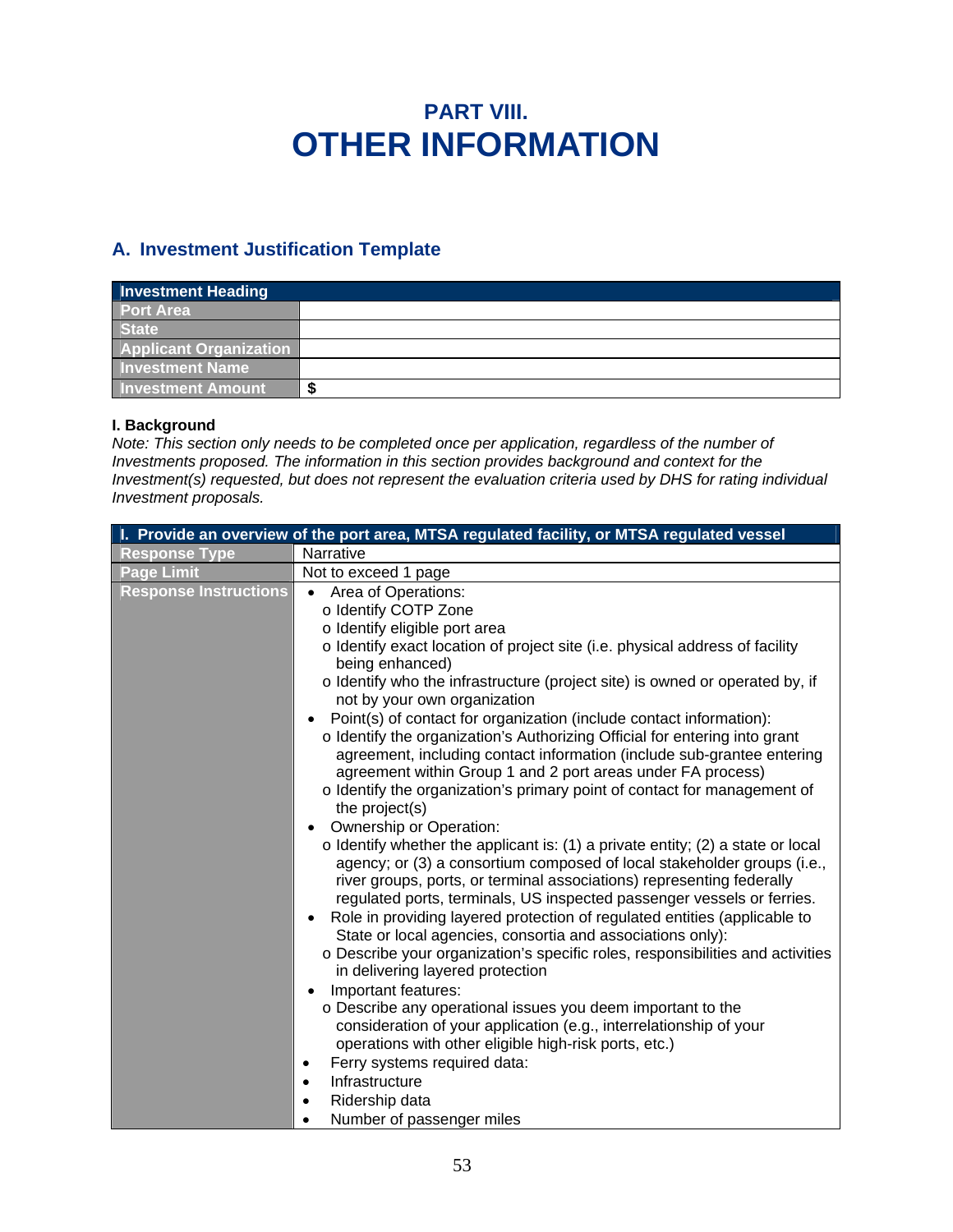|                 | Number of vehicles per vessel, if any<br>• Types of service and other important features<br>• System map<br>• Geographical borders of the system and the cities and counties served<br>Other sources of funding being leveraged for security enhancements |
|-----------------|-----------------------------------------------------------------------------------------------------------------------------------------------------------------------------------------------------------------------------------------------------------|
| <b>Response</b> |                                                                                                                                                                                                                                                           |

## **II. Strategic and Program Priorities**

| II.A. Provide a brief abstract of the Investment list just ONE investment. |                                                                                |  |
|----------------------------------------------------------------------------|--------------------------------------------------------------------------------|--|
| <b>Response Type</b>                                                       | Narrative                                                                      |  |
| <b>Page Limit</b>                                                          | Not to exceed 1/2 page                                                         |  |
|                                                                            | Response Instructions Provide a succinct statement summarizing this Investment |  |
| Response                                                                   |                                                                                |  |

| II.B. Describe how the Investment will address one or more of the PSGP priorities and Area<br>Maritime Security Plan or COTP Priorities (how it corresponds with PRMP for Group I and II) |                                                                                                                                                                                                                                                                                                                                                                        |  |
|-------------------------------------------------------------------------------------------------------------------------------------------------------------------------------------------|------------------------------------------------------------------------------------------------------------------------------------------------------------------------------------------------------------------------------------------------------------------------------------------------------------------------------------------------------------------------|--|
| <b>Response Type</b>                                                                                                                                                                      | Narrative                                                                                                                                                                                                                                                                                                                                                              |  |
| <b>Page Limit</b>                                                                                                                                                                         | Not to exceed 1/2 page                                                                                                                                                                                                                                                                                                                                                 |  |
| <b>Response Instructions</b>                                                                                                                                                              | • Describe how, and the extent to which, the investment addresses:<br>o Enhancement of Maritime Domain Awareness<br>o Enhancement of IED and CBRNE prevention, protection, response and<br>recovery capabilities<br>o Training and exercises<br>o Efforts supporting the implementation of TWIC<br>• Area Maritime Security Plan and/or Captain of the Port Priorities |  |
| <b>Response</b>                                                                                                                                                                           |                                                                                                                                                                                                                                                                                                                                                                        |  |

## **III. Impact**

| III.A. Describe how the project offers the highest risk reduction potential at the least cost. |                                                                                                                                                                                                                                                                                         |  |
|------------------------------------------------------------------------------------------------|-----------------------------------------------------------------------------------------------------------------------------------------------------------------------------------------------------------------------------------------------------------------------------------------|--|
| <b>Response Type</b>                                                                           | Narrative                                                                                                                                                                                                                                                                               |  |
| <b>Page Limit</b>                                                                              | Not to exceed 1/2 page                                                                                                                                                                                                                                                                  |  |
| <b>Response Instructions</b>                                                                   | • Discuss how the project will reduce risk in a cost effective manner<br>o Discuss how this investment will reduce risk (e.g., reduce vulnerabilities<br>or mitigate the consequences of an event) by addressing the needs and<br>priorities identified in earlier analysis and review. |  |
| <b>Response</b>                                                                                |                                                                                                                                                                                                                                                                                         |  |

| III.B. Describe current capabilities similar to this Investment |                                                                                                                                                                                                                                                                         |  |
|-----------------------------------------------------------------|-------------------------------------------------------------------------------------------------------------------------------------------------------------------------------------------------------------------------------------------------------------------------|--|
| Response Type                                                   | Narrative                                                                                                                                                                                                                                                               |  |
| <b>Page Limit</b>                                               | Not to exceed 1/2 page                                                                                                                                                                                                                                                  |  |
| <b>Response Instructions</b>                                    | • Describe how many agencies within the port have existing equipment that<br>are the same or have similar capacity as the proposed project<br>• Include the number of existing capabilities within the port that are identical<br>or equivalent to the proposed project |  |
| <b>Response</b>                                                 |                                                                                                                                                                                                                                                                         |  |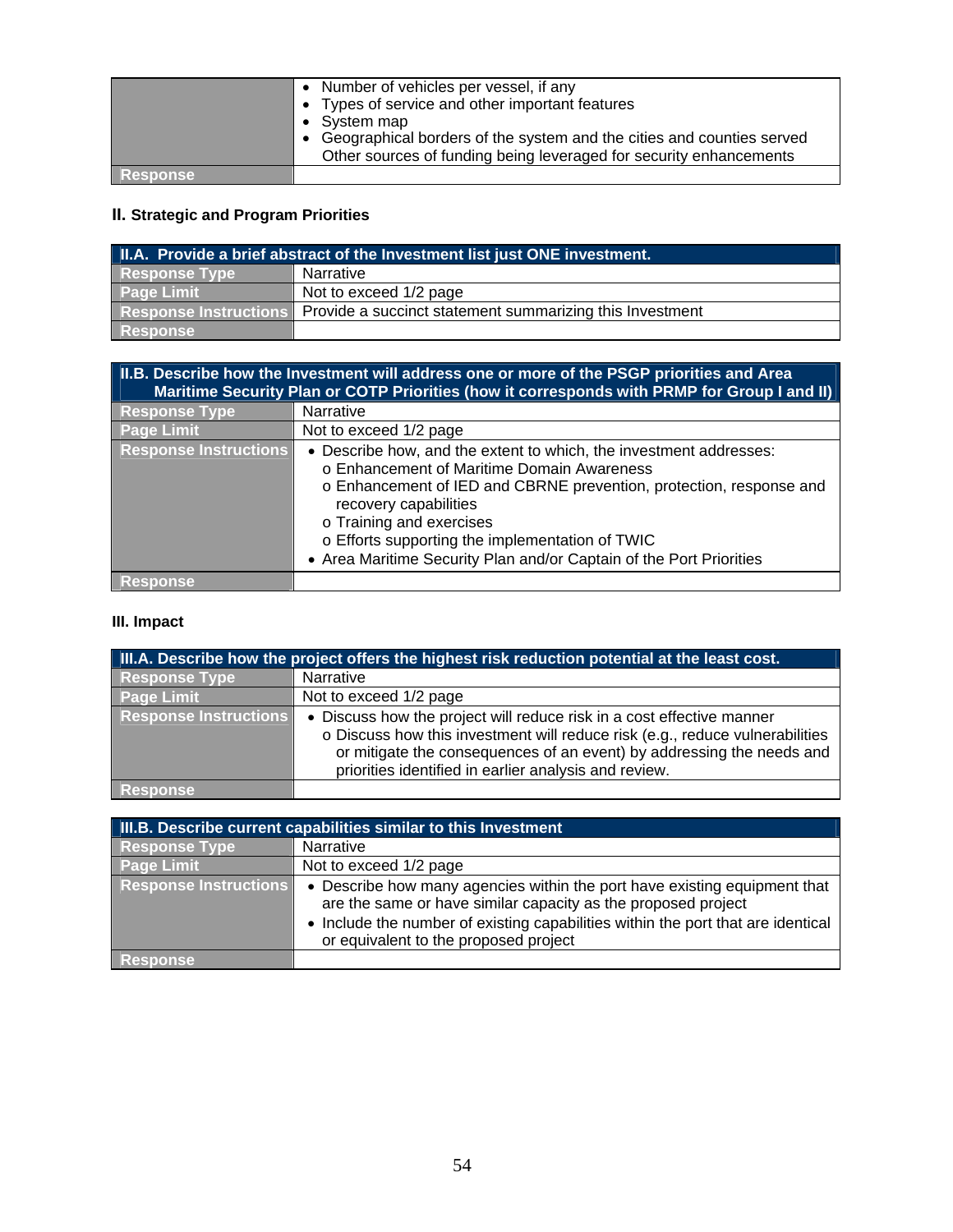#### **IV. Funding & Implementation Plan**

- Complete the IV.A. to identify the amount of funding you are requesting for this investment only
- Funds should be requested by allowable cost categories as identified below
- Applicants must make funding requests that are reasonable and justified by direct linkages to activities outlined in this particular Investment

The following template illustrates how the applicants should indicate the amount of FY 2010 PSGP funding required for the investment and how these funds will be allocated across the cost elements.

| <b>IV.A. Investment Funding Plan</b>     | <b>FY 2010 PSGP</b><br><b>Request Total</b> | <b>Match</b><br>(Optional) | <b>Grand Total</b> |
|------------------------------------------|---------------------------------------------|----------------------------|--------------------|
| <b>Maritime Domain Awareness</b>         |                                             |                            |                    |
| <b>IED and CBRNE Prevention,</b>         |                                             |                            |                    |
| <b>Protection, Response and Recovery</b> |                                             |                            |                    |
| <b>Capabilities</b>                      |                                             |                            |                    |
| <b>Training</b>                          |                                             |                            |                    |
| <b>Exercises</b>                         |                                             |                            |                    |
| <b>TWIC Implementation</b>               |                                             |                            |                    |
| <b>Operational Packages (OPacks)</b>     |                                             |                            |                    |
| <b>M&amp;A</b>                           |                                             |                            |                    |
| <b>Total</b>                             |                                             |                            |                    |

**IV.B. Provide a high-level timeline, milestones and dates, for the implementation of this Investment such as stakeholder engagement, planning, major acquisitions or purchases, training, exercises, and process/policy updates. Up to 10 milestones may be provided. Response Type | Narrative Page Limit Not to exceed 1 page** Response Instructions **•** Only include major milestones that are critical to the success of the Investment • Milestones are for this discrete Investment – those that are covered by the requested FY 2010 PSGP funds and will be completed over the 36-month grant period starting from the award date, giving consideration for review and approval process up to 12 months (estimate 24 month project period) Milestones should be kept to high-level, major tasks that will need to occur (i.e. Design and development, begin procurement process, site preparations, installation, project completion, etc.) List any relevant information that will be critical to the successful completion of the milestone (such as those examples listed in the question text above) *Note: Investments will be evaluated on the expected impact on security relative to the amount of the investment (i.e., cost effectiveness). An itemized Budget Detail Worksheet and Budget Narrative must also be completed for this investment. See following section for a sample format* **Response**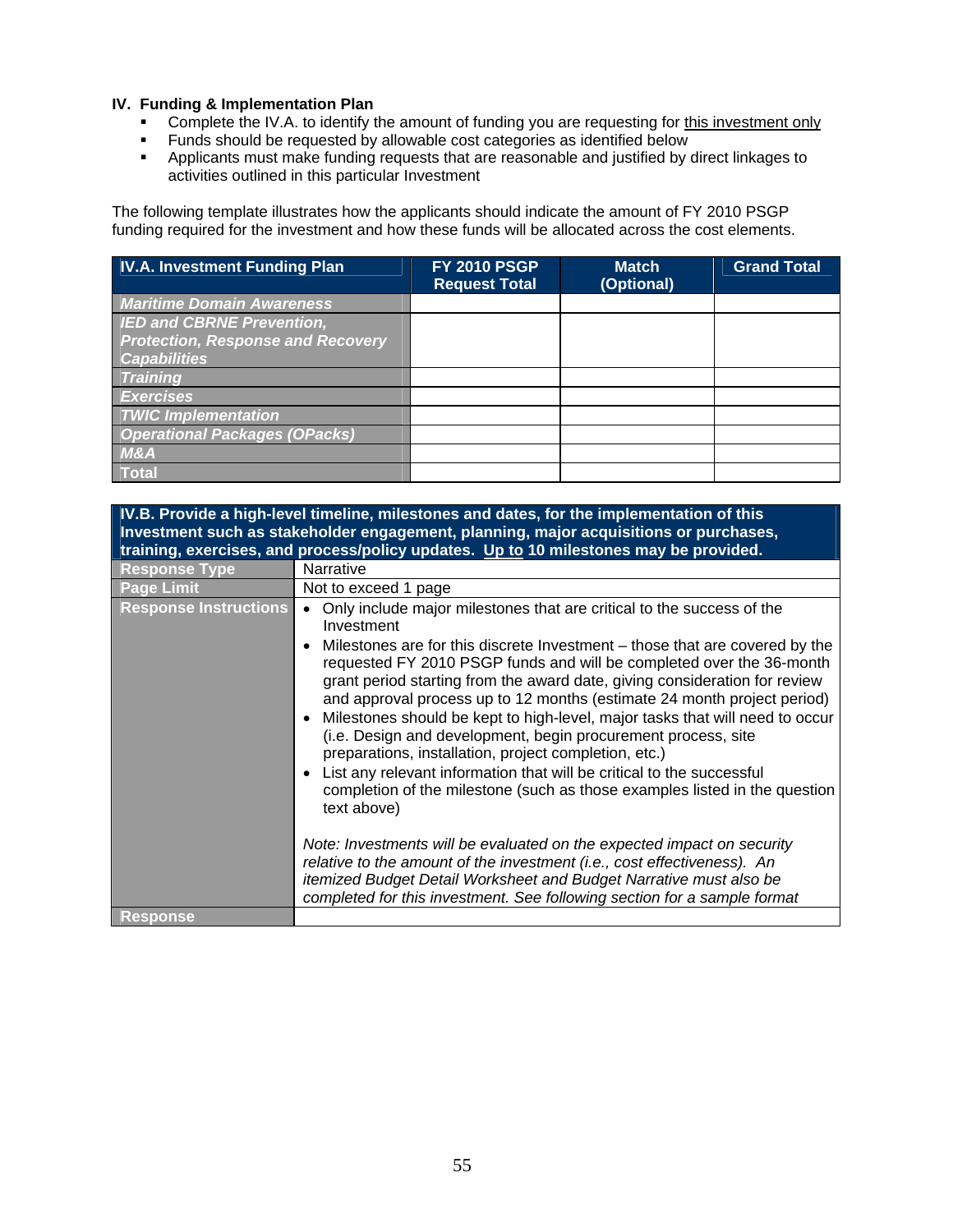## **B. Sample Budget Detail Worksheet**

**Purpose.** The Budget Detail Worksheet may be used as a guide to assist applicants in the preparation of the budget and budget narrative. You may submit the budget and budget narrative using this form or in the format of your choice (plain sheets, your own form, or a variation of this form). However, all required information (including the budget narrative) must be provided. Any category of expense not applicable to your budget may be deleted.

**A. Personnel**. List each position by title and name of employee, if available. Show the annual salary rate and the percentage of time to be devoted to the project. Compensation paid for employees engaged in grant activities must be consistent with that paid for similar work within the applicant organization.

| <b>Name/Position</b> | <b>Computation</b>   | Cost |
|----------------------|----------------------|------|
|                      |                      |      |
|                      | Total Personnel   \$ |      |

**B. Fringe Benefits**. Fringe benefits should be based on actual known costs or an established formula. Fringe benefits are for the personnel listed in budget category (A) and only for the percentage of time devoted to the project.

| <b>Name/Position</b> | <b>Computation</b>                  | Cost |
|----------------------|-------------------------------------|------|
|                      |                                     |      |
|                      | Total Fringe Benefits $\frac{1}{2}$ |      |

**C. Travel**. Itemize travel expenses of project personnel by purpose (e.g., staff to training, field interviews, advisory group meeting, etc.). Show the basis of computation (e.g., six people to 3 day training at \$X airfare, \$X lodging, \$X subsistence). In training projects, travel and meals for trainees should be listed separately. Show the number of trainees and unit costs involved. Identify the location of travel, if known. Indicate source of Travel Policies applied, Applicant or Federal Travel Regulations.

| <b>Purpose of Travel Location</b> | ltem' | Computation Cost           |  |
|-----------------------------------|-------|----------------------------|--|
|                                   |       |                            |  |
|                                   |       | Total Travel $\frac{1}{3}$ |  |

**D. Equipment**. List non-expendable items that are to be purchased. Non-expendable equipment is tangible property having a useful life of more than one year. (Note: Organization's own capitalization policy and threshold amount for classification of equipment may be used). Expendable items should be included either in the "Supplies" category or in the "Other" category. Applicants should analyze the cost benefits of purchasing versus leasing equipment, especially high cost items and those subject to rapid technical advances. Rented or leased equipment costs should be listed in the "Contractual" category. Explain how the equipment is necessary for the success of the project. Attach a narrative describing the procurement method to be used.

**Budget Narrative:** Provide a narrative budget justification for each of the budget items identified.

| l Item | <b>Computation</b>            | :ost |
|--------|-------------------------------|------|
|        |                               | мD   |
|        | Total Equipment $\frac{1}{2}$ |      |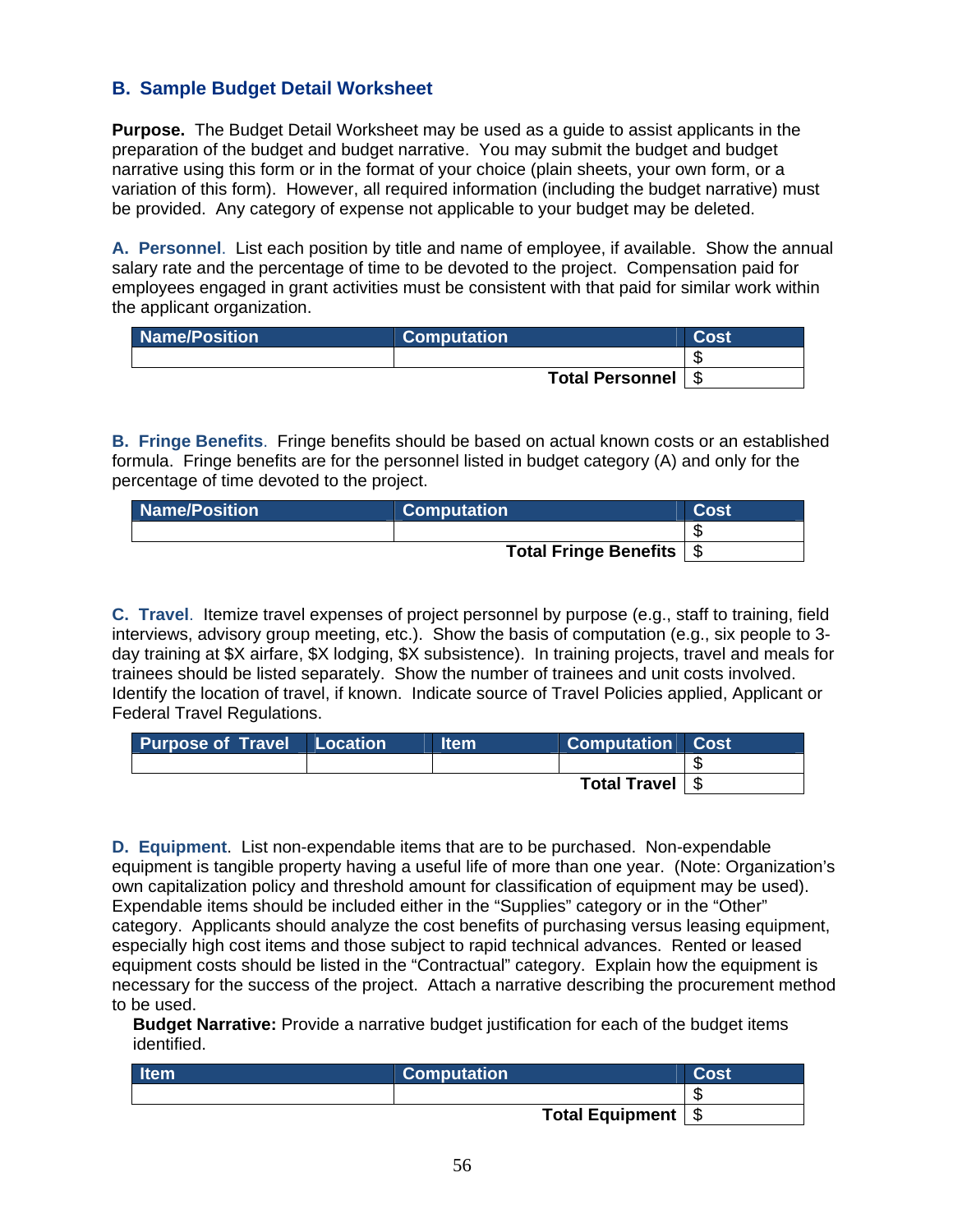**E. Supplies**. List items by type (office supplies, postage, training materials, copying paper, and other expendable items such as books, hand held tape recorders) and show the basis for computation. (Note: Organization's own capitalization policy and threshold amount for classification of supplies may be used). Generally, supplies include any materials that are expendable or consumed during the course of the project.

| <b>Supply Items</b> | <b>Computation</b>    | Cost |
|---------------------|-----------------------|------|
|                     |                       |      |
|                     | <b>Total Supplies</b> |      |

**F. Consultants/Contracts**. Indicate whether applicant's formal, written Procurement Policy or the Federal Acquisition Regulations are followed.

*Consultant Fees***:** For each consultant enter the name, if known, service to be provided, hourly or daily fee (8-hour day), and estimated time on the project.

**Budget Narrative:** Provide a narrative budget justification for each of the budget items identified.

| Name of Consultant   Service Provided    |  | <b>Computation</b> | Cost |
|------------------------------------------|--|--------------------|------|
|                                          |  |                    |      |
| Subtotal – Consultant Fees $\frac{1}{3}$ |  |                    |      |

*Consultant Expenses*: List all expenses to be paid from the grant to the individual consultant in addition to their fees (i.e., travel, meals, lodging, etc.)

**Budget Narrative:** Provide a narrative budget justification for each of the budget items identified.

| <b>Item</b> | Location <sup>1</sup>                        | <b>Computation</b> | Cost |
|-------------|----------------------------------------------|--------------------|------|
|             |                                              |                    |      |
|             | Subtotal – Consultant Expenses $\frac{1}{3}$ |                    |      |

**Contracts:** Provide a description of the product or services to be procured by contract and an estimate of the cost. Applicants are encouraged to promote free and open competition in awarding contracts. A separate justification must be provided for sole source contracts in excess of \$100,000.

**Budget Narrative:** Provide a narrative budget justification for each of the budget items identified.

| <b>Item</b>                        | Cost |
|------------------------------------|------|
|                                    |      |
| Subtotal – Contracts $\frac{1}{2}$ |      |
| Total Consultants/Contracts   \$   |      |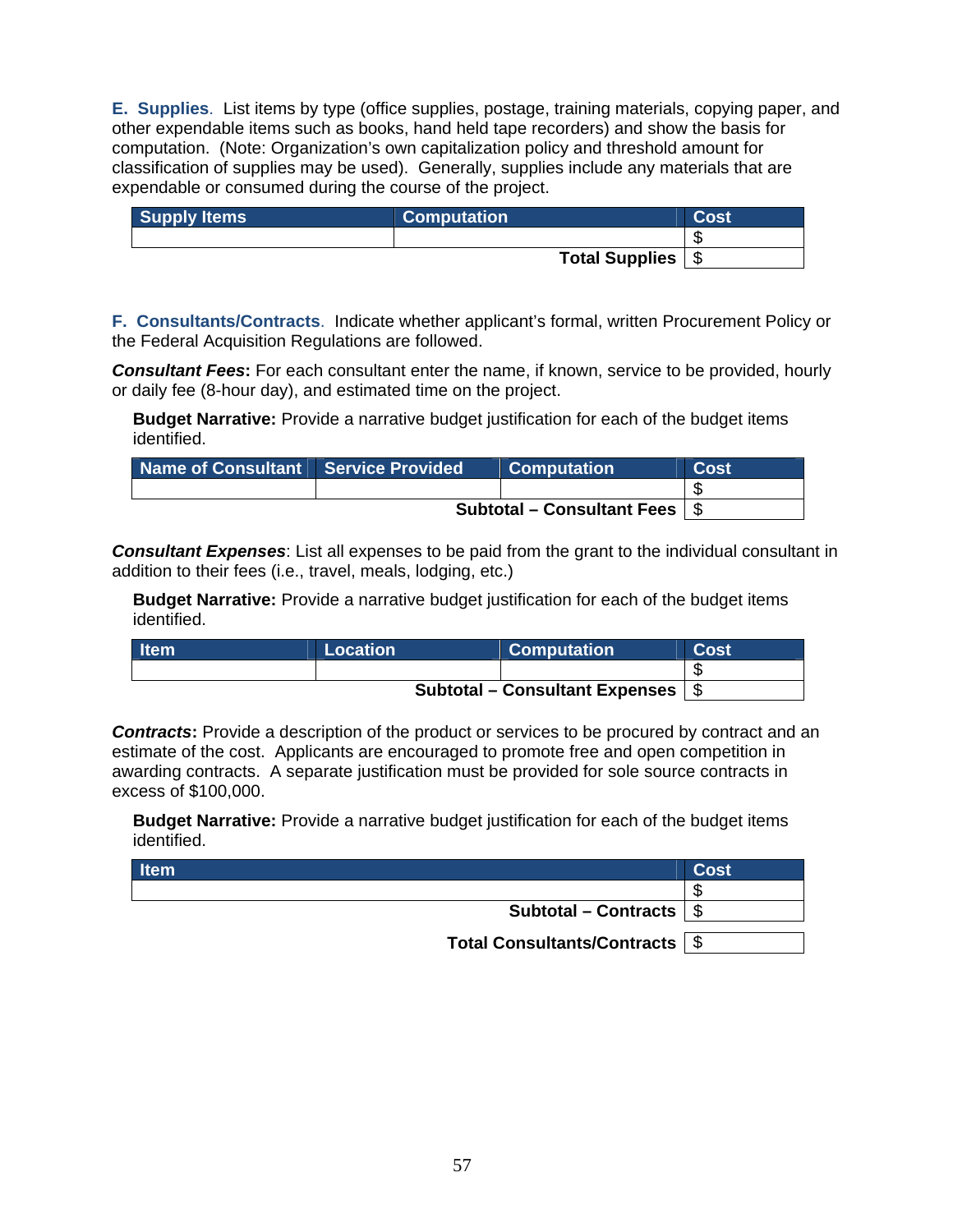**G. Other Costs**. List items (e.g., reproduction, janitorial or security services, and investigative or confidential funds) by major type and the basis of the computation. For example, provide the square footage and the cost per square foot for rent, and provide a monthly rental cost and how many months to rent.

**Budget Narrative:** Provide a narrative budget justification for each of the budget items identified.

*Important Note:* If applicable to the project, construction costs should be included in this section of the Budget Detail Worksheet.

| <b>Description</b> | <b>Computation</b> | Cost |
|--------------------|--------------------|------|
|                    |                    |      |
|                    | <b>Total Other</b> |      |

**H. Indirect Costs**. Indirect costs are allowed only if the applicant has a federally approved indirect cost rate. A copy of the rate approval, (a fully executed, negotiated agreement), must be attached. If the applicant does not have an approved rate, one can be requested by contacting the applicant's cognizant Federal agency, which will review all documentation and approve a rate for the applicant organization, or if the applicant's accounting system permits, costs may be allocated in the direct costs categories.

| <b>Description</b> | <b>Computation</b>        | <b>Cost</b> |
|--------------------|---------------------------|-------------|
|                    |                           |             |
|                    | Total Indirect Costs   \$ |             |

**Budget Summary** - When you have completed the budget worksheet, transfer the totals for each category to the spaces below. Compute the total direct costs and the total project costs. Indicate the amount of Federal funds requested and the amount of non-Federal funds that will support the project.

| <b>Budget Category</b>    | <b>Federal Amount</b> | <b>Non-Federal Amount</b> |
|---------------------------|-----------------------|---------------------------|
| A. Personnel              |                       |                           |
| <b>B.</b> Fringe Benefits | Œ                     |                           |
| C. Travel                 | ۰D                    |                           |
| D. Equipment              |                       |                           |
| E. Supplies               |                       |                           |
| F. Consultants/Contracts  | \$                    |                           |
| G. Other                  | J                     |                           |
| H. Indirect Costs         |                       |                           |

|  | <b>Total Requested</b><br><b>Federal Amount</b> | <b>Total Non-Federal</b><br><b>Amount</b> |
|--|-------------------------------------------------|-------------------------------------------|
|  |                                                 |                                           |
|  | <b>Combined Total Project Costs</b>             |                                           |
|  |                                                 |                                           |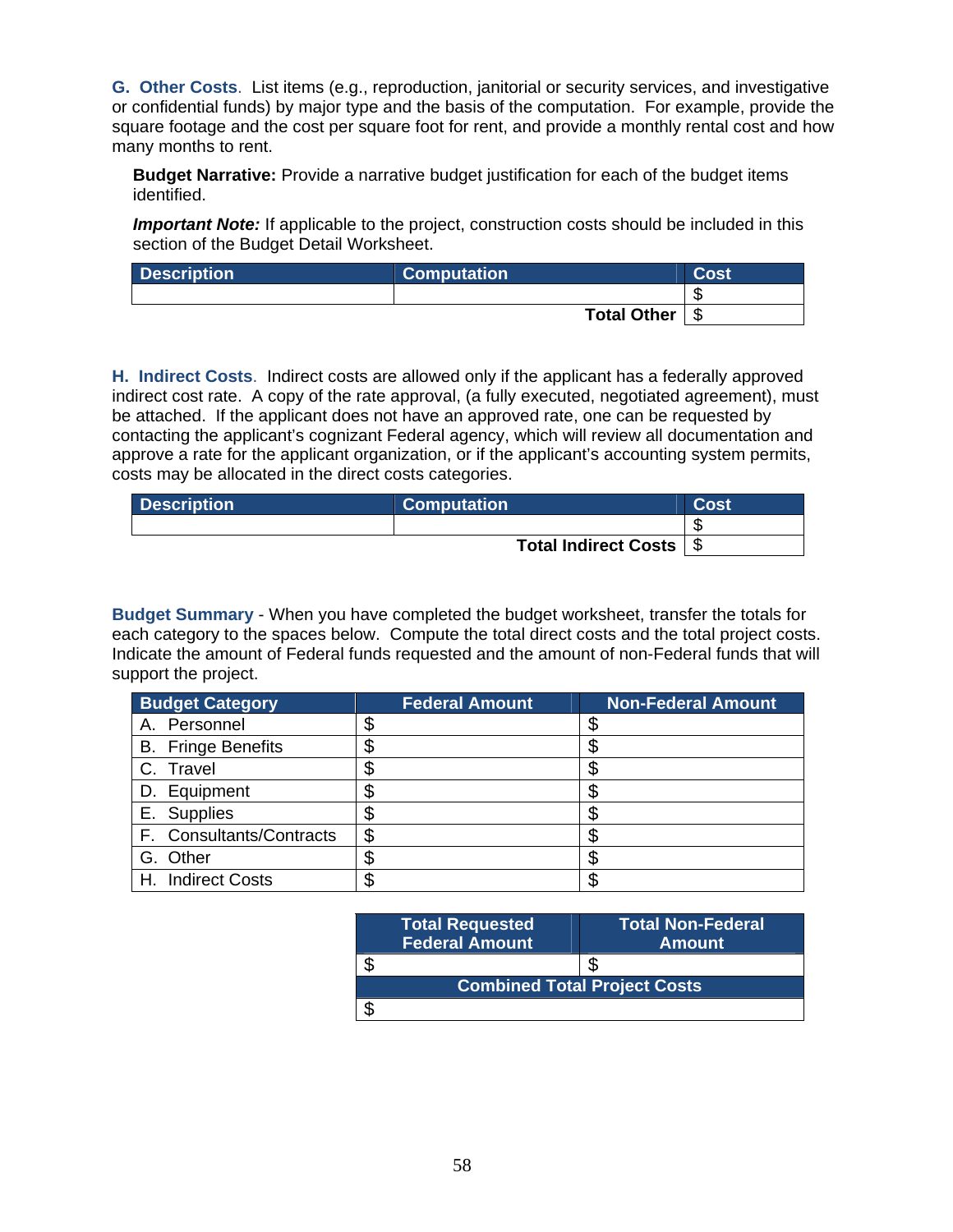## **C. Sample MOU/MOA Template**

**Memorandum of Understanding / Agreement Between [provider of layered security] and [recipient of layered security] Regarding [provider of layered security's] use of port security grant program funds**

**1. PARTIES**. The parties to this Agreement are the [Provider of Layered Security] and the [Recipient of security service].

**2. AUTHORITY**. This Agreement is authorized under the provisions of [applicable Area Maritime Security Committee authorities and/or other authorities].

**3. PURPOSE**. The purpose of this Agreement is to set forth terms by which [Provider of security service] shall expend Port Security Grant Program project funding in providing security service to [Recipient of security service]. Under requested FY 2010 PSGP grant, the [Provider of security service] must provide layered security to [Recipient of security service] consistent with the approach described in an approved grant application.

**4. RESPONSIBILITIES**: The security roles and responsibilities of each party are understood as follows:

(1). [Recipient of security service]

Roles and responsibilities in providing its own security at each MARSEC level

(2) [Provider of security service]

- An acknowledgement by the facility that the applicant is part of their facility security plan. - The nature of the security that the applicant agrees to supply to the regulated facility (waterside surveillance, increased screening, etc).

- Roles and responsibilities in providing security to [Recipient of security service] at each MARSEC level.

**5. POINTS OF CONTACT**. [Identify the POCs for all applicable organizations under the Agreement; including addresses and phone numbers (fax number, e-mail, or internet addresses can also be included).]

**6. OTHER PROVISIONS**. Nothing in this Agreement is intended to conflict with current laws or regulations of [applicable state] or [applicable local Government]. If a term of this agreement is inconsistent with such authority, then that term shall be invalid, but the remaining terms and conditions of this agreement shall remain in full force and effect.

**7. EFFECTIVE DATE**. The terms of this agreement will become effective on (EFFECTIVE DATE).

**8. MODIFICATION**. This agreement may be modified upon the mutual written consent of the parties.

**9. TERMINATION**. The terms of this agreement, as modified with the consent of both parties, will remain in effect until the grant end dates for an approved grant. Either party upon [NUMBER] days written notice to the other party may terminate this agreement.

**APPROVED BY**:

\_\_\_\_\_\_\_\_\_\_\_\_\_\_\_\_\_\_\_\_\_\_\_\_\_ \_\_\_\_\_\_\_\_\_\_\_\_\_\_\_\_\_\_\_\_\_\_\_\_\_\_\_ Organization and Title **Signature** Signature

(Date) (Date)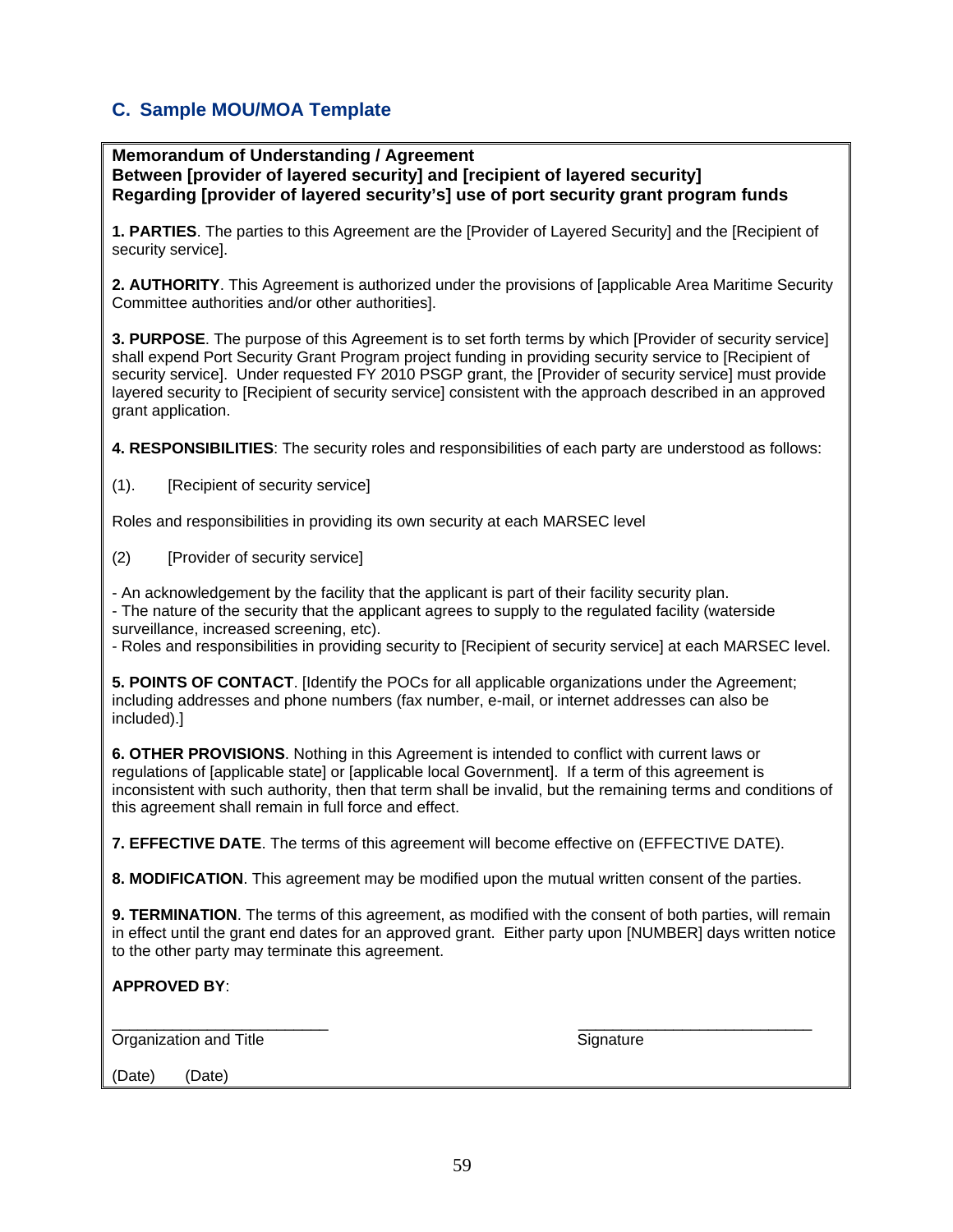## **D. Other**

## *The Domestic Nuclear Detection Office (DNDO)*

The DNDO is responsible for developing the global nuclear detection architecture and acquiring and supporting the deployment of the domestic detection system to detect and report attempts to import or transport a nuclear device or fissile or radiological material, intended for illicit use. The DNDO is conducting both evolutionary (near-term) and transformational (long-term) research, development, test, and evaluation (RDT&E) programs to improve the Nation's capabilities for detection and identification of rad/nuc materials. By integrating RDT&E programs with operational support responsibilities, DNDO will ensure technologies are appropriately deployed, with training materials and well-developed operational response protocols. Working with Federal, State, local, and tribal partners, DNDO has piloted initial training programs and developed detection alarm protocols that can be customized for specific operational missions.

DNDO's activities support a layered defense incorporating a variety of detection capabilities to ensure the greatest probability of detection for radioactive substances entering and transported within the country. This layered detection strategy includes detection equipment and facilities that are specifically chosen based on the local operating environment.

While these technologies are a critical tool to combat terrorism, the nuclear threat is not one that can be effectively countered by technology alone. Accordingly, DNDO supports the development of preventative rad/nuc detection (PRND) capabilities across State, local and tribal entities through training, exercise support, equipment test reports, and information sharing capabilities. These resources include: providing technical reachback support to Federal, State, local and tribal operators; development of standardized training curricula and response protocols; conducting comprehensive assessments of existing technologies to inform application and acquisition; and the development of a national situational awareness and analysis capability through the Joint Analysis Center. Such resources can be used by State, local and tribal entities to build or enhance a comprehensive PRND program, or to develop specific PRND capabilities in areas such as commercial vehicle inspection, special events screening, small maritime craft monitoring, and fixed infrastructure protection.

### *Requirements Specific to For-Profit Entities*

For-profit organizations are eligible to apply for funding under the PSGP. The following requirements apply specifically to for-profit entities receiving Federal funding from FEMA.

- **1.** Recipients of PSGP funds must comply with the contract cost principles as defined in the Federal Acquisition Regulations (FAR), Part 31.2 Contract Cost Principles and Procedures, Contracts with Commercial Organizations
- **2.** For purposes of financial and procedural administration of the PSGP, recipients must comply with 2 CFR Part 215, Uniform Administrative Requirements for Grants and Agreements with Institutions of Higher Education, Hospitals, and Other Nonprofit Organizations (OMB Circular A-110).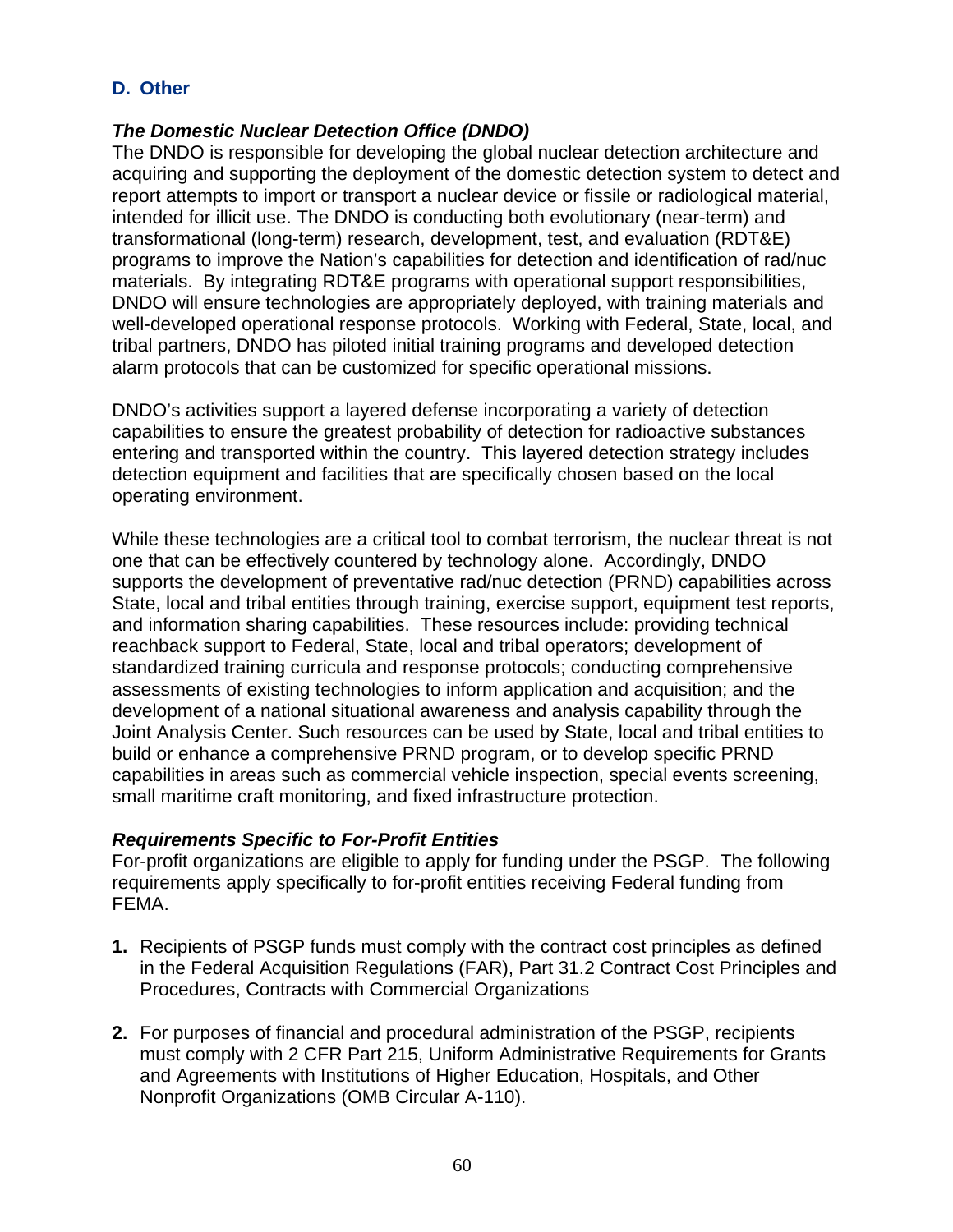- **3.** Recipient of PSGP funds agree that this award may be terminated in accordance with 2 CFR Part 215.61. If the Federal Government determines that a grant will be terminated, it will be carried out in accordance with the process specified in Part 49 of the FAR.
- **4.** Recipients of PSGP funds may not make a profit as a result of this award or charge a management fee for the performance of this award.
- **5.** Recipients of PSGP funds must have a financial audit and compliance audit performed by qualified individuals who are organizationally, personally, and externally independent from those who authorize the expenditure of federal funds. This audit must be performed in accordance with the United States General Accountability Office Government Auditing Standards. The audit threshold contained in OMB Circular A-133 applies. This audit must be performed on a program-wide basis to ascertain the effectiveness of financial management systems and internal procedures that have been established to meet the terms and conditions of the award. The management letter must be submitted with the audit report. Recipient audit reports must be submitted no later than nine (9) months after the close of each fiscal year during the term of the award. The distribution of audit reports shall be based on requirements in the current edition of 2 CFR Part 215, Uniform Administrative Requirements for Grants and Agreements with Institutions of Higher Education, Hospitals, and Other Non-Profit Organizations (OMB Circular A-110). Note: If your audit disclosed findings or recommendations, you must include with your audit report a corrective action plan containing the following: (1) The name and number of the contact person responsible for the corrective action plan; (2) specific steps taken to comply with the recommendations; (3) a timetable for performance or implementation dates for each recommendation; and (4) descriptions of monitoring to be conducted to ensure implementation.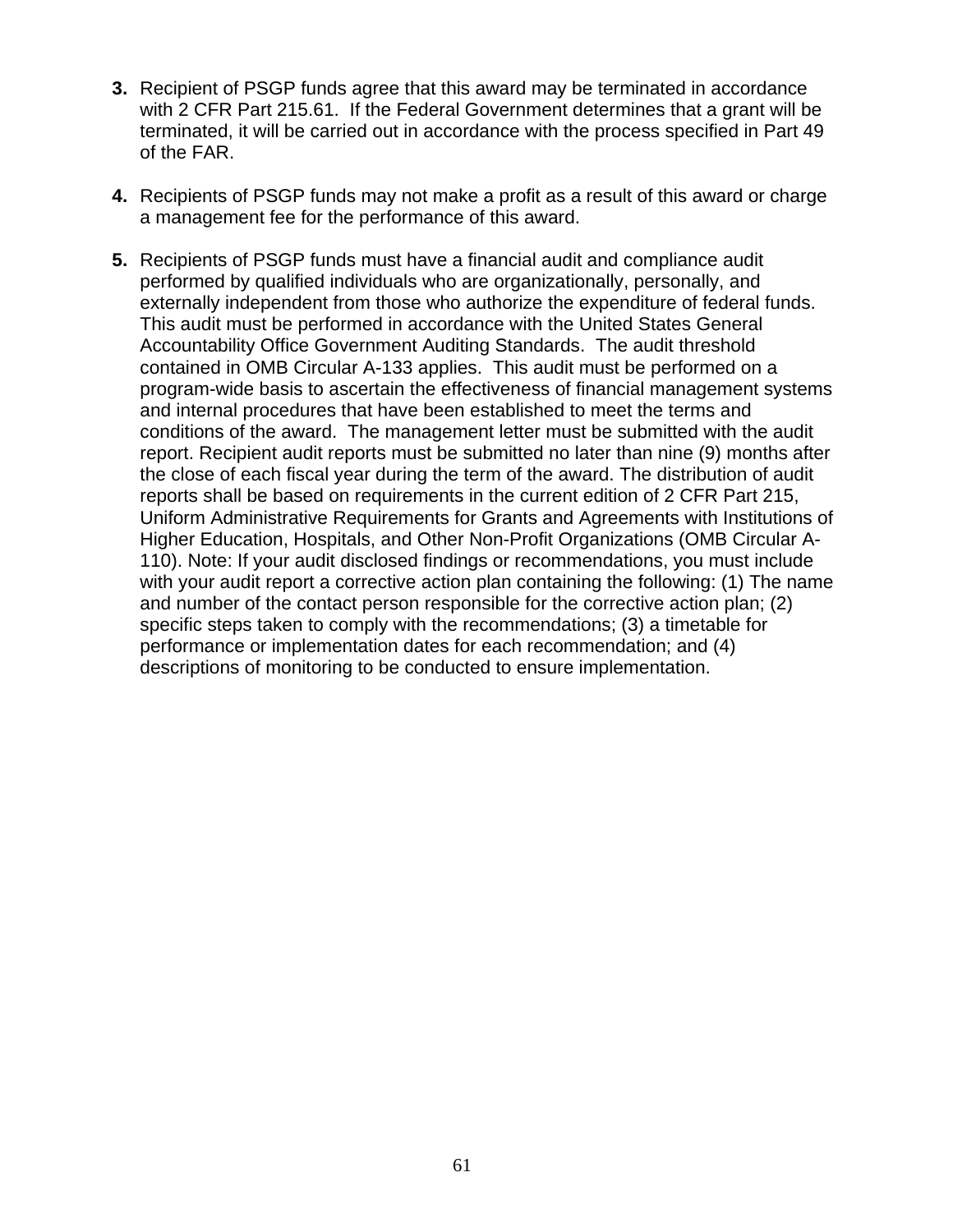## *Helpful Hints for Applicants*

Are the following components included in the application package?

- Investment Justification(s) for projects
- Detailed Budget(s) containing only allowable costs
- Memorandum of Understanding/Memorandum of Agreement (if applicable)
- Any additional Required Attachments
- Standard Form 424, Application for Federal Assistance
- Standard Form 424A, Budget Information
- Standard Form 424B Assurances
- Standard Form 424C, Budget Information Construction Form
- Standard Form 424D, Assurances Construction Programs
- Lobbying Form Certification Regarding Lobbying (this form must be completed by all grant applicants)
- Standard Form LLL, Disclosure of Lobbying Activities (if the grantee has engaged or intends to engage in lobbying activities)
- Certification Regarding Debarment, Suspension, and Other Responsibility **Matters**
- Certification Regarding Drug-Free Workplace Requirements

Are the following items addressed within the Investment Justification (IJ) narratives and detailed budgets?

- Do the IJ and the detailed budget include only allowable costs?
- Are all of the expenses in the detailed budget addressed in the IJ narrative? (for example, a camera equipment budget line item should be addressed in narrative form in the investment justification as it pertains to the overall security program)
- Does the information in the detailed budget align with the budget summary in the IJ narrative?
- Do the IJs clearly explain how the projects address one or more of the funding priorities?
- Do the IJs describe current capabilities similar to the proposed investments?
- Do the IJs detail the value that each investment has in reducing the risk?
- Is the cost effectiveness of each project clearly explained in the IJs? How do the projects provide a high security return on investment?
- Are timelines realistic and detailed?
- Does the M&A total no more than five percent (5%) of the total award?